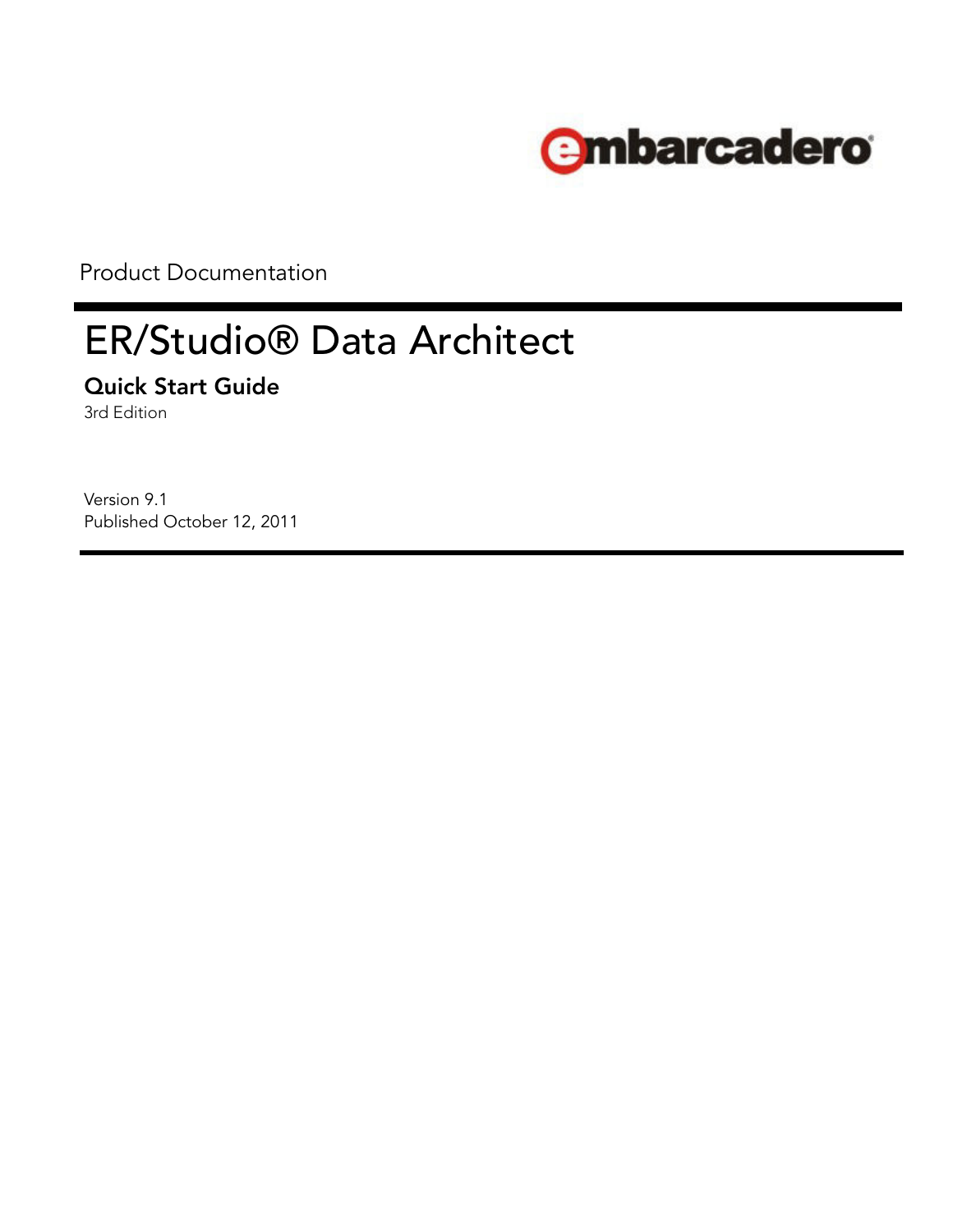© 2011 Embarcadero Technologies, Inc. Embarcadero, the Embarcadero Technologies logos, and all other Embarcadero Technologies product or service names are trademarks or registered trademarks of Embarcadero Technologies, Inc. All other trademarks are property of their respective owners.

Embarcadero Technologies, Inc. is a leading provider of award-winning tools for application developers and database professionals so they can design systems right, build them faster and run them better, regardless of their platform or programming language. Ninety of the Fortune 100 and an active community of more than three million users worldwide rely on Embarcadero products to increase productivity, reduce costs, simplify change management and compliance and accelerate innovation. The company's flagship tools include: Embarcadero® Change Manager™, CodeGear™ RAD Studio, DBArtisan®, Delphi®, ER/Studio®, JBuilder® and Rapid SQL®. Founded in 1993, Embarcadero is headquartered in San Francisco, with offices located around the world. Embarcadero is online at www.embarcadero.com.

October 12, 2011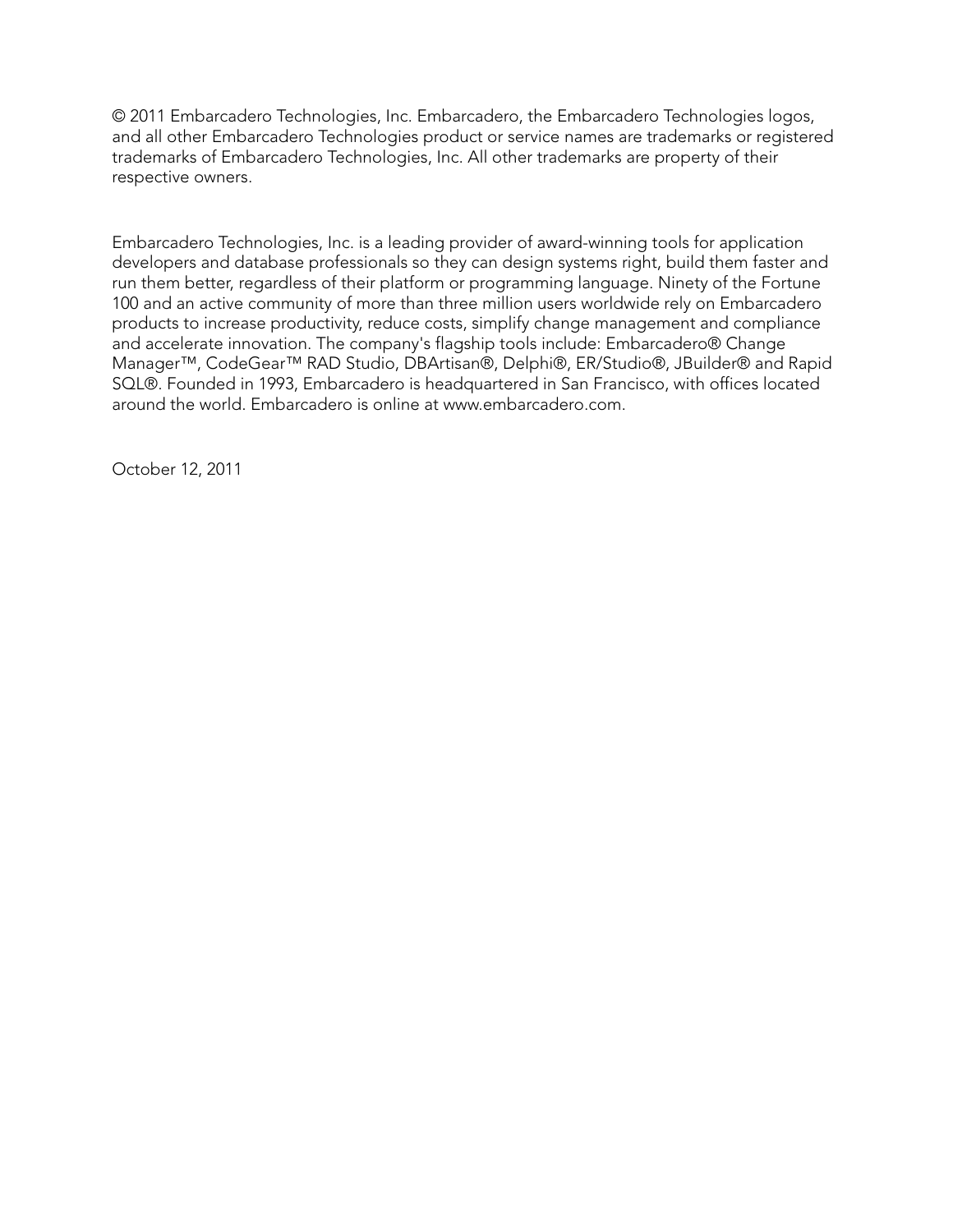# **Contents**

| 49 |
|----|
|    |
|    |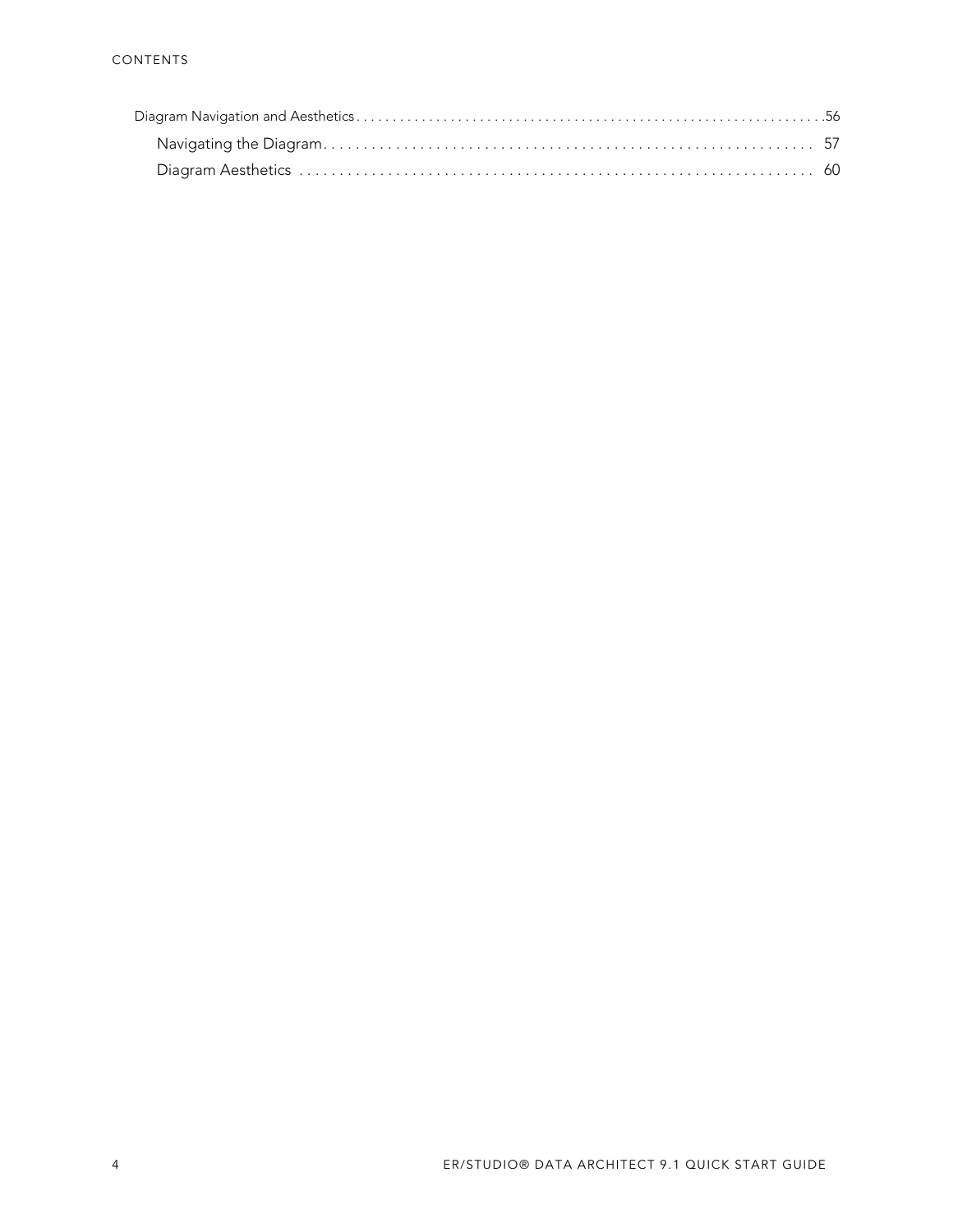# <span id="page-4-0"></span>INTRODUCING ER/STUDIO DATA ARCHITECT

ER/Studio Data Architect (ER/Studio DA) is a visual modeling application used for platformindependent logical data architecture analysis and design, in addition to platform-specific physical database design and construction. Its powerful, multi-level design environment addresses the everyday needs of database administrators, developers, and data architects who build and maintain large, complex database applications and strive to consolidate, report, and re-use metadata across the enterprise.

ER/Studio DA's progressive interface and simplicity has been designed to effectively address the ease-of-use issues which have plagued data modeling and CASE tools for the past decade and more. The application equips you to create, understand, and manage the life-cycle of missioncritical database designs and business metadata within the enterprise.

ER/Studio DA is rich and customizable. ER/Studio DA offers:

Strong logical design capabilities

- The ability to spawn many physical designs from a corporate logical design
- Bi-directional model comparison and information synchronization
- Visual-Basic for Applications API for product customization
- Powerful DDL reverse engineering and generation
- Metadata import and export capabilities
- Data lineage documentation
- Sophisticated XML, HTML, and RTF-based documentation and reporting facilities.

## <span id="page-4-1"></span>ABOUT THIS DOCUMENT

This document helps you install and use ER/Studio DA and introduces you to the basic functionality of ER/Studio DA.

[For more information, see the Embarcadero website at w](www.embarcadero.com)ww.embarcadero.com.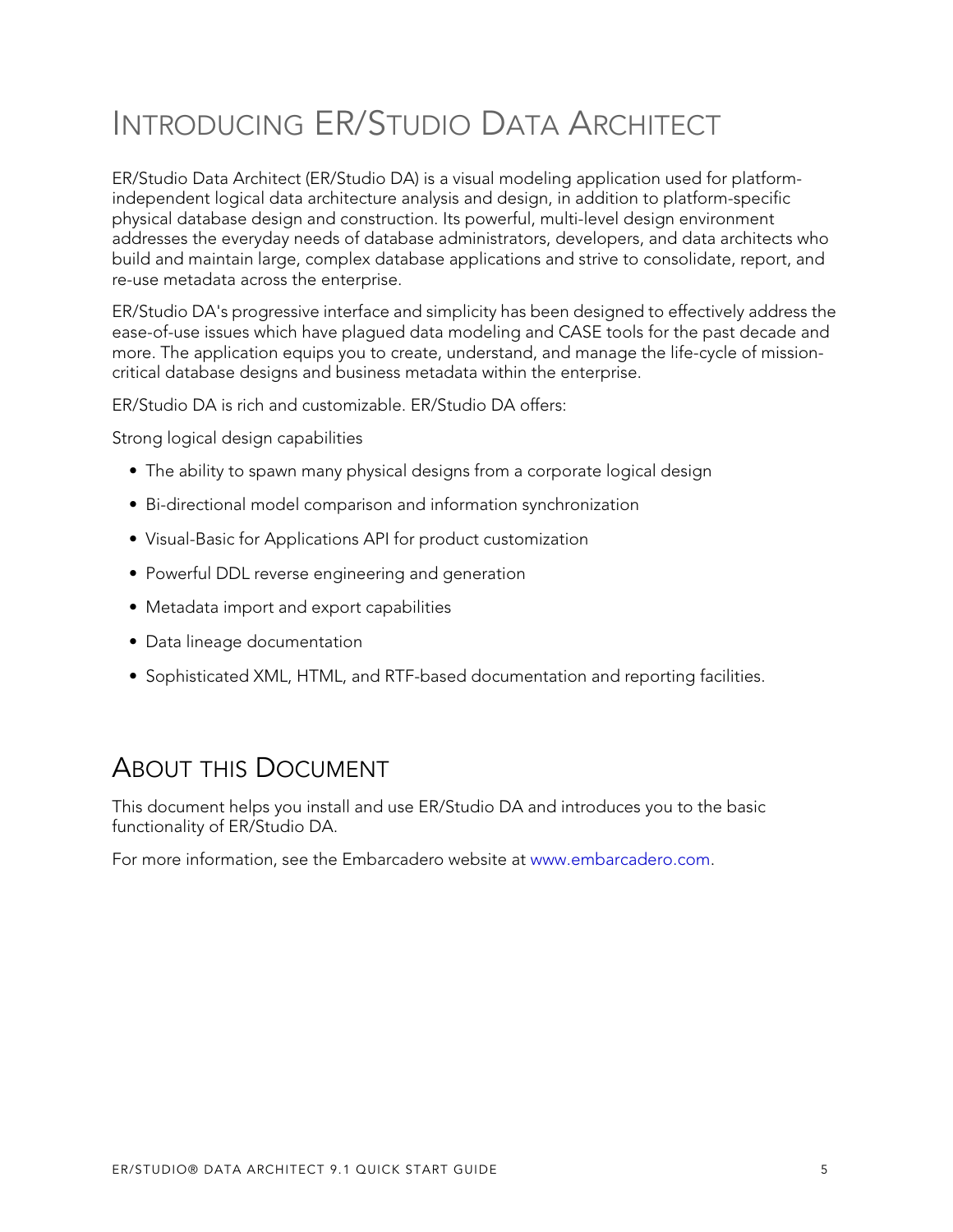# <span id="page-5-0"></span>NOTICE FOR DEVELOPER EDITION USERS

The Developer Edition of ER/Studio Data Architect provides the user with all the standard functionality of ER/Studio except for the following limitations:

- No access to the ER/Studio Repository and ER/Studio Enterprise Portal.
- Limited import and export functionality; the Import and Export Metadata Model Bridges are not supported.
- Limited database support.

# <span id="page-5-1"></span>APPLICATION INTERFACE

The application interface is divided into several tabbed windows that let you navigate and customize your workspace. The application includes context-sensitive toolbars, menus, intuitive icons, keyboard commands, and other resources to help you work efficiently. ER/Studio DA's user interface has a standard Windows look and feel.

For a detailed description of the internal data structure of the ER/Studio DA application and the Repository, you can look at Metadata models (DM1 files), usually found in the following directories:

- **Windows XP**: C:\Documents and Settings\All Users\Application Data\ Embarcadero\ERStudioDA\_X.X\Sample Models
- **Windows Vista**: C:\ProgramData\Embarcadero\ERStudioDA\_X.X\Sample Models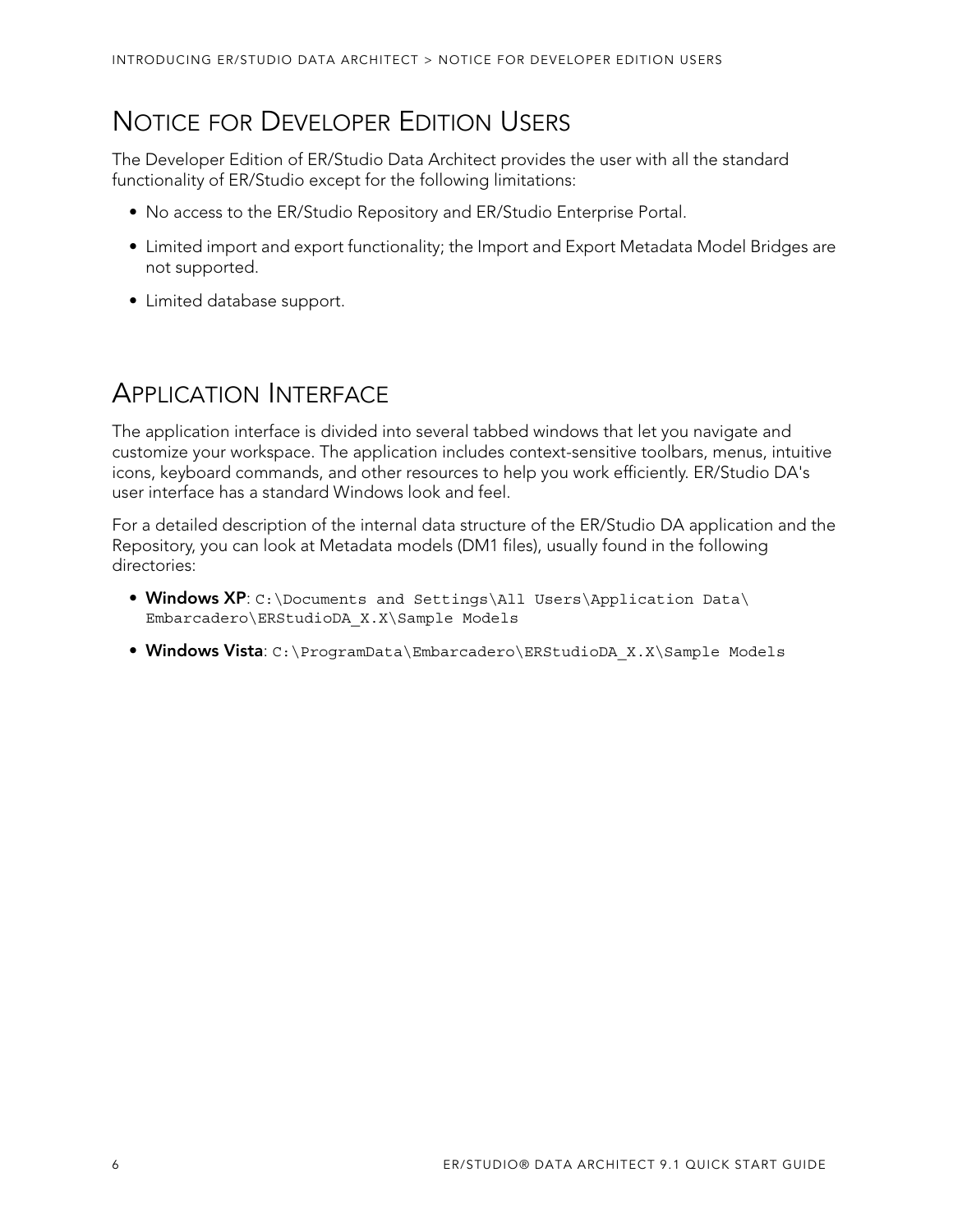

For information on enhanced UI features, click a number in the image below:

- 1 ER/Studio DA has an enhanced user interface that is similar to Windows XP with intuitive icons.
- 2 The name of the active model, with or without the full path to the file, can be displayed on the title bar of the main application window. This is an option you can set in **Tools > Options > Application > Application Defaults**.
- 3 ER/Studio DA displays the active model in bold type, so that you can easily see which model or submodel you are working on.
- 4 The **Data Model** tab of the Data Model Explorer displays indexes, relationships, and attributes as separate nodes.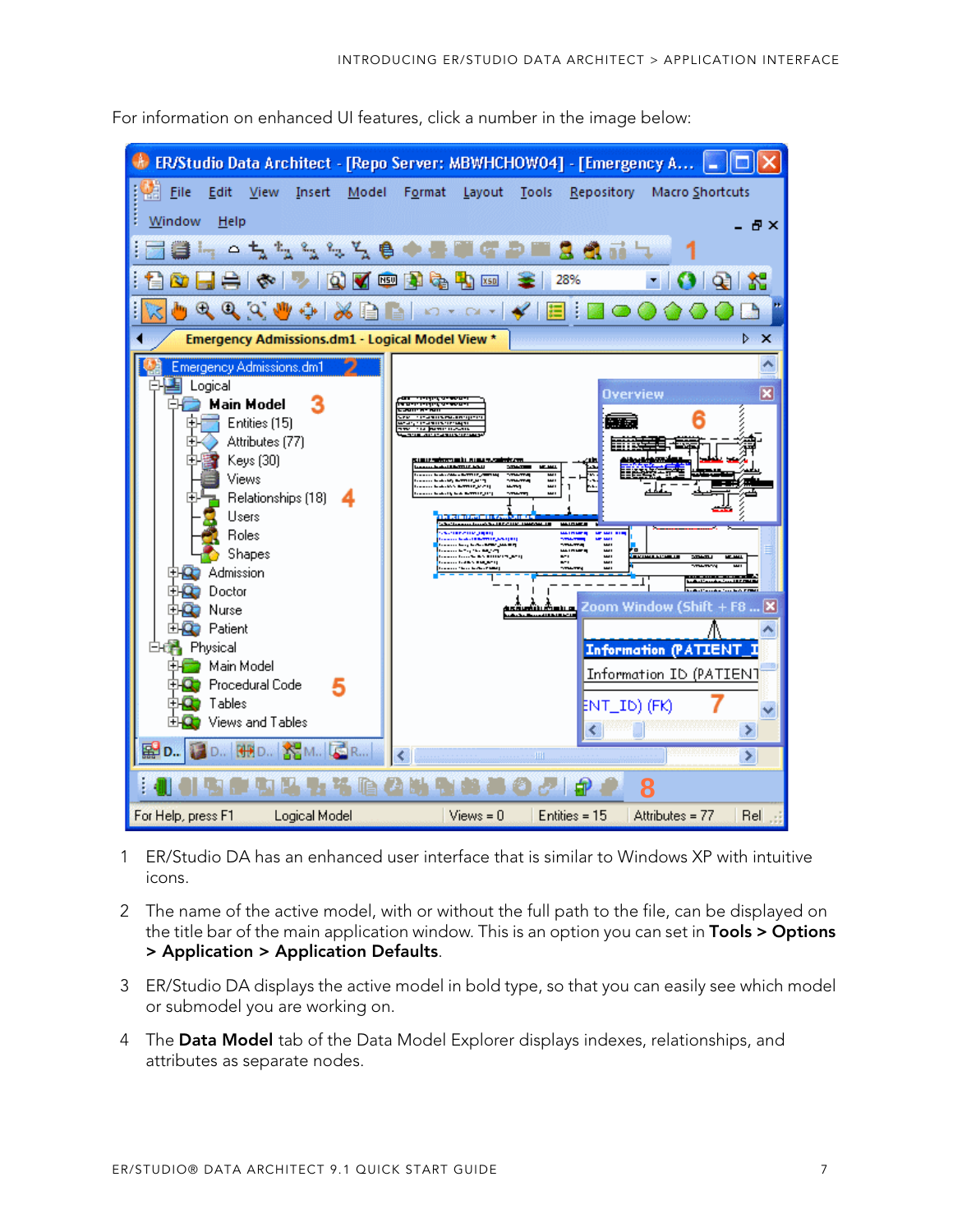- 5 The **Data Model** tab of the Data Model Explorer displays schema objects like packages, procedures, functions, materialized views, auxiliary tables, and triggers as separate nodes.
- 6 The **Overview Window** lets you navigate large Data Models.
- 7 The **Zoom Window** helps you focus on the details of a specific area of a large, reduced diagram.
- <span id="page-7-1"></span>8 You can dock toolbars anywhere in the ER/Studio DA user interface.

The Data Model Explorer is comprised of five tabs that offer easy access to important functionality and also includes an Explorer tree that lets you efficiently navigate the objects of your data models. The ER/Studio DA interface to the Data Model is divided into two main areas. On the left is the Data Model Explorer and on the right is the Data Model Window. This convention is carried out on other tabs of the user interface, such as the Repository and Data Lineage tabs, where you'll find an explorer on the left and a graphical representation on the right. The Data Model Window also provides a complete workspace for creating physical and logical data models and smaller, movable windows to help you navigate large data models.

# <span id="page-7-0"></span>NEW FEATURES OF ER/STUDIO DA 9.1

#### **Database Support Improvements**

**Netezza**: **Synonym** database objects are now supported.

**SQL Server 2005 and later**: Support for disabling referential integrity has been added to relationships. The **NOCHECK** option disables checking the existing data against the FK constraint, when adding it. It also disables the FK constraint so that future data inserts and updates are not validated against it.

**SQL Server 2008 and later**: The **geometry** and **geography spatial** data types are now supported.

**NCR TeraData**: The **WITH NOCHECK** option for FK constraints is now supported. This disables constraint data checking when performing SQL operations on the data in the table the FK is created on.

**Oracle 9i and later**: The **NoValidate** option is available for relationships and indexes. Enable this option if you do not want the constraint to be applied to the data in the table.

**Oracle 10g and later**: The **SYS.XML Type** and **SDO\_GEOMETRY** data types are now supported.

**Oracle 11g and later**: **Virtual columns** are now supported.

**DB2 LUW**: **Multidimensional Clustering** (MDC) tables are now supported.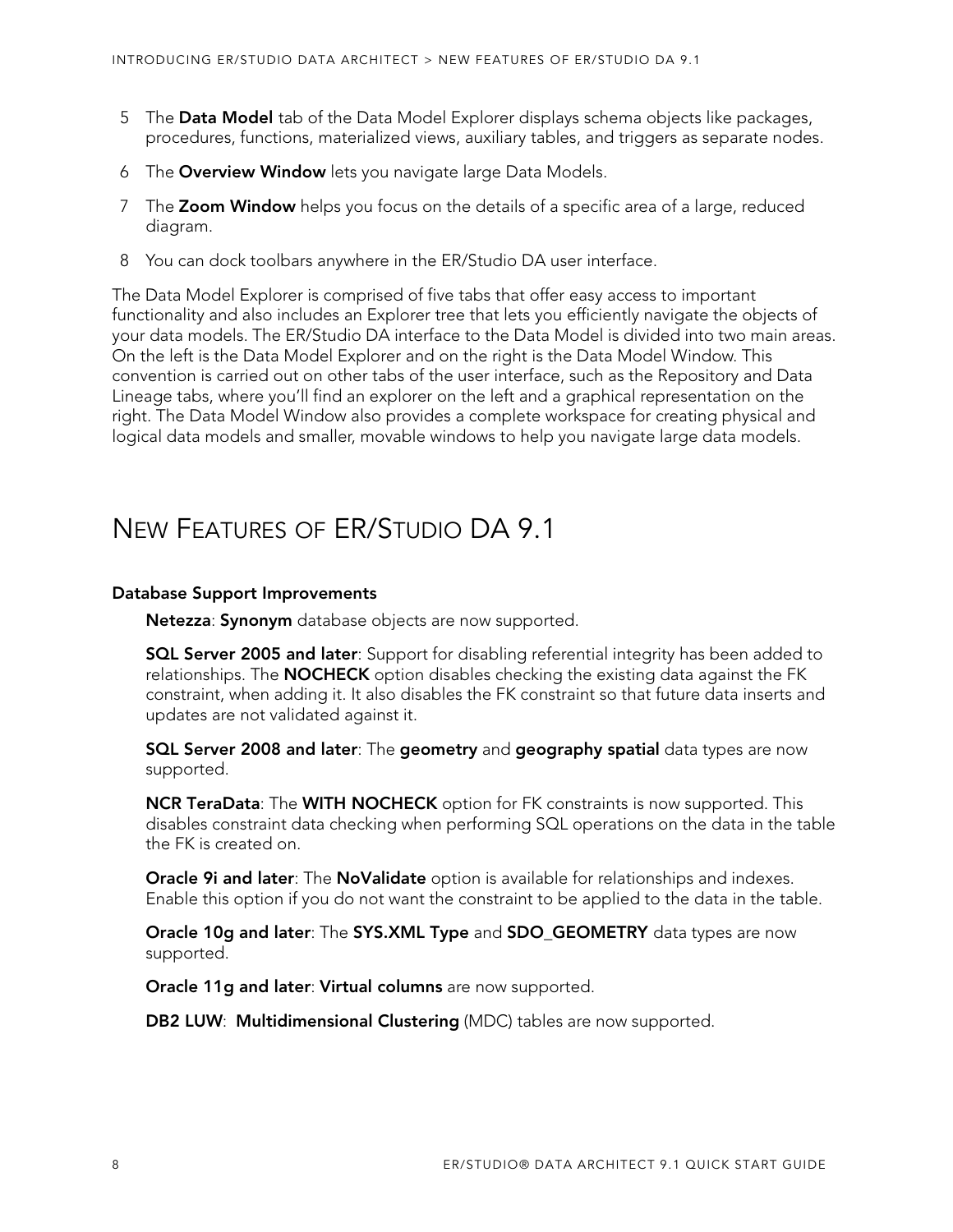# <span id="page-8-0"></span>NEW FEATURES OF ER/STUDIO DA 9.0.1

#### **User Interface Improvement**

Double-click behavior on the Where Used tab of the Table Editor and Entity Editor can be controlled by the Tools > Options > Where used tab so that double-clicking an object will either bring up the object editor or the user-defined mapping editor.

#### **DB2 z/OS Support Improvement**

For DB2 z/OS physical models a new Generated by Default option is available for ROWID columns and columns marked as IDENTITY columns. That option is also available for TIMESTAMP data types to indicate a "row change timestamp" column.

# <span id="page-8-1"></span>NEW FEATURES OF ER/STUDIO DA 9.0 AND ER/STUDIO REPOSITORY 6.0.

#### **Additional Platform Support**

ER/Studio DA now fully supports Netezza 4.6 and 5.0.

#### **User Interface Improvements**

Since the denormalization feature has changed in 9.0, any documents containing denormalization mappings will be upgraded to use the new feature of ER/Studio DA 9.0. Denormalization mappings are now retained with the table data and can be viewed and edited on the Where Used tab of the Table Editor. Denormalization history, including Columns, Indexes, and Relationships of pre-map tables, is no longer retained, so the undo and make permanent functions specifically for denormalizations are no longer available. Denormalization mappings have been worked into the normal undo function of the product allowing them to be undone like other operations. However, the names of the pre-map tables are retained. Retaining only essential pre-map information means that the DM1 file with denormalizations is smaller and therefore opens faster.

For more information, see "New Features of ER/Studio DA 9.0 and ER/Studio Repository 6.0" and "Optimizing Query Performance on the Physical Model (Denormalizing the Physical Model)" in the ER/Studio Data Architect User Guide and online help.

#### **ER/Studio Repository Performance Improvements**

ER/Studio Repository software is now multi-threaded, enabling some processes to occur concurrently. The following describes some important rules that affect multi-threading on the Repository:

• If a Check In transaction is being processed on a given Diagram or Data Dictionary, all other operations on that Diagram or Data Dictionary must wait until the Check In completes.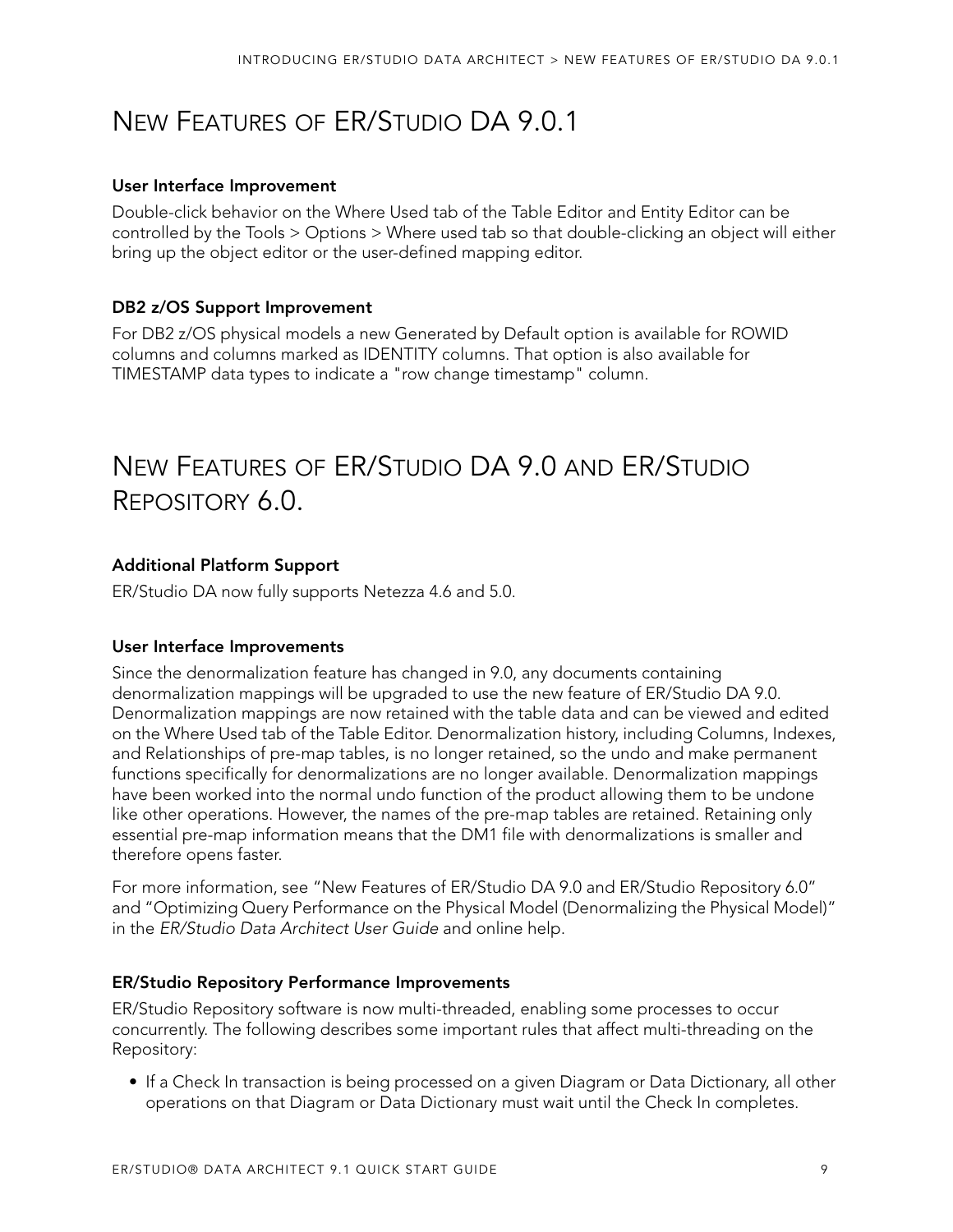- If an Add or Check In transaction is being processed, all other Add or Check In transactions must wait until the initial transaction completes. This same rule applies to Set Named Release, Branch and Branch/Merge Check In operations.
- Most other common tasks, including Log Ins, Log Outs, Gets, Check Outs and Security Center operations are processed concurrently by the server, but may be affected by database level-locking mechanisms.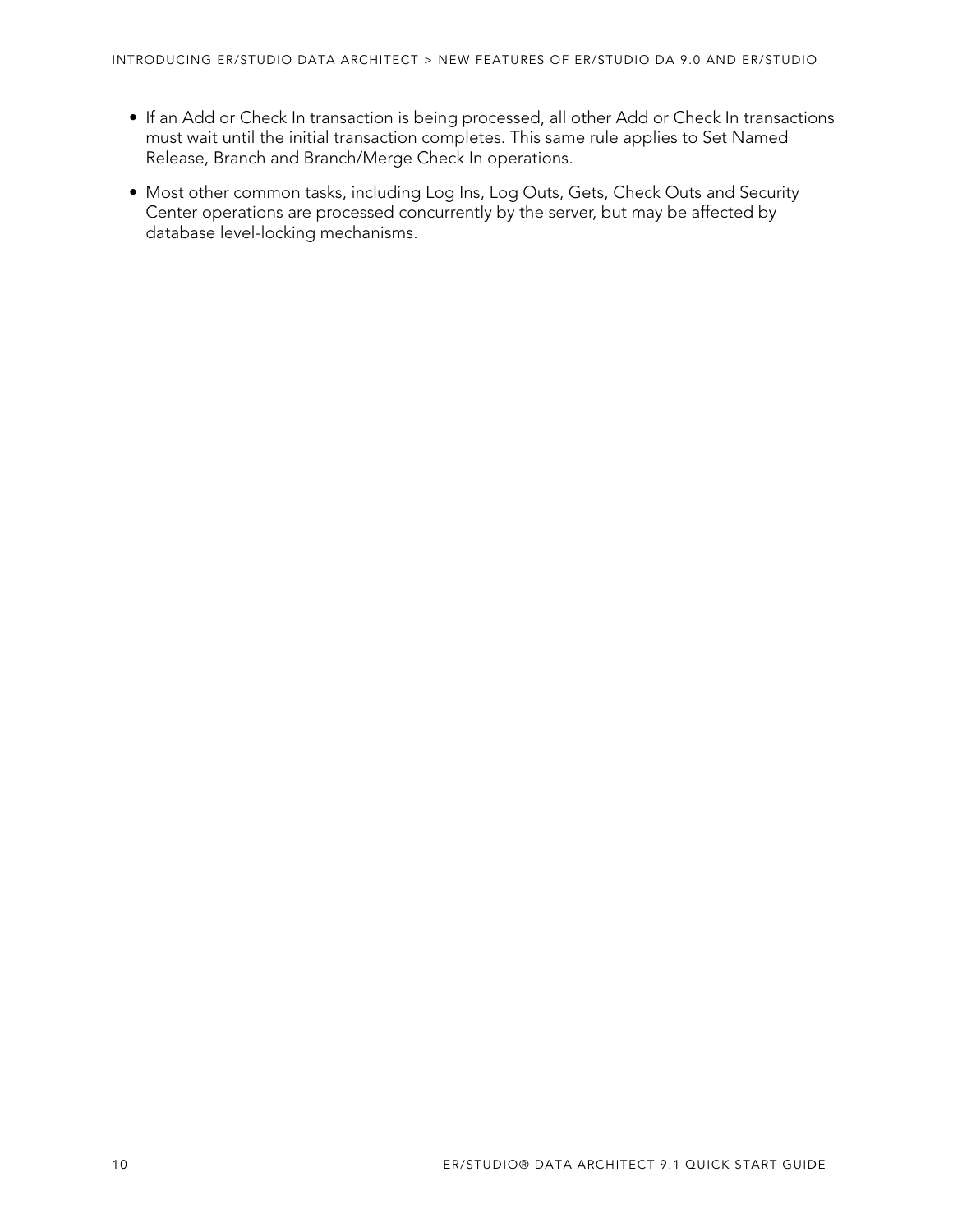# <span id="page-10-0"></span>INSTALLATION

This section will help you ensure your environment meets the technical requirements and helps you install ER/Studio Data Architect or ER/Studio Data Architect XE. It is comprised of the following topics:

- [ER/Studio Data Architect Installation Checklist on page 11](#page-10-1)
- [System Requirements on page 12](#page-11-0)
- [Installing ER/Studio Data Architect on page 12](#page-11-1)
- [Installing ER/Studio XE2 on page 14](#page-13-0)
- [Licensing ER/Studio Data Architect on page 14](#page-13-1)

# <span id="page-10-1"></span>ER/STUDIO DATA ARCHITECT INSTALLATION CHECKLIST

Use the following checklist to ensure you correctly install and configure ER/Studio Data Architect.

| Done | N/A | <b>Requirements</b>                                                                                                                                                            |
|------|-----|--------------------------------------------------------------------------------------------------------------------------------------------------------------------------------|
|      |     | Download ER/Studio Data Architect                                                                                                                                              |
|      |     | You can download a 14-day trial version of ER/Studio Data Architect, from<br>www.embarcadero.com/downloads. Embarcadero will send you a license registration code by<br>email. |
|      |     | Review ER/Studio Data Architect ReadMe                                                                                                                                         |
|      |     | For the most current installation and usage information, see the ReadMe at<br>docs.embarcadero.com.                                                                            |
|      |     | <b>Ensure System Compatibility</b>                                                                                                                                             |
|      |     | For system requirements, see <b>System Requirements</b> on page 12.                                                                                                            |
|      |     | Install ER/Studio Data Architect                                                                                                                                               |
|      |     | For installation details, see Installing ER/Studio Data Architect on page 12.                                                                                                  |
|      |     | License ER/Studio Data Architect                                                                                                                                               |
|      |     | For ER/Studio Data Architect licensing details, see Licensing ER/Studio Data Architect on page 14.                                                                             |
|      |     | Run and Test ER/Studio Data Architect                                                                                                                                          |
|      |     | For step-by-step instructions on using ER/Studio Data Architect, see Tutorials on page 17.                                                                                     |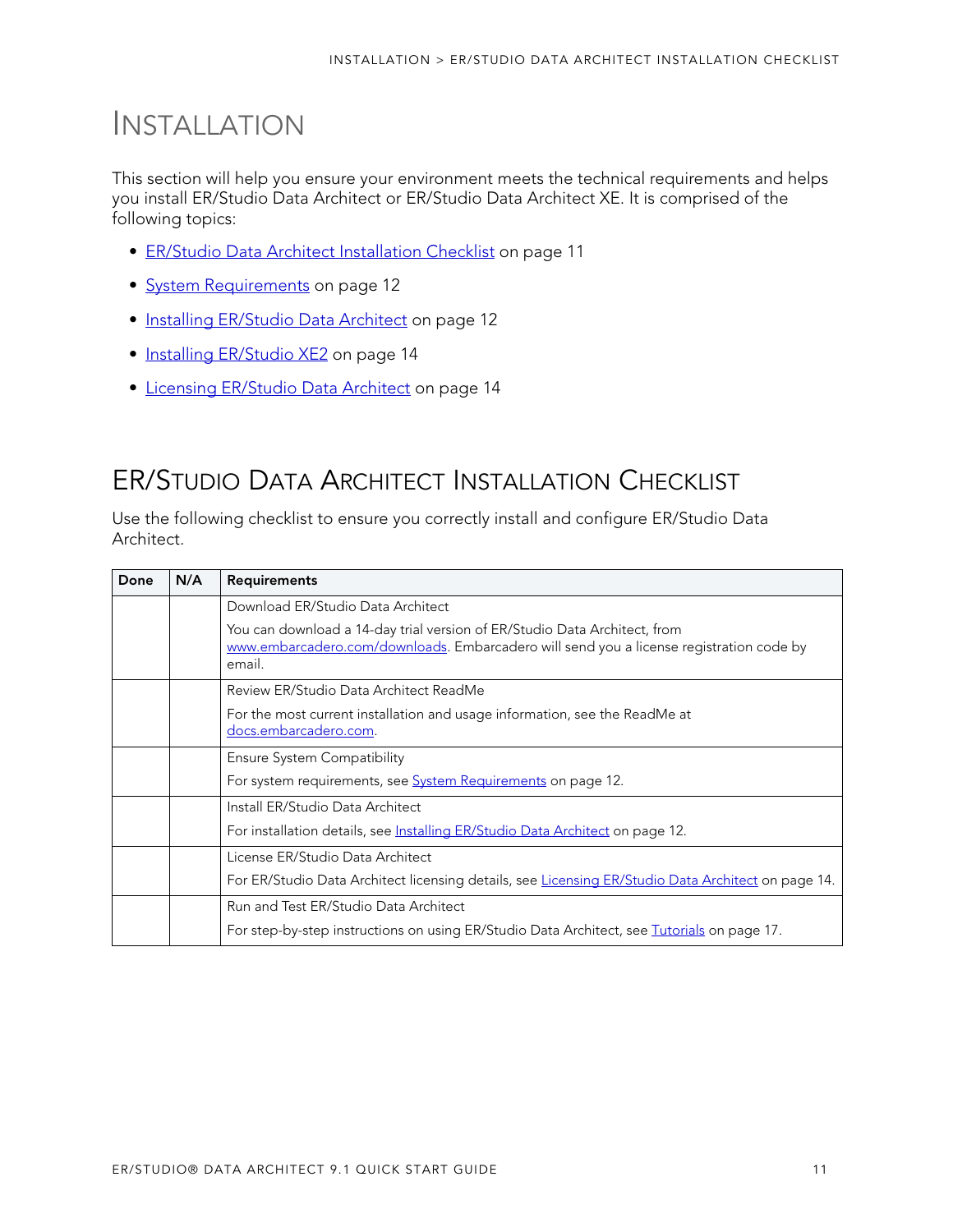# <span id="page-11-0"></span>SYSTEM REQUIREMENTS

Review the requirements before you install ER/Studio Data Architect. Adhering to these requirements optimizes ER/Studio Data Architect performance.

| <b>ER/Studio Data Architect Requirements</b> |                                                                                                                                                                                                                                                         |                                                                                        |  |  |
|----------------------------------------------|---------------------------------------------------------------------------------------------------------------------------------------------------------------------------------------------------------------------------------------------------------|----------------------------------------------------------------------------------------|--|--|
| Hardware                                     | Processor                                                                                                                                                                                                                                               | Pentium III, 600 MHz or higher                                                         |  |  |
|                                              | <b>RAM</b>                                                                                                                                                                                                                                              | 1 GB                                                                                   |  |  |
|                                              | Disk Space                                                                                                                                                                                                                                              | 340 MB                                                                                 |  |  |
|                                              |                                                                                                                                                                                                                                                         | 175 MB in the System TEMP directory for temporary file storage during<br>installation. |  |  |
|                                              | <b>DVD</b> Reader                                                                                                                                                                                                                                       |                                                                                        |  |  |
| Operating System                             | Any of the following:<br>· Windows 7 (32-bit and 64-bit modes)<br>• Windows Server 2008<br>• Windows Vista<br>• Windows XP Professional<br>• Windows 2003 (32-bit mode)<br>• Windows 2000 Pro Server<br>• Advanced Server with Service Pack 2           |                                                                                        |  |  |
| Software                                     | To use an Open Data Base Connectivity (ODBC) database as a data source, install the ODBC<br>driver on your client computer.<br>To connect to the DBMS using native connectivity, install the native client libraries available from<br>the DBMS vendor. |                                                                                        |  |  |
| Privileges                                   | Local administrator privileges (required for installation only).                                                                                                                                                                                        |                                                                                        |  |  |

# <span id="page-11-1"></span>INSTALLING ER/STUDIO DATA ARCHITECT

- **NOTE:** To ensure compatibility, the release dates of ER/Studio Repository and ER/Studio Data Architect must be the same.
- 1 Log on to Windows with local administrator privileges.
- 2 Start the ER/Studio Data Architect installation program.
	- **NOTE:** To do a silent install, you can run the installation program from the command prompt with the -s parameter.
- 3 Walk through the installation wizard following the onscreen prompts.

The following provides additional information for some options that are not selfexplanatory: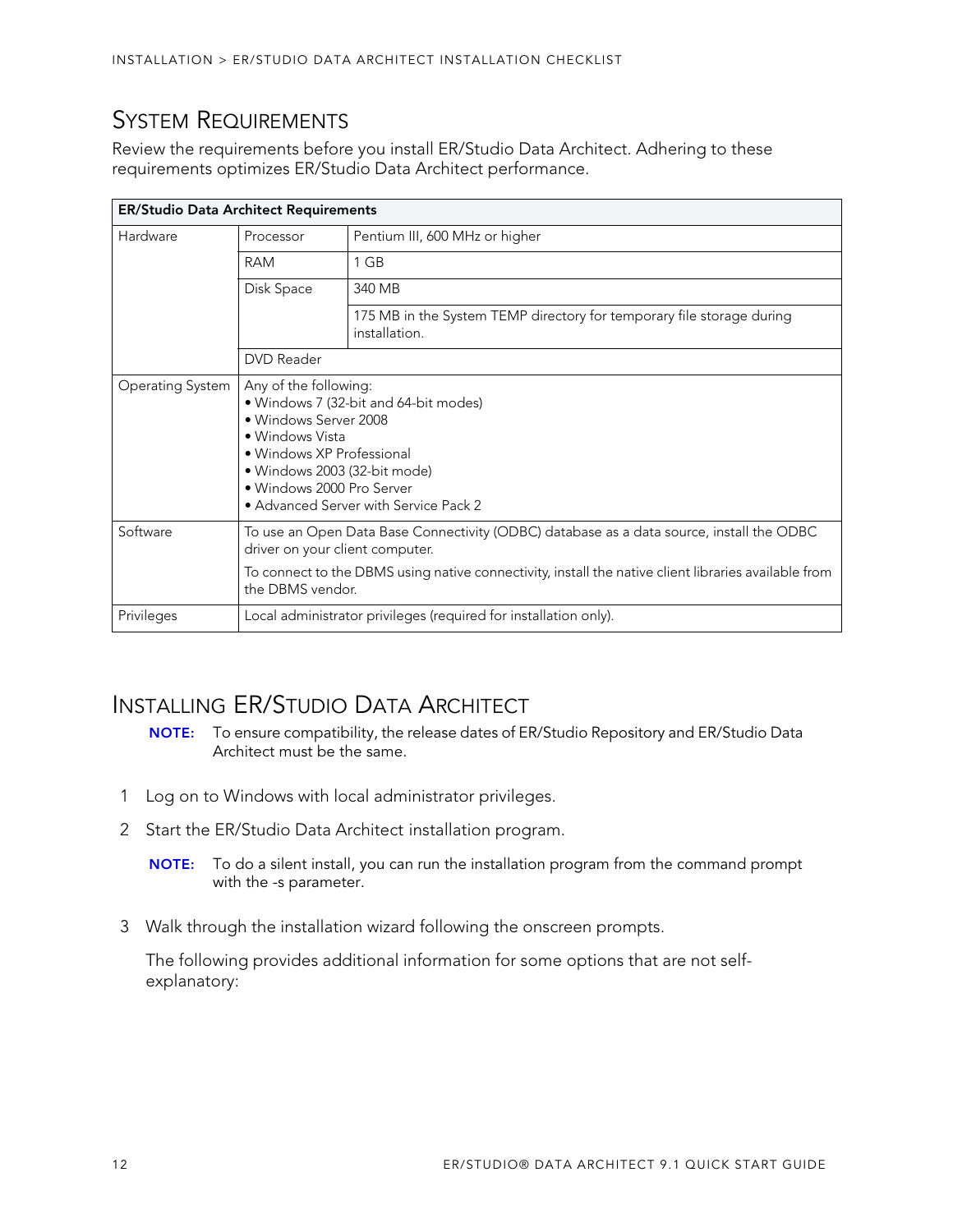- **Default Notation**: Choose the notation type you want ER/Studio Data Architect to use by default to display the model.
	- **IDEF1X**: Data modeling technique used by many branches of the United States Federal Government.
	- **IE (Martin/Finkelstein)**: Information Engineering (IE) as developed by Martin and later revised by Finkelstein.
	- **IE (Crow's Feet)**: Uses IE notation and represents relationships with connecting lines between entities, and symbols at the ends of those lines to represent the cardinality of the relationship. This is the notation used in Oracle texts and in other applications such as Visio. Foreign keys are displayed in entity boxes.
	- **IE (Hide Foreign Keys)**: Uses standard IE notation, but foreign keys are not displayed in entity boxes.
	- **NOTE:** You can change the notation setting at a later time. To change the notation, choose Tools > Options from the ER/Studio Data Architect Main menu, and then click the Logical or Physical tab where you can choose the notation type.
- **Shared Application Data Location**: By default, ER/Studio Data Architect installs shared directories and application files such as the DatatypeMapping, Macros, and Sample Models directories in the following locations:
	- **Windows XP:** C:\Documents and Settings\All Users\Application Data\Embarcadero\ERStudio\_X.X
	- **Windows Vista:** C:\ProgramData\Embarcadero\ERStudio\_X.X

If you prefer to store these files in another directory, follow the procedure in Changing the Location of ER/Studio Data Architect Shared Files on page 13.

• For step-by-step instructions on how to use ER/Studio Data Architect, see the ER/Studio Data Architect Evaluation Guide at [docs.embarcadero.com.](http://docs.embarcadero.com/products/er_studio/)

#### **Changing the Location of ER/Studio Data Architect Shared Files**

- **NOTE:** You must have local administrator privileges to change the location where ER/Studio Data Architect stores and searches for shared application data.
- 1 Choose **Help > About ER/Studio Data Architect**, and then click **File Path**.
- 2 In the **File Path** dialog, browse to an existing directory where you want to store your shared files.
	- **NOTE:** The directory path you choose must be the location where you have created an Embarcadero\ERStudioDA\_X.X directory or where you want ER/Studio Data Architect to create this directory.

ER/Studio Data Architect creates C:\Documents and Settings\All Users\Application Data\Embarcadero\ERStudioDA X.X directory, if it does not already exist.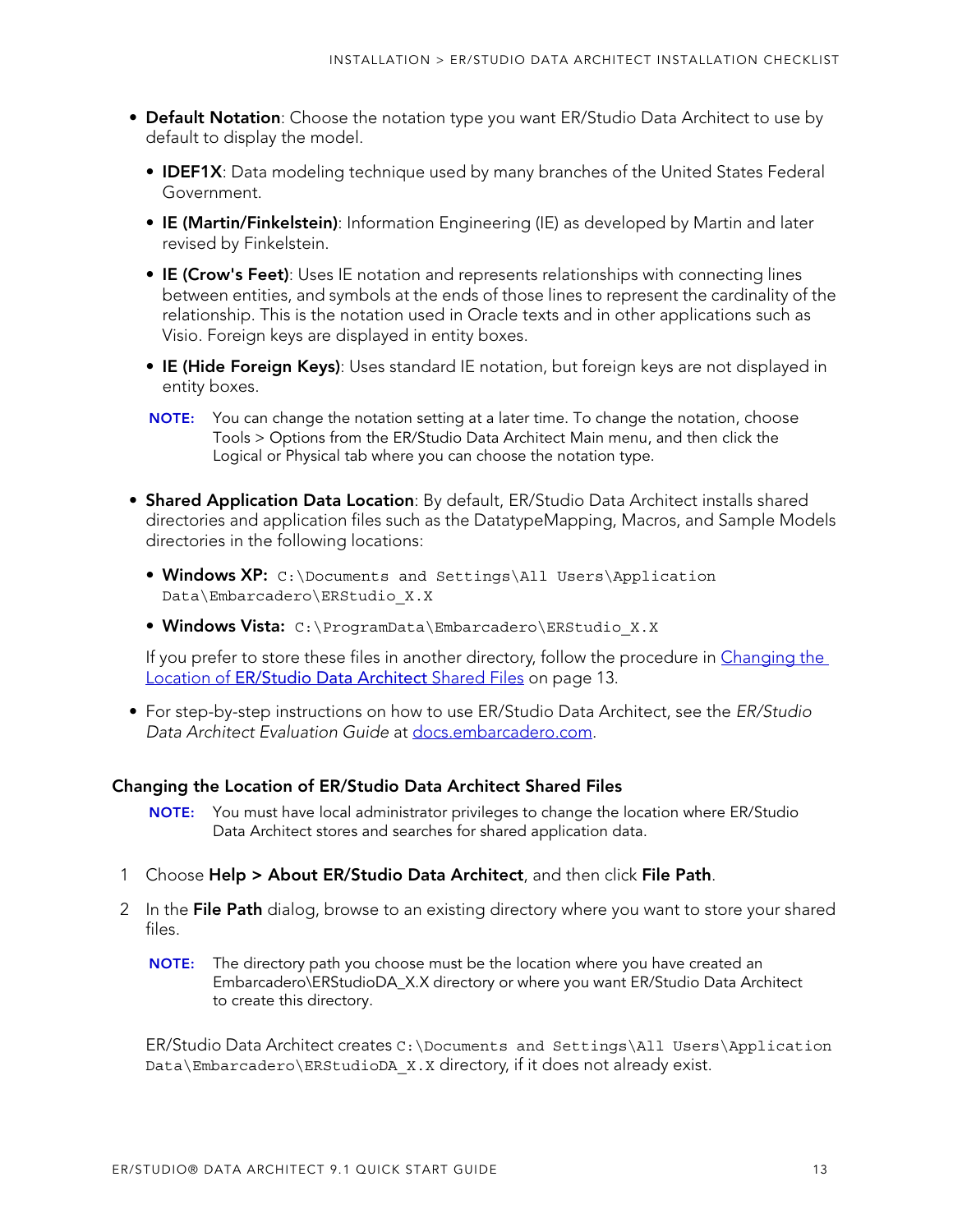3 In the **File Path** dialog, click **OK**, and then in the **About ERStudio** dialog, click **OK** again.

ER/Studio Data Architect searches for the datatype mappings in this directory.

- 4 Choose **Tools > Options > Directories**, specify where you want to store your macros, and then click **OK**.
- 5 Copy the contents of the DatatypeMapping, Macros, and Sample Models directories to the new location.
- 6 To effect the changes, restart ER/Studio Data Architect.

# <span id="page-13-0"></span>INSTALLING ER/STUDIO XE2

For information on installing ER/Studio with Embarcadero AppWave, please see the AppWave Quick Start and AppWave Administrator Guide.

# <span id="page-13-1"></span>LICENSING ER/STUDIO DATA ARCHITECT

ER/Studio Data Architect requires one or more licenses in order to run. A baseline license provides basic feature support for the product. In addition, incremental licenses may be required to support specific DBMS platforms, product add-ons or other functions.

ER/Studio Data Architect supports three types of licenses:

- **Trial licenses**: A license for a 14-day, full-featured trial version of the product. The trial license must be registered before you can use the product. For more information, see [Registering a Trial or Workstation License at Application Startup on page 15.](#page-14-0)
- **Workstation licenses**: A license or set of licenses that is tied to a particular workstation. The product can only be used on that workstation. For more information, see Registering a [Workstation License after Application Startup on page 15](#page-14-1).
- **Networked licenses**: Networked licenses are administered and distributed by a central License Server (Embarcadero License Center or Acresso FLEXnet Publisher). There are two types of networked licenses:
	- **Concurrent licensing**: Users on different machines take turns using licenses from a shared pool.
	- **Networked Named User licensing**: Licenses are pre-assigned to specific users that are setup on the license server's user list. Those users are guaranteed to have licenses available any time.

For more information, see [Registering a Networked License on page 16](#page-15-1).

If you have problems registering, see [Registering by Phone on page 16.](#page-15-0)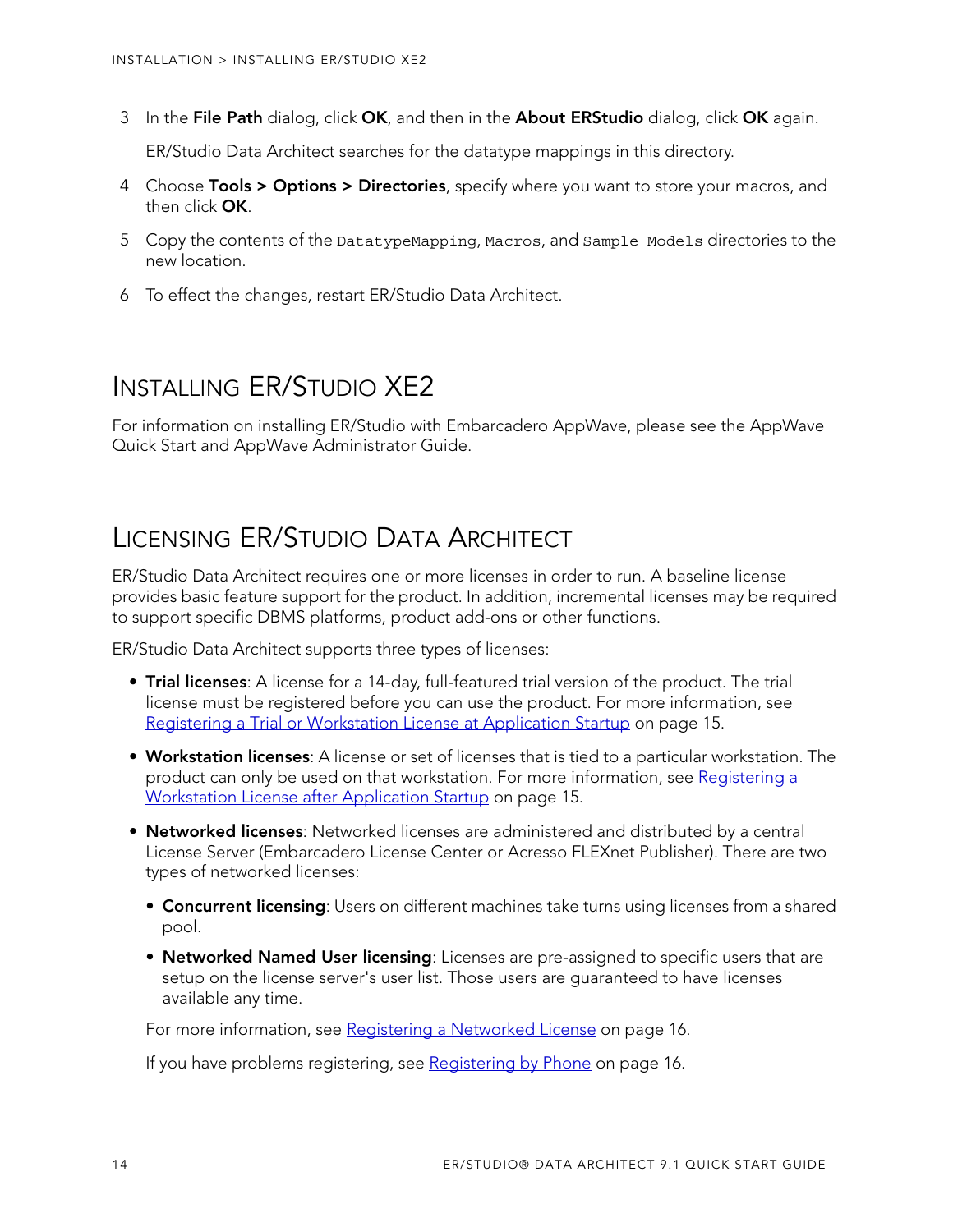### <span id="page-14-0"></span>REGISTERING A TRIAL OR WORKSTATION LICENSE AT APPLICATION **STARTUP**

Shortly after downloading a trial version of an Embarcadero product, you should receive an email from Embarcadero with a serial number, which must be registered as follows. These instructions also apply if you have purchased a product and received a serial number prior to running the application for the first time, or if the trial period has expired.

1 Start the application.

The Embarcadero License Registration dialog appears.

- 2 Copy the serial number from the e-mail, and then paste it into the **Serial Number** field.
- 3 Enter your Embarcadero Developer Network (EDN) account credentials in the **Login or Email** and **Password** fields.

If you have not previously created an EDN account, or have forgotten your password, click **I need to create ...** or **I've lost my password**.

4 Click **Register**.

The activation file should be downloaded and installed automatically. If this does not happen, click the **Trouble Connecting? Try Web Registration** link in the license registration dialog and follow the prompts. If you still have problems, see [Registering by](#page-15-0)  [Phone on page 16.](#page-15-0)

### <span id="page-14-1"></span>REGISTERING A WORKSTATION LICENSE AFTER APPLICATION STARTUP

The following instructions assume that you have received a workstation license by e-mail and that you currently have a valid trial license. If you did not install a trial version or if the trial period has expired, follow the instructions in Registering a Trial or Workstation License at Application [Startup on page 15](#page-14-0) instead.

- 1 Choose **Help > Launch License Manager**.
- 2 In the **License Manager** dialog, select the version of ER/Studio Data Architect the license applies to: **Standard**, **Developer**, or **Enterprise**.
- 3 Choose **Serial > Add**.
- 4 Copy the serial number from the e-mail, paste it into the **Add Serial Number** dialog, and then click **OK**.
- 5 Expand **Unregistered Serial Numbers**, right-click the serial number just added, and then click **Register**.

A registration dialog appears.

- **NOTE:** The Registration Code box shows a machine-specific identifier required with other registration methods.
- 6 Ensure that **Register using Online Registration** is selected.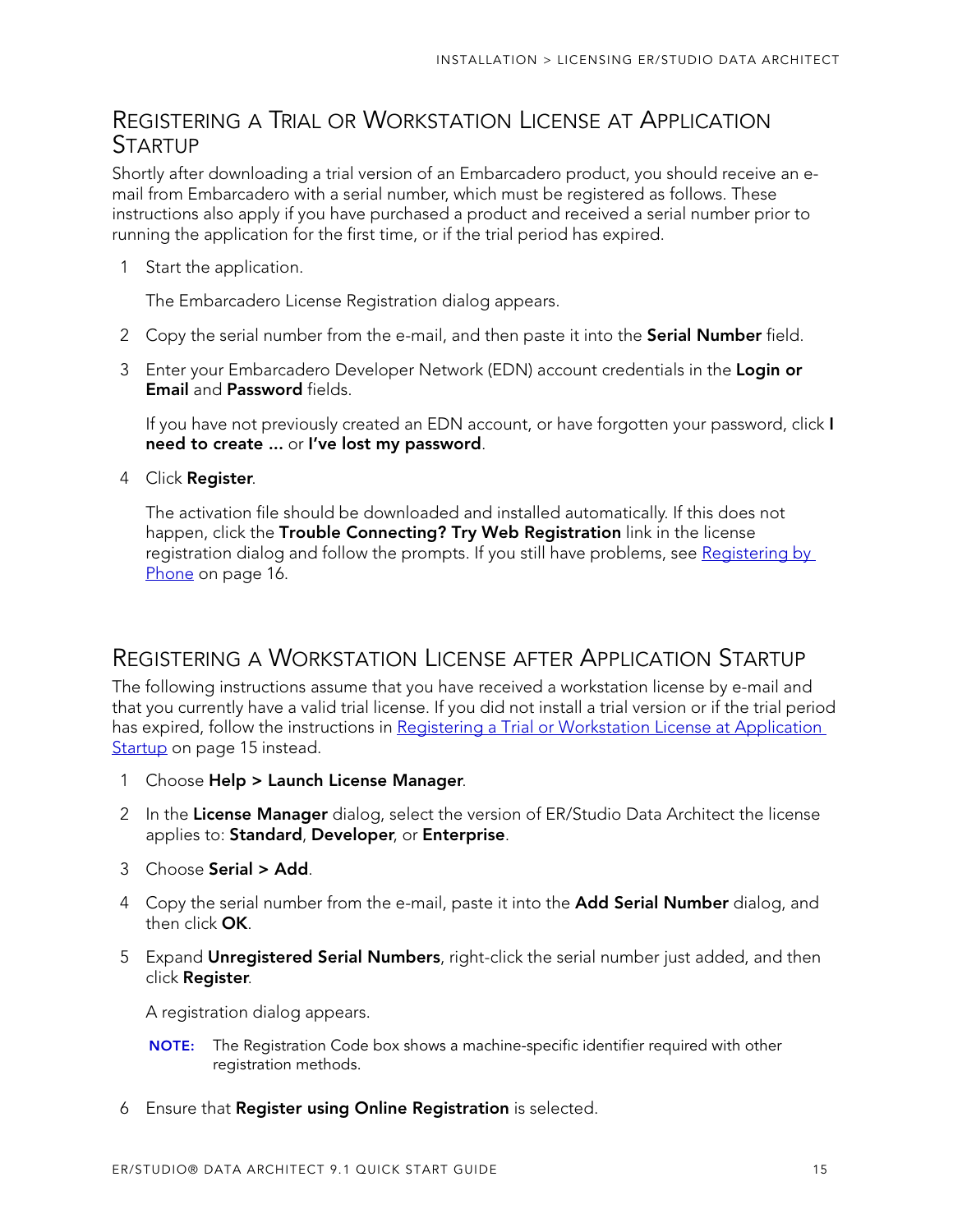- 7 Provide Developer Network credentials in the **Login name or Email** and **Password** fields.
- 8 Click **Register**.

The activation file should download and install automatically. If this does not happen, click the **Trouble Connecting? Try Web Registration** link and follow the prompts. If you still have problems, see [Registering by Phone on page 16](#page-15-0).

#### <span id="page-15-0"></span>REGISTERING BY PHONE

If you have problems with either of the above procedures, you can register licenses by phone. You must provide the following information:

- Developer Network credentials
- The registration code displayed in the Embarcadero License Registration dialog that appears when you start an unlicensed application
- The product base license serial number
- The license serial numbers for any additional features you have purchased.

For North America, Latin America, and Asia Pacific: call (415) 834-3131 option 2, and then follow the prompts. The hours are Monday to Friday, 6:00 A.M. to 6:00 P.M. Pacific time.

For Europe, Africa, and the Middle East: Call +44 (0)1628-684 494. The hours are Monday to Friday, 9 A.M. to 5:30 P.M. U.K. time.

Shortly after phoning in, you will receive an e-mail containing an activation file. Then do the following:

- 1 Save the activation file to the desktop or to a scratch directory such as  $c:\temp$ .
- 2 From within the application, choose **Help > Launch License Manager**.
- 3 Choose **License > Import**.
- 4 Navigate to the directory where you saved the activation file, and then double-click the activation file.
- 5 Click the **Import** button to import the activation file, and then click **Finish**.

### <span id="page-15-1"></span>REGISTERING A NETWORKED LICENSE

If your organization uses networked licensing, an administrator, department head, or someone providing a similar function, will provide you with a. slip activation file. Point to that license file in the Product Registration Window that appears when you launch the product.

If you are upgrading your license, or purchased a license after using a trial license, you can import your license through the License Manager. Click **Help > License Manager** and then select **License > Import** and point to the .slip activation file.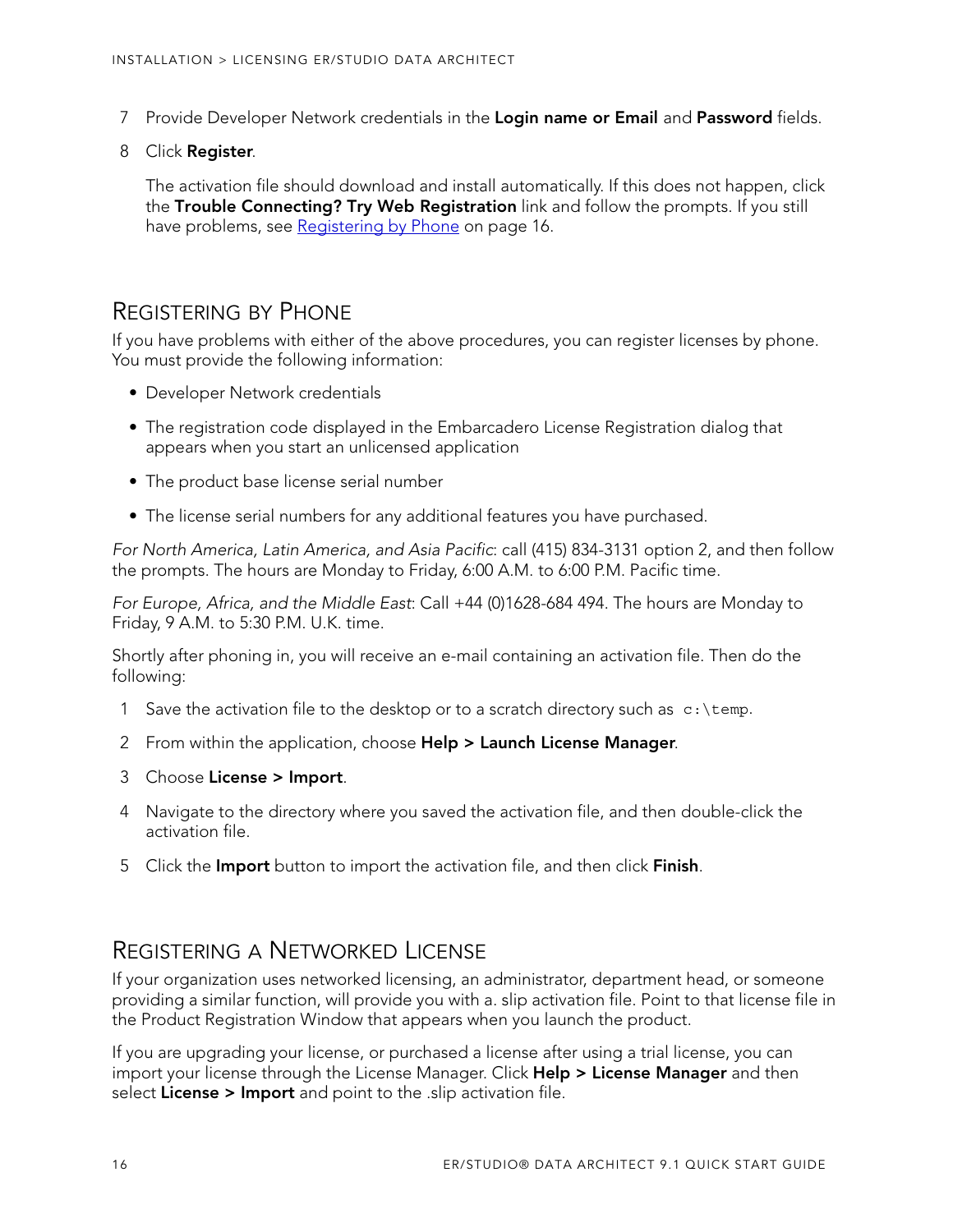# <span id="page-16-1"></span><span id="page-16-0"></span>TUTORIALS

The tutorials are intended to help you get started using Embarcadero's data modeling and database design solution, ER/Studio Data Architect (ER/Studio DA).

After completing these tutorials, you'll have the foundation you need to explore the many features and benefits of ER/Studio DA. You will have learned how to do the following:

- Create a new data model.
- Work with logical and physical diagrams.
- Leverage productivity-focused features such as powerful reporting engines.
- Use common tasks and commands to make you more productive.

The tutorials are divided into nine sessions. Do them all at once or complete them individually as your time permits.

- [Getting Started with ER/Studio DA on page 18](#page-17-0)
- [Logical and Physical Modeling on page 20](#page-19-0)
- [Documenting an Existing Database on page 36](#page-35-0)
- [Documenting Data Lineage on page 47](#page-46-0)
- [Diagram Navigation and Aesthetics on page 56](#page-55-0)

You can use this basic tutorial as a road map of product highlights, but also to help you find your own path in exploring ER/Studio DA.

Once you have started, from the Main menu you can click Help to find many additional resources that complement and build on many of the activities shown in this brief guide.

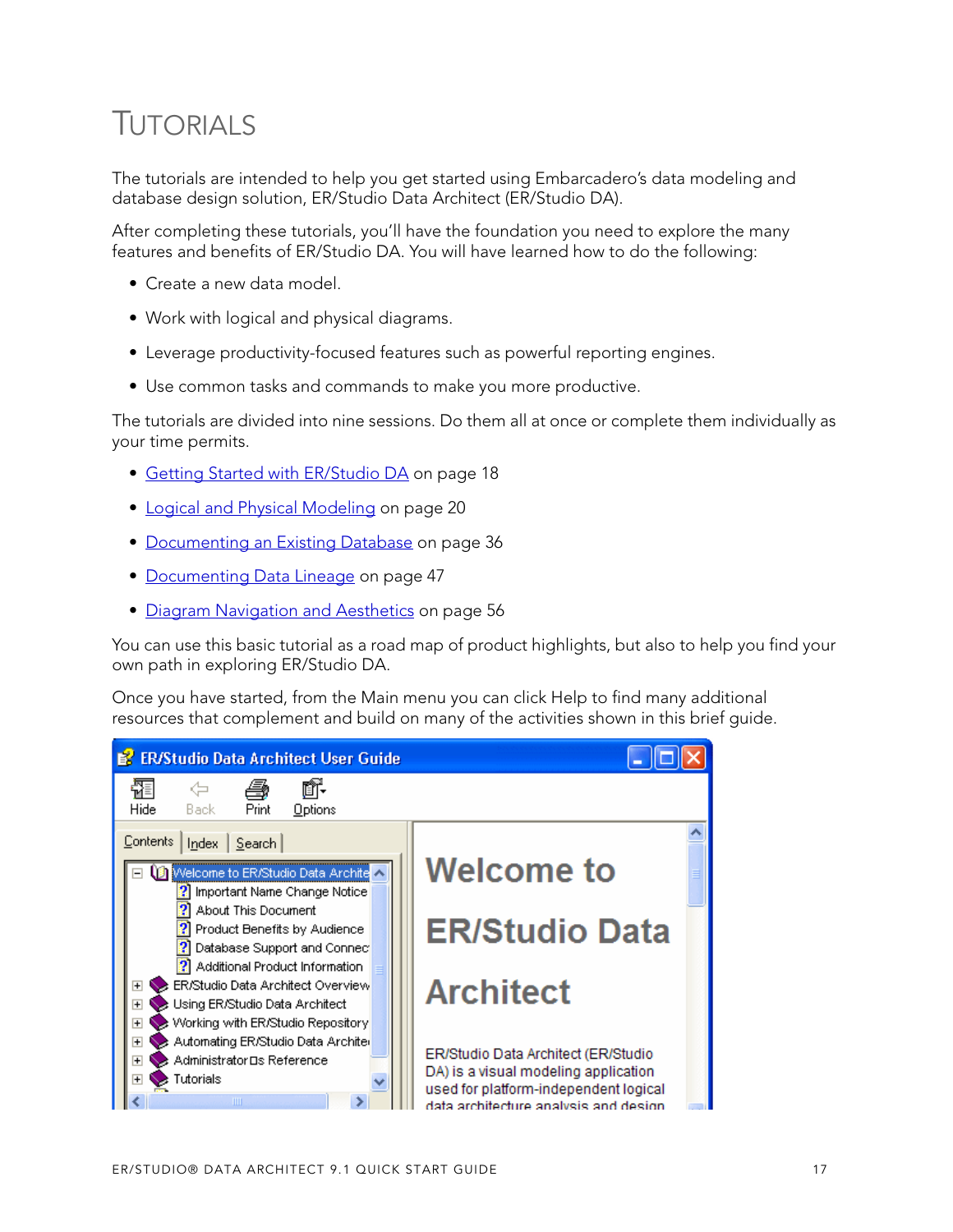# <span id="page-17-0"></span>GETTING STARTED WITH ER/STUDIO DA

The graphic below names and describes the functionality of some key elements of the ER/Studio DA user interface.



**application window.**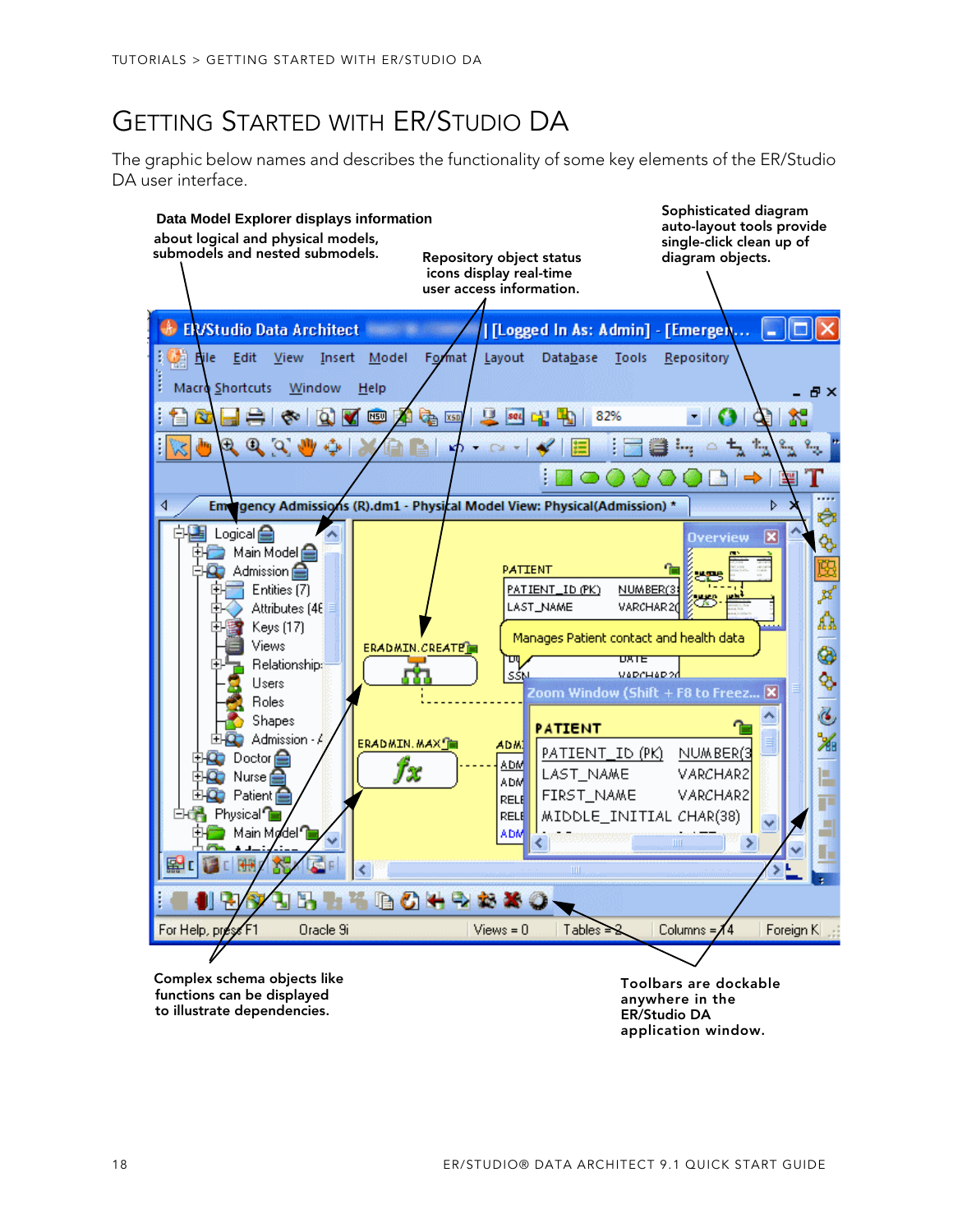# <span id="page-18-0"></span>STARTING TO DATA MODEL WITH ER/STUDIO DA

- 1 On the Windows **Start > Programs** menu, choose **Embarcadero > ERStudio Data Architect.**
- 2 Choose **File > New > Draw a new data model**.

| <b>ER/Studio Data Architect</b>            |        |
|--------------------------------------------|--------|
| Create a New Model                         | пĸ     |
| <b>Draw a new data model</b><br>Relational | Cancel |
| C Reverse-engineer an existing database    | Help   |
| Import Model From: ERX File                |        |

As you can see in the **Create a New Model** dialog, there are a number of ways to begin modeling with ER/Studio DA:

- Build a new design from the ground up by drawing a new data model.
- Build a data model from an existing database through live reverse engineering.
- Import designs from other modeling products such as Computer Associate's ERwin or SQL files.
	- **TIP:** You can select an initial layout style for your model before the SQL import takes place.
- 3 Ensure **Relational** is selected for the new model type and then click **OK**.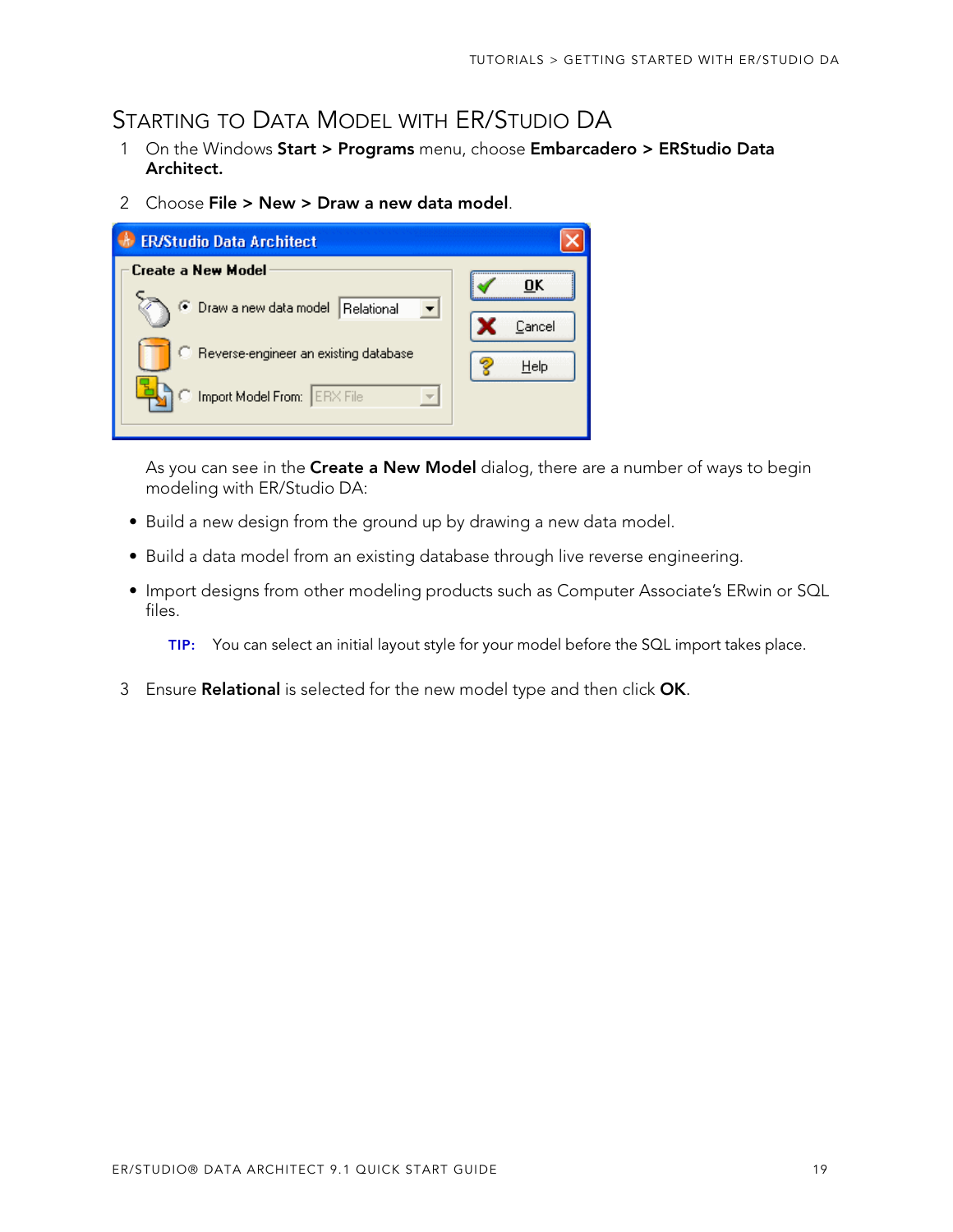After selecting **Draw a new data model** and clicking **OK**, ER/Studio DA will resemble the image below:

|                                                   | . [ ER/Studio Data Architect - [Repo Server: MBWHCHOW04] - [Model1 - Logical Model View] |
|---------------------------------------------------|------------------------------------------------------------------------------------------|
| Eile<br>Format<br>Edit<br>View<br>Insert<br>Model | Repository Macro Shortcuts<br>Layout<br>Tools<br>Window                                  |
|                                                   | GB.<br>100%<br>XSD                                                                       |
| $Q$ $Q$ $M$<br>$^{\circ}$                         | $\blacktriangleleft$<br>這<br>$\log$ $\Omega$                                             |
| 豐                                                 | $ \mathcal{A}\otimes\mathbb{B} $ and $ \mathcal{A}\otimes\mathbb{B} $ and                |
|                                                   | 印                                                                                        |
| Model1 - Logical Model View                       |                                                                                          |
| DATA MODEL                                        | <b>Overview</b>                                                                          |
| Logical<br><b>Main Model</b>                      | ,,,,,,,,,,,,,,,,,<br>Zoom Window (Shift                                                  |
| 图 Data  Data    HB Data    KB Macro   C Repo      | <b>HII</b>                                                                               |
| For Help, press F1<br>Logical Model               | $Views = 0$<br>$Entiles = 0$<br>Attributes = $0$<br>Relationship                         |

# <span id="page-19-0"></span>LOGICAL AND PHYSICAL MODELING

ER/Studio DA supports both logical (non-DBMS or technology-specific) modeling and physical (DBMS-specific) modeling. ER/Studio DA is designed to allow organizations the flexibility to analyze and design a business problem or application logically and generate as many different physical interpretations from the logical model as required. Multiple physical models can be generated from the logical model for the same DBMS (for example, Oracle) or other DBMSs (such as Oracle, SQL Server and DB2). Generating logical and physical models will be discussed in detail in the following sessions.

- [Using Data Dictionary Domains to Populate New Entity on page 21](#page-20-0)
- [Establishing Relationships Between Entities on page 24](#page-23-0)
- [Creating and Working with Submodels in ER/Studio DA on page 25](#page-24-0)
- [Generating Physical Models from a Logical Model on page 28](#page-27-0)
- [Denormalizing the Physical Model on page 31](#page-30-0)
- [Finding out How an Entity Maps to the Physical Model on page 34](#page-33-0)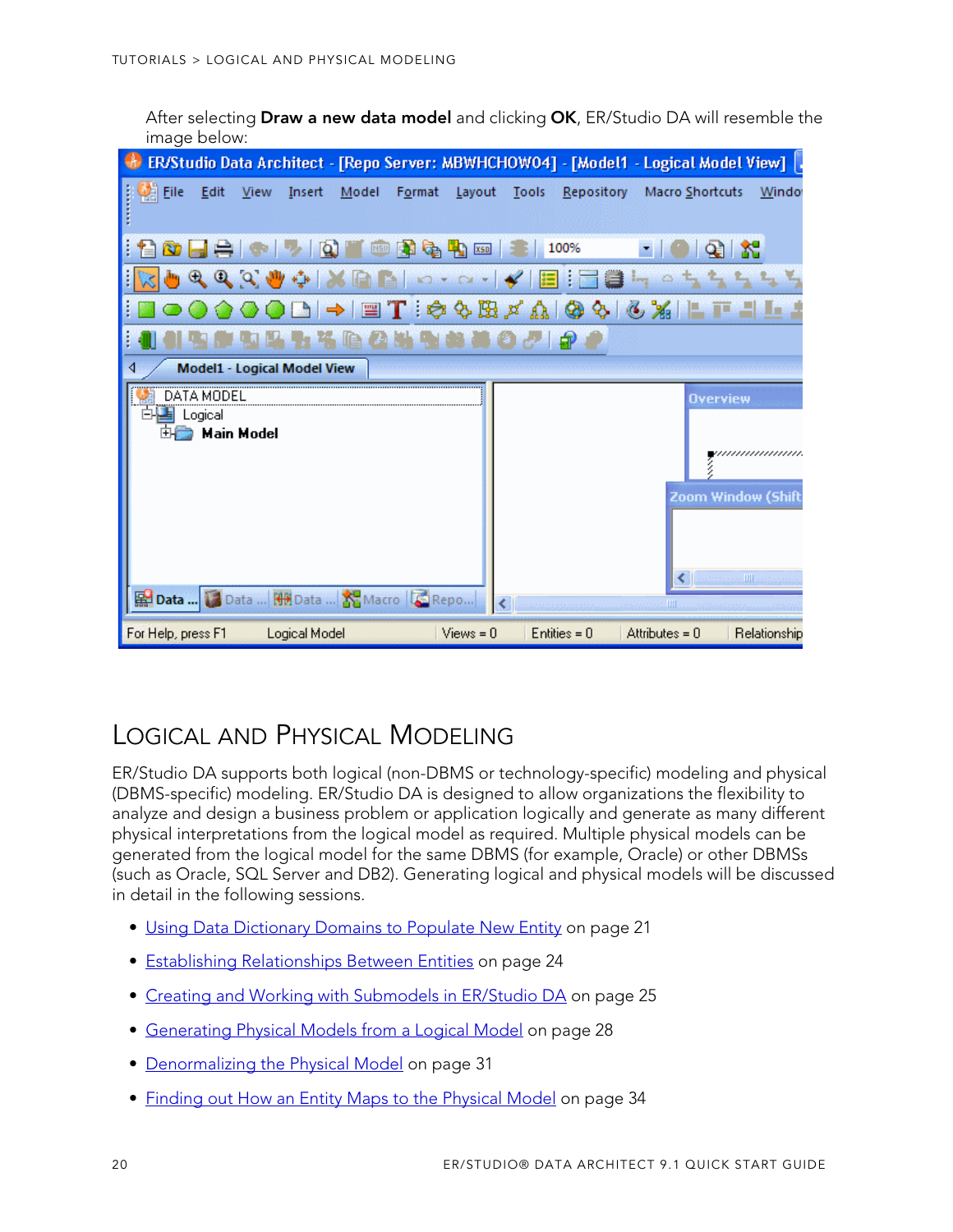### <span id="page-20-0"></span>USING DATA DICTIONARY DOMAINS TO POPULATE NEW ENTITY

As instructed in [Getting Started with ER/Studio DA on page 18](#page-17-0), you have chosen to draw a new data model to begin a logical model from the ground up. Before we begin to add entities, we will populate ER/Studio DA with some sample domains (Domains are re-usable attributes).

1 Choose **File > Import Data Dictionary**.

| <b>Import Data Dictionary Options</b>                                |
|----------------------------------------------------------------------|
| Select Source Data Dictionary                                        |
| Please select the Dm1 File and Data Dictionary from which to import: |
| File Location:                                                       |
| Data Dictionary:                                                     |
| Select Target Data Dictionary                                        |
| Emergency Admissions (R)_DD<br>Data Dictionary:                      |
| Resolve Imported Objects with Duplicate Names<br>OΚ                  |
| ● Rename imported objects with '_1'                                  |
| Cancel<br>Update existing objects with imported data                 |
| Skip import of duplicate object<br>Help                              |

2 Next to the **File Location** box, click the ellipsis and browse to the Sample Models folder, which is located at:

#### • **For Windows XP**:

C:\Documents and Settings\All Users\Application Data\Embarcadero\ERStudioDA\_X.X\Sample Models

• **For Windows Vista**:

C:\ProgramData\Embarcadero\ERStudioDA\_X.X\Sample Models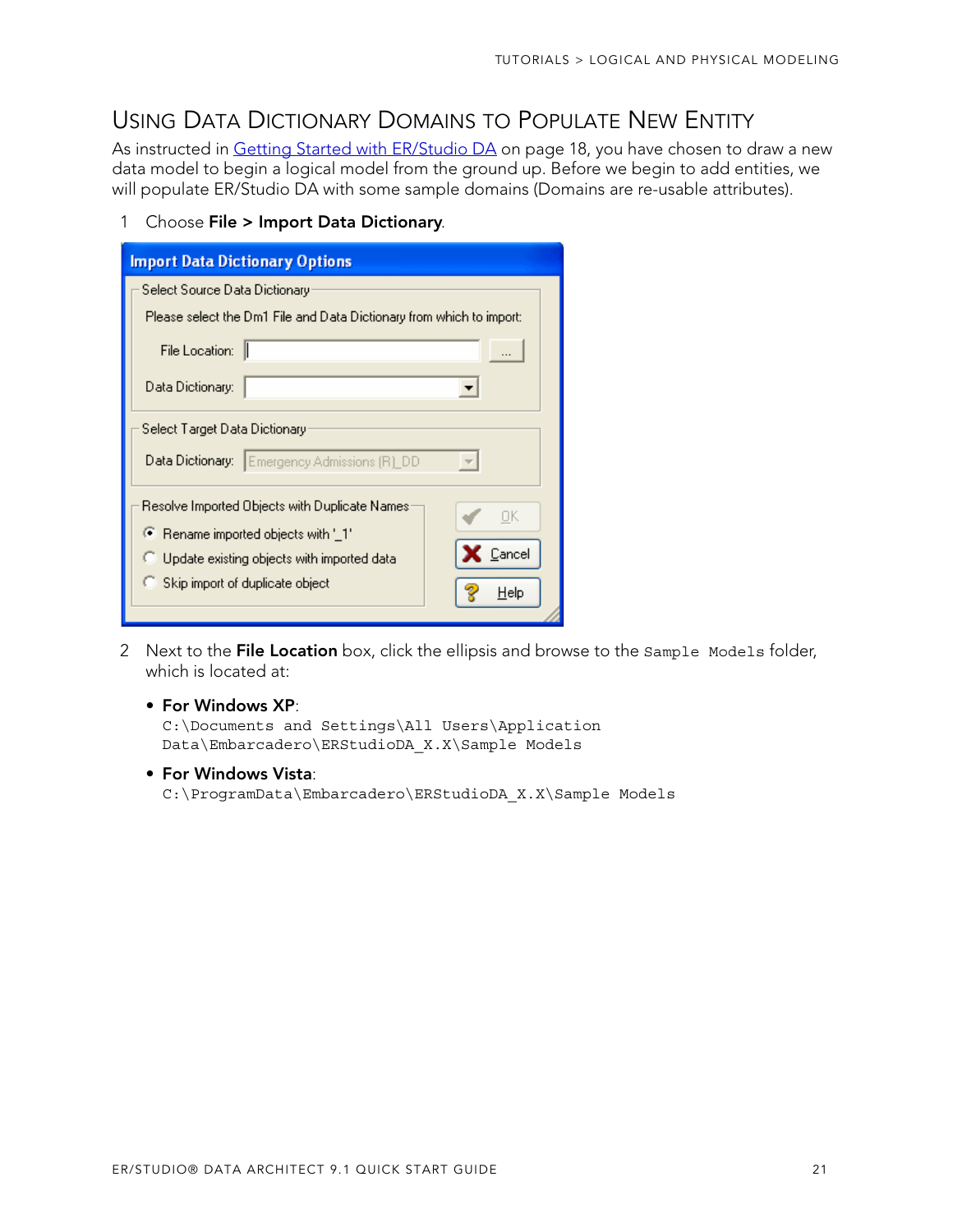3 Double-click the Orders.dm1 sample model and then click **OK**.

This model contains a pre-populated, sample data dictionary.

**NOTE:** Under Resolve Imported Objects with Duplicate Names, you can choose between a couple of options to determine how the dictionary objects are imported. This is important when importing into a diagram that already has dictionary objects in it.

Once opened, you will see that the ER/Studio DA Model Explorer has automatically switched to the **Data Dictionary** tab to allow immediate drag and drop access to domains.



4 Now, to add an entity to the Data Model Window, click the **Entity** tool on the **Modeling Toolbar**,



and then click in the Data Model Window to drop the entity.

**TIP:** The cursor will change to an entity symbol once the **Entity** tool is clicked, so you can click to drop as many entities on the Data Model Window as you want.



5 Right-click to return your mouse to the selection cursor.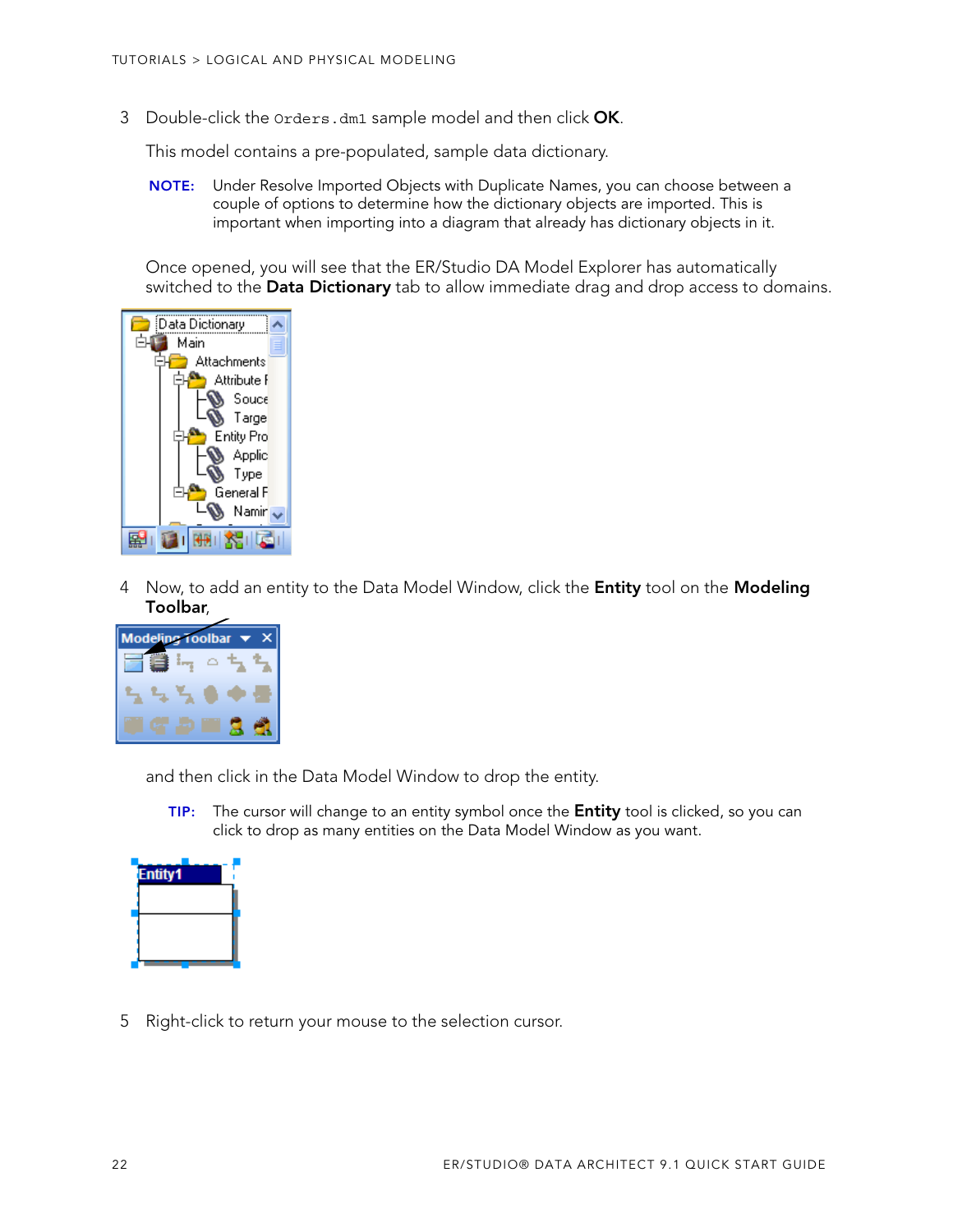6 In the entity name field, type Customer, replacing the default entity name, Entity1.



- 7 In the **Domains** folder of the **Data Dictionary** tab, locate the **ID** domain in the **Numeric Domains** folder.
- 8 Click the **ID** domain (do not release your mouse), drag it onto the **Customer** entity, and then release it just below the entity's name, which is the entity's Primary Key field.
	- **TIP:** You can edit or rename an entity and insert, edit or rename attributes by holding down the **Shift** key and then clicking the name or attribute. Pressing the **Tab** key cycles between the entity's name, and primary key and non-primary key fields. After naming the field, press **Return** to insert a new field.
	- **TIP:** If you need to zoom in on the entity to read the entity name and attributes, press **F8** to view the **Zoom Window**, then use the scroll bars of the **Zoom Window** to center the entity on the Data Model Window. Press **Shift** while rolling the mouse wheel forward to increase the view magnification. You can use the **Pan** tool to reposition the view to better see the entity.
- 9 In the entity, click **ID**, the name of the attribute we just created from the ID domain, and change its name to CustomerID, as seen in the illustration above.
- 10 Repeat the process in step 7 and step 8 to populate the Customer entity with the following domains:
	- **Name** and **Phone** from the **Property Domains** folder
	- **Address**, **City**, **State**, **Zip Code** from the **Address Domains** folder.
- 11 Drop another entity on the **Data Model Window** and call it Order.
- 12 Drag the ID domain onto the Order entity's Primary Key field, change the ID domain name to OrderID.
- 13 Right-click the Order entity and select **Comments**.
- 14 Enter some text in the **Comments** editor, click **Add** and then click **OK**. You can add comments to any database object in the same manner. This can be very useful when you want to provide feedback on a model to other users.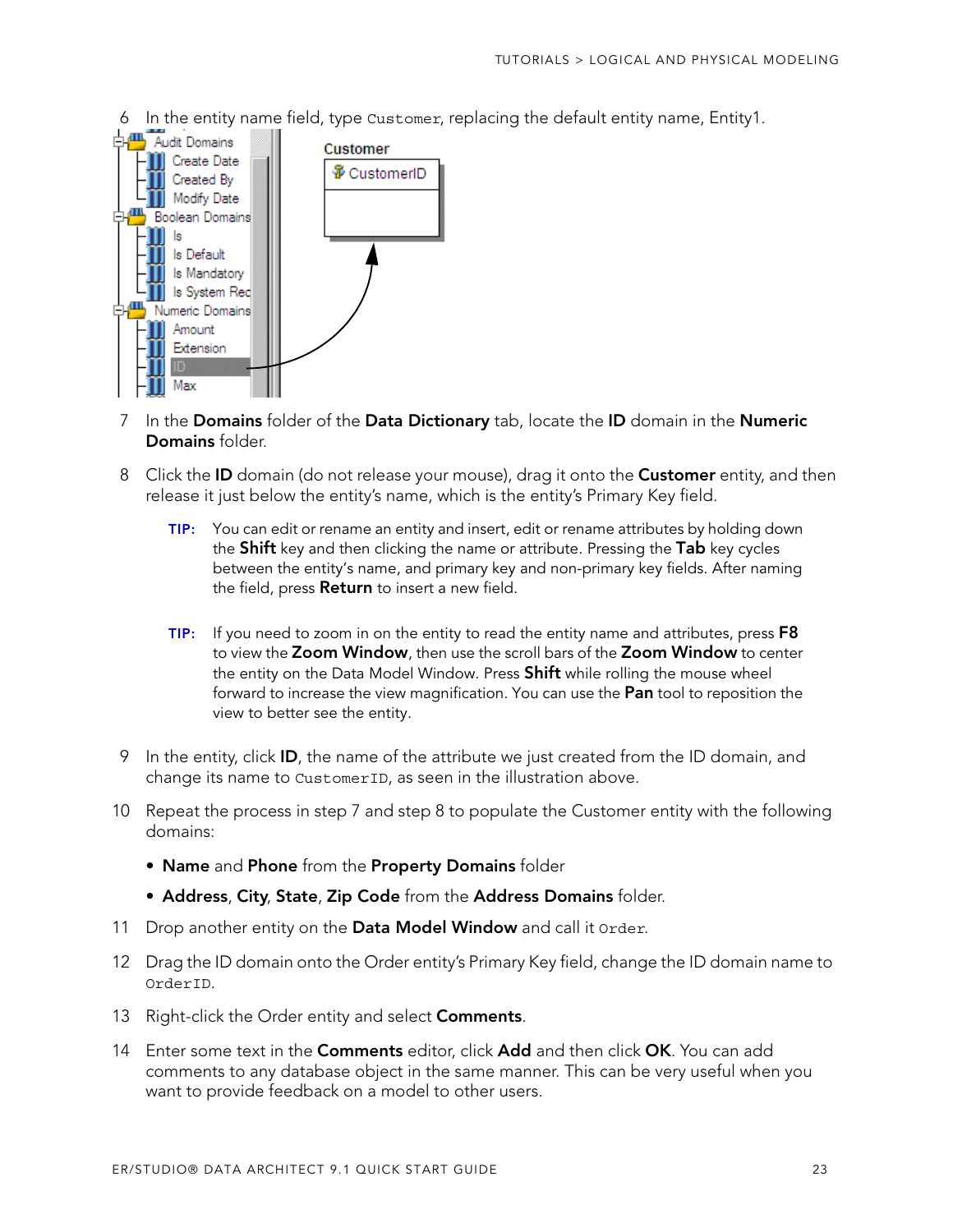15 Save your data model. We will use it in the next session of this tutorial.

### <span id="page-23-0"></span>ESTABLISHING RELATIONSHIPS BETWEEN ENTITIES

1 On the **Modeling toolbar**, click the **Non-Identifying, Mandatory Relationship** tool.



- **NOTE:** The screen shots of this tutorial were taken using a model where the notation was set to IE (Crow's Feet). Depending upon the notation your model is currently set to, the icons for each relationship will be slightly different.
	- **TIP:** You can change the model notation by choosing **Model > Model Options**, and then selecting another notation option in the Notation area.
- 2 To establish a relationship between Customer and Order, click the parent entity, **Customer** and then click the child entity, **Order**.
	- **NOTE:** ER/Studio DA supports sound design practices by automatically propagating the primary key, from parent to child entities. If there are candidate alternate keys that should also be propagated to the child, in the **Relationship Editor** you can choose all available parent entity keys in the Parent Key list. Deleting a relationship will remove a non-native propagated attribute. However, if you want to keep the child columns of the relationship or foreign constraint, when you delete the relationship you can check the Make Foreign Keys Native option. In this case, if the relationship between Customer and Order is deleted, the CustomerID will be left in the Order entity.

**What is a Domain?** A Domain is a valuable tool in establishing standard, re-usable Attributes/ Columns. They allow data modelers to create a data element once (such as an ID field you require all of your entities to leverage as its primary key) which has the same data type, definition, rule, and constraint no matter where the data element is distributed and bound. Read more about Domains in ER/Studio DA Help.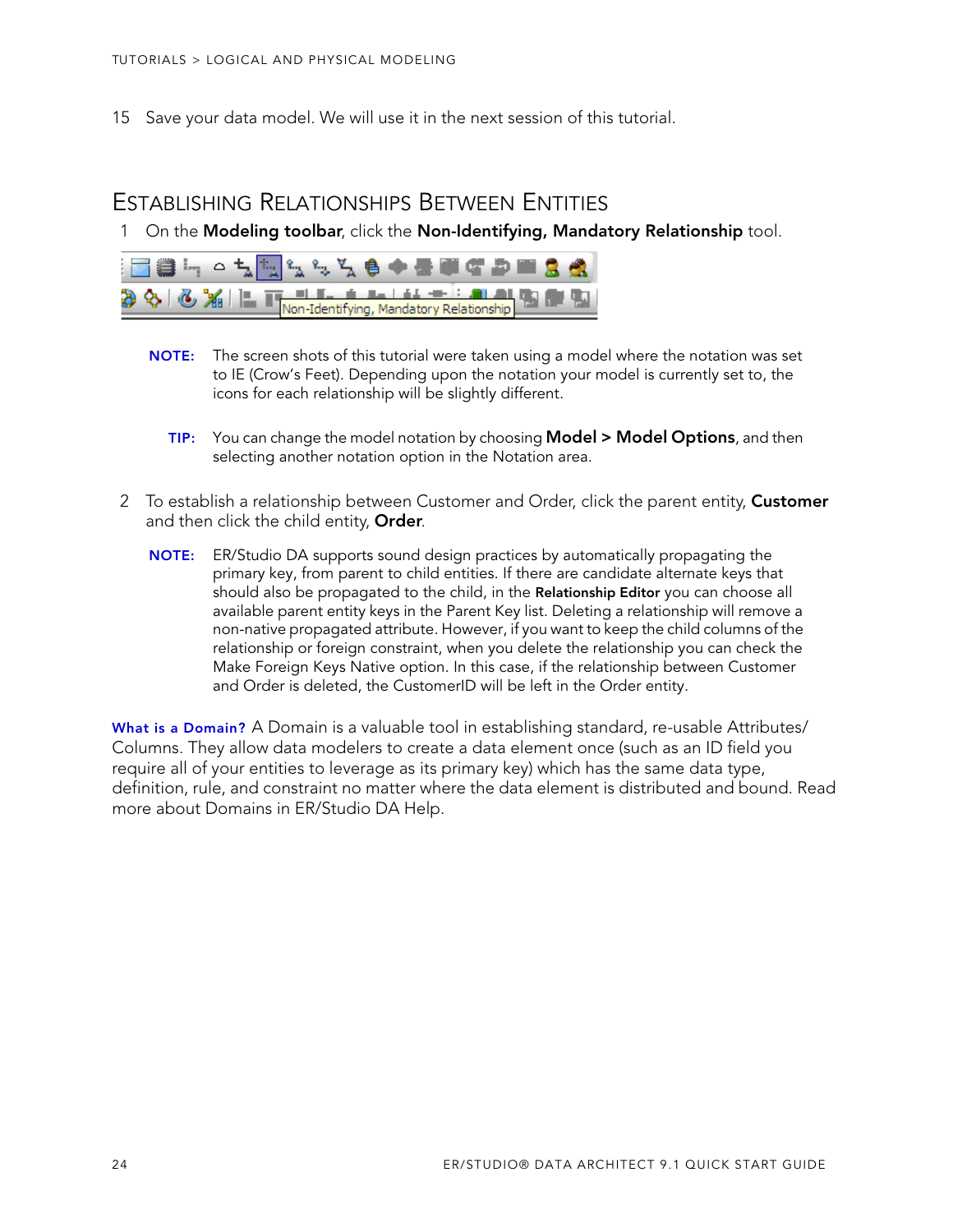# <span id="page-24-0"></span>CREATING AND WORKING WITH SUBMODELS IN ER/STUDIO DA

Now that you have a general understanding of how to build logical models from the ground up in ER/Studio DA, it is important to understand how to work with an important navigation feature of ER/Studio DA, called Submodels. Submodels and nested submodels are designed to break down large, complicated views of a data model in order to focus on a specific area. An important aspect of Submodels to understand is that any changes made in the submodel…other than layout, color, display settings, notation, etc. which can be unique to the submodel…will occur automatically in the Main Model view. In other words, change or add an attribute to an object in a Submodel and the change is automatically propagated to its Main Model counterpart.

Close the current sample model, and open a more mature model. Use this exercise to learn more about submodeling.

- 1 Choose **File > Open**.
- 2 Select **Orders.dm1** and then click **Open**.
- 3 To preserve this sample model for future use, choose **File > Save As** and then save the Orders.dm1 file with a new name.

In this exercise, we will be modifying this model.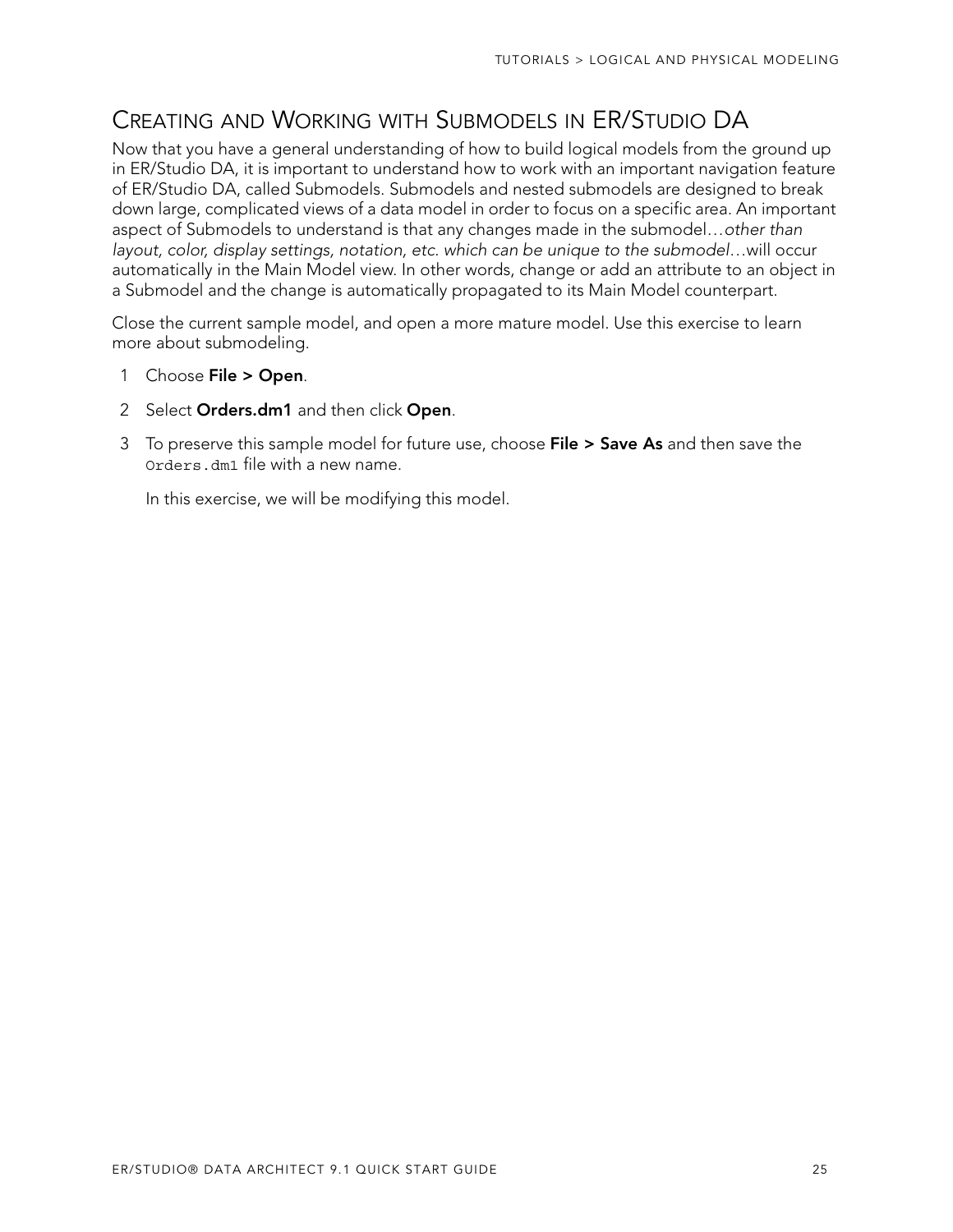4 Collapse the folders in the **Data Model** tab of the Data Model Explorer to look like the image below:



In the Orders.DM1 sample model, there are no physical models. This model includes several submodel folders that help to describe the logical model:

- Main Model This is the entire collection of all logical objects in the Orders. DM1 file. Note the absence of the magnifying glass on the folder icon which designates it as the main model.
- Bill of Materials through Shopping Cart These are submodels, which are smaller collections of entities derived from the Main Model that help to describe specific areas of the Main Model free from other entities.
- Alternate Key through Primary Key These are nested submodels, which can go 'n' levels deep and are literally submodels of submodels.

Feel free to explore. Click the plus sign (+) to expand these folders.

Let's create a submodel with all the objects related to the Orders. DM1 Address components.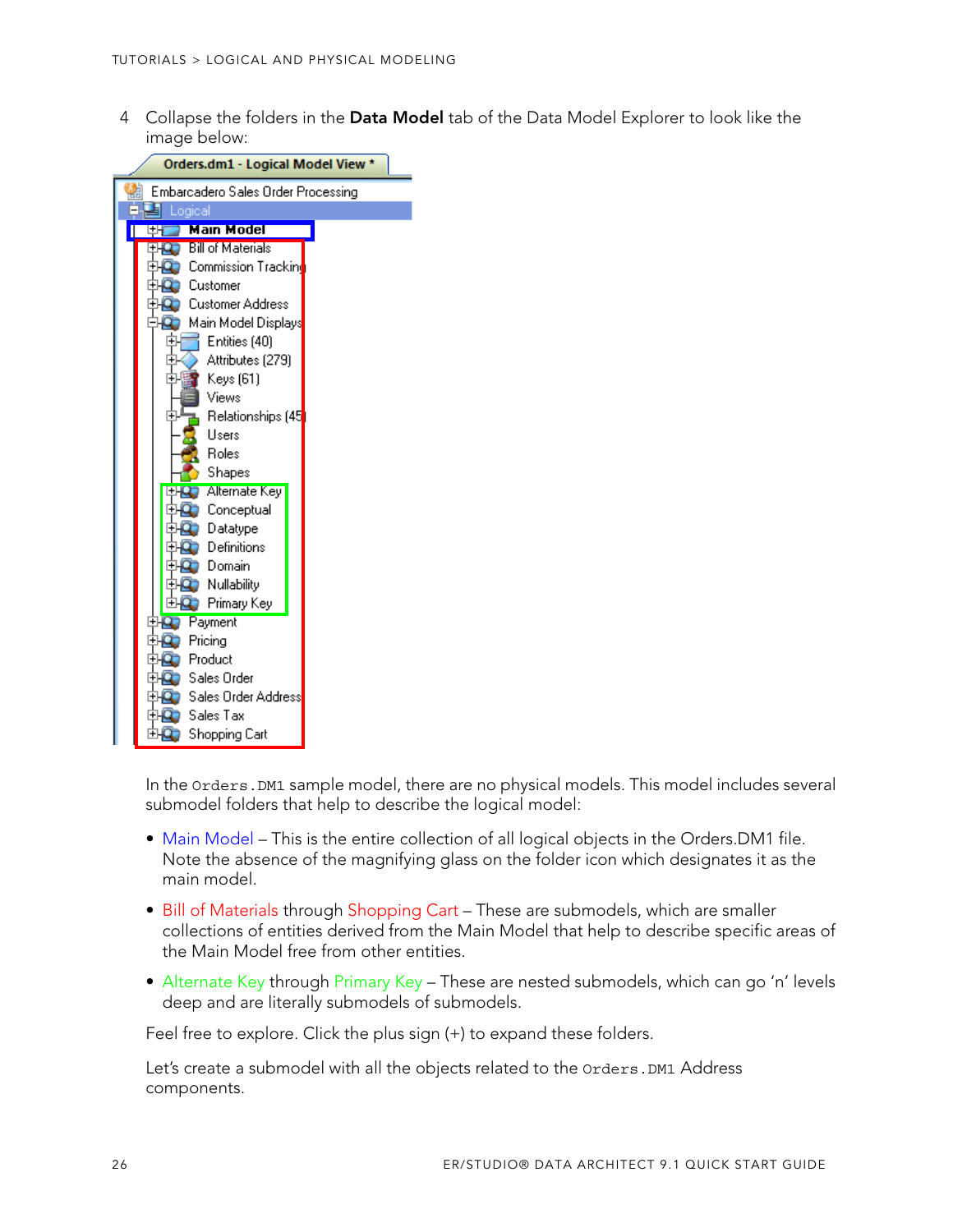5 To make a new submodel, navigate to Logical Main model and with the **CTRL** key depressed, click the objects in the Data Model Explorer, as seen in the image below.



- **NOTE:** Any objects selected in the Data Model Explorer will also be selected on the Data Model Window as well (also seen here). You can also select entities by lassoing them on the Data Model Window.
- 6 With the entities selected, choose **Model > Create Submodel**.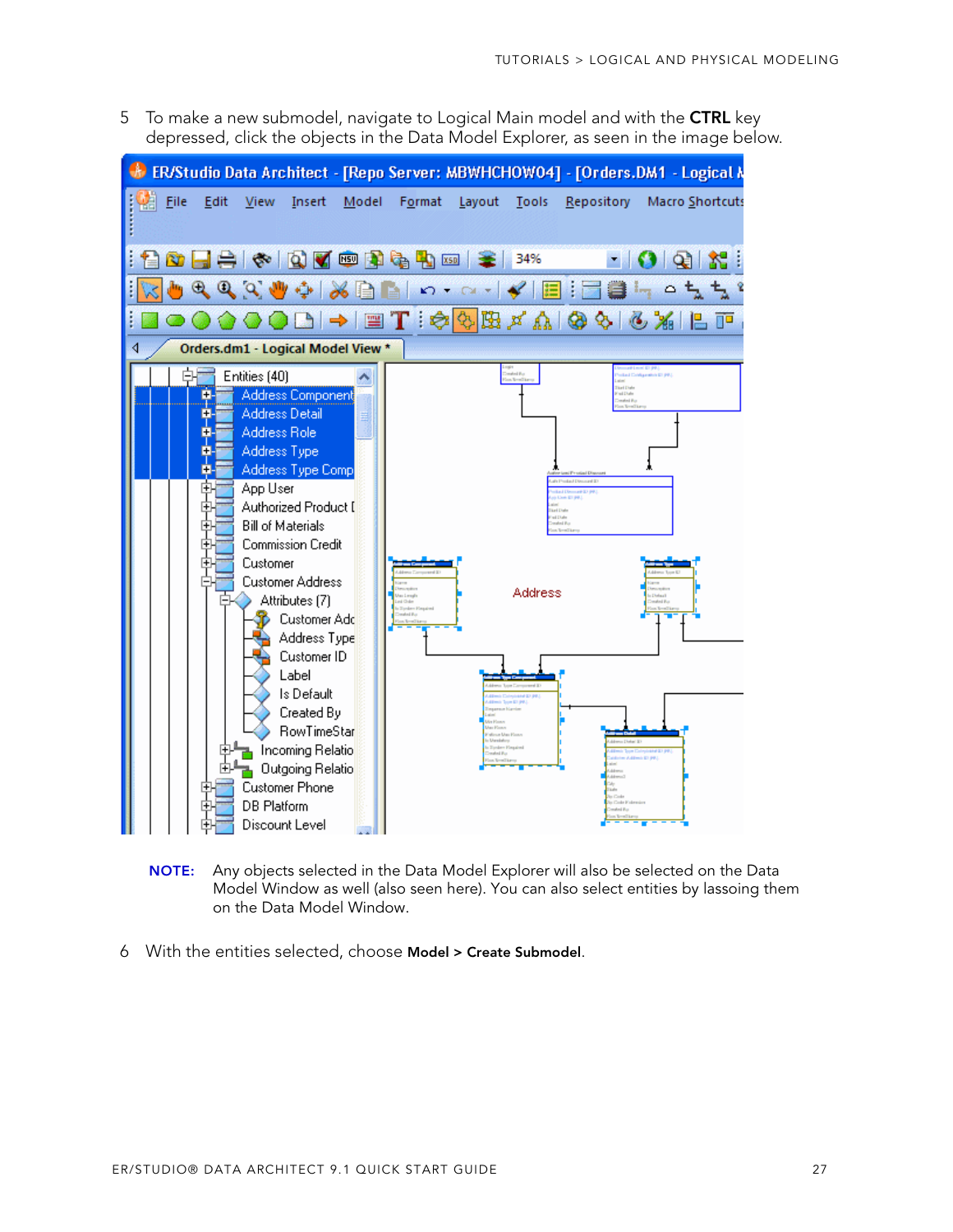

- 7 Below **Create Submodel**, enter Address Components as the name for the submodel.
- 8 Click **OK**.

ER/Studio DA creates the **Address Components** submodel.

| Orders.dm1 - Logical Model View: (Address Components) * |  |  |  |
|---------------------------------------------------------|--|--|--|
| Embarcadero Sales Order Processing                      |  |  |  |
| Logical                                                 |  |  |  |
| Main Model                                              |  |  |  |
| <b>Address Components</b>                               |  |  |  |
| <b>Bill of Materials</b>                                |  |  |  |
| <b>Commission Tracking</b>                              |  |  |  |
| Customer                                                |  |  |  |
| <b>Customer Address</b>                                 |  |  |  |
| Main Model Displays                                     |  |  |  |

**What do the results look like and how do I navigate to the submodel?** Once created, you will see the new submodel listed in the Data Model Explorer, denoted as a submodel by the magnifying glass over its folder, as in the case with Bill of Materials and the other submodels.

### <span id="page-27-0"></span>GENERATING PHYSICAL MODELS FROM A LOGICAL MODEL

ER/Studio DA can generate as many physical models from a single logical model as desired. There are many ways to leverage multiple physical models in ER/Studio DA to help the design process. Examples of how multiple physical models are used are:

- Managing change in an existing application: Maintain independent development, test, and production physical model diagrams that represent specific databases.
- Migrating database applications: Use ER/Studio DA as an analysis and design hub for migrating database applications. Manage a physical model of the legacy source database application in addition to its new target physical model, which can be for an entirely new DBMS than originally maintained in the legacy database.

Let's generate a new physical model from a logical model in order to build a database. We will use the Orders.DM1 sample model.

- 1 Open your version of the Orders.DM1 sample model.
	- **TIP:** Use the steps shown in the last session to do so.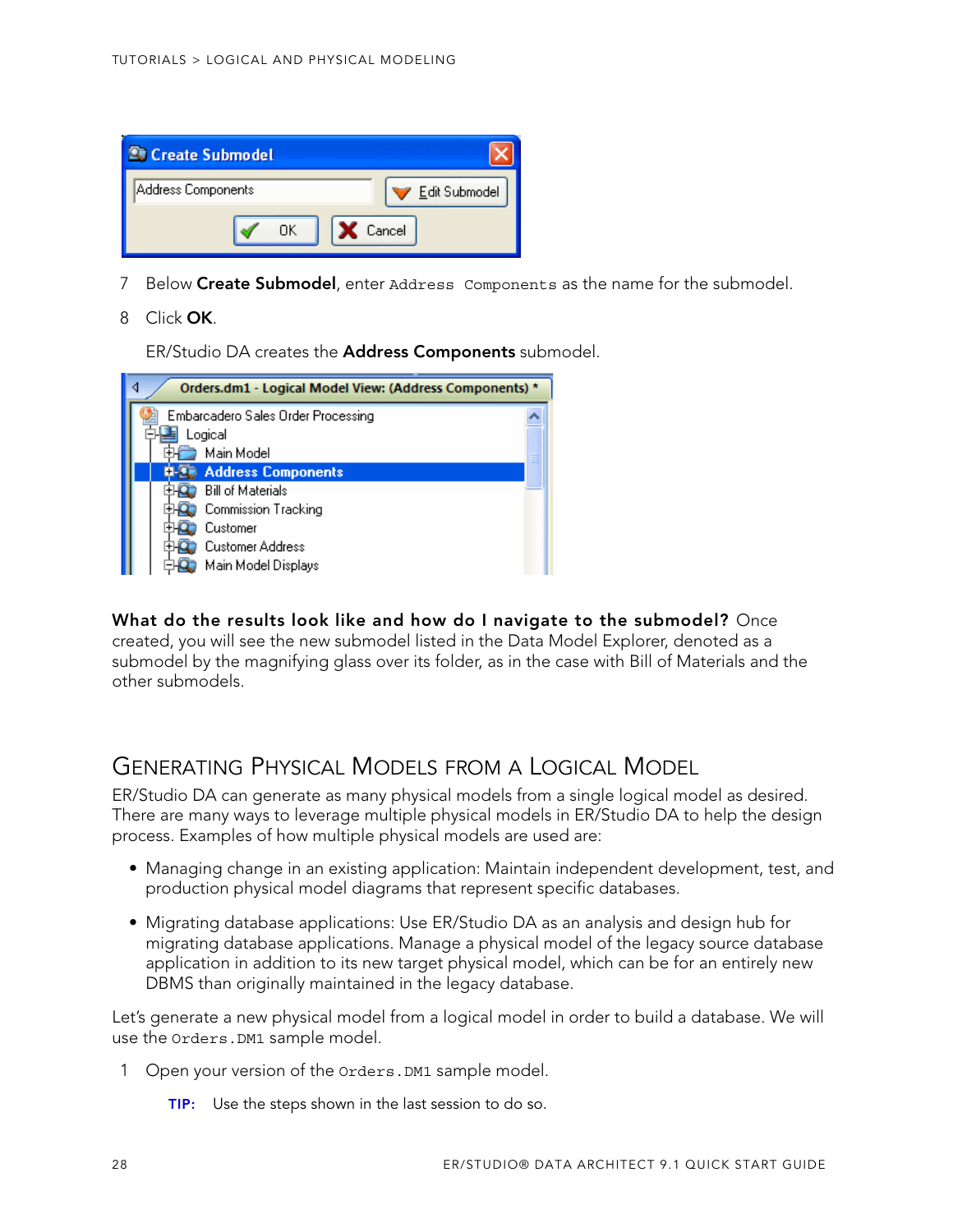#### 2 Select the **Main Model** and then click **Model > Generate Physical Model**.

ER/Studio DA invokes a step-by-step wizard to walk you through the process of generating a DBMS-specific physical model.

| Generate Physical Model - Page 1 of 5 |                                                                                             |
|---------------------------------------|---------------------------------------------------------------------------------------------|
|                                       | Welcome to the Generate Physical Model Wizard!                                              |
|                                       | What is the name of the physical model?<br><b>DB2 Physical Model</b>                        |
| ------                                | What type of Physical Model is this?<br><b>C</b> Relational                                 |
|                                       | C Dimensional<br>What is the target database platform?<br><b>IBM DB2 UDB for OS/390 8.x</b> |
|                                       | Do you wish to validate the model?<br>● Do not validate                                     |
|                                       | C Validate after generating Physical Model<br>Wizard Quick Launch                           |
|                                       | Select Settings File<br>Use File-Based Quick Launch Settings                                |
|                                       | None<br>Use Settings<br>Go!<br>▼<br>Settings Only<br>6 Settings and Objects<br>C.           |
| Cancel<br>HeIp                        | <b>Finish</b><br>Next<br>Back                                                               |

- 3 Name the new physical model, DB2 Physical Model and then select **DB2 UDB for OS/390 8.x** as the target DBMS to generate.
- 4 Continue through the **Generate Physical Model** wizard, which prompts very clear and concise questions about how you want your physical model to be generated.
	- **NOTE:** The wizard prompts you to customize items such as individual object selection, index assignment, default storage parameters, resolution of many-to-many relationships that may be in the logical model, and naming conventions. A DBMS-specific validation check is also provided in this wizard.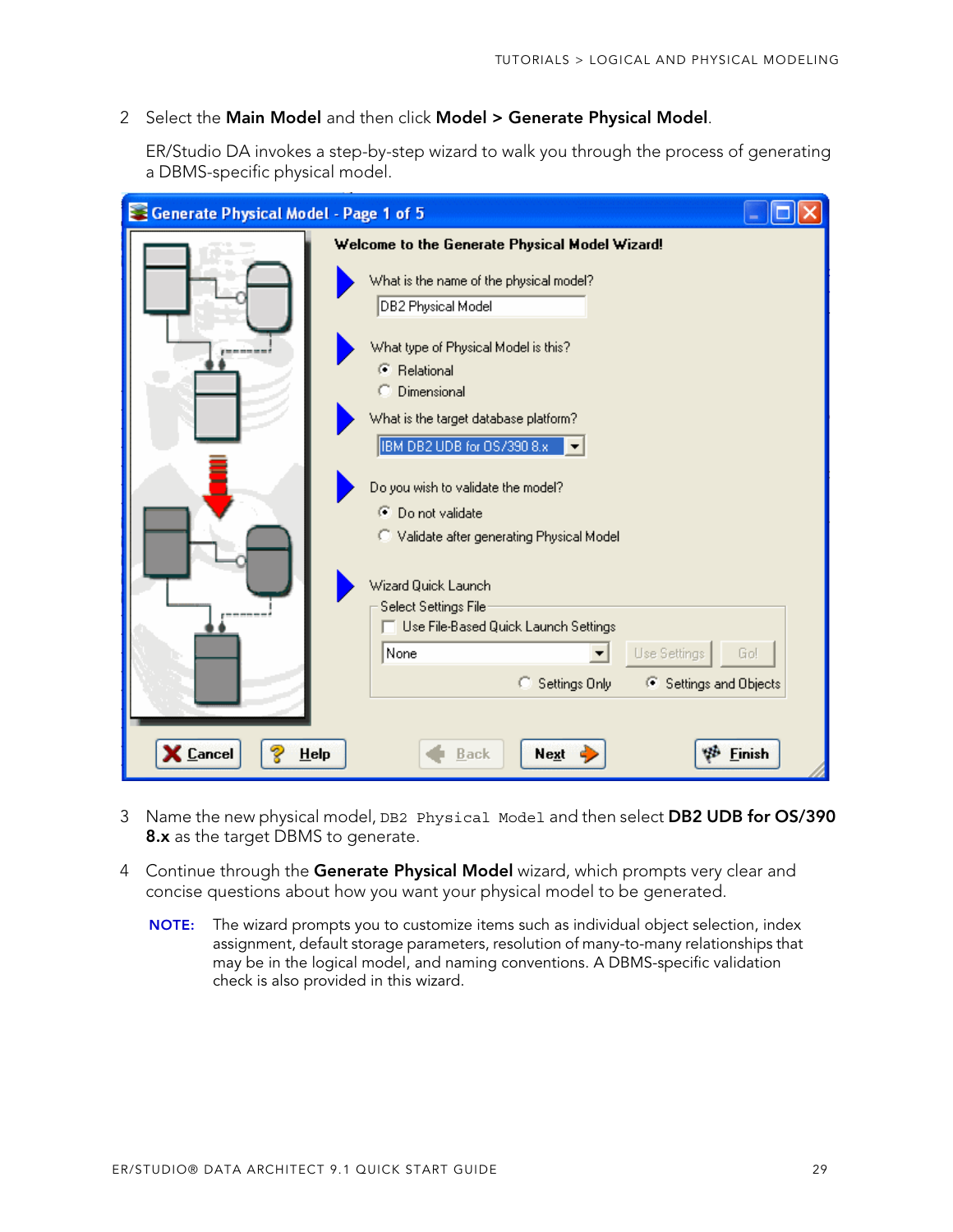- **TIP:** The **Quick Launch** can store common settings so that an operation can be reused on this model or on any other models. You can reuse the settings on another model by choosing the **Use File-Based Quick Launch Setting** option when saving the Quick Launch information on the last page of the wizard.
- 5 To generate the new Physical Model, on the last page of the wizard, click **Finish**.

Now that a physical model has been generated from the logical model, feel free to navigate to specific objects via the Data Model Explorer, such as the CUSTMR table selected here. Double-click and view the physical details of the object such as DDL, Indexes, Partitions, and Storage.

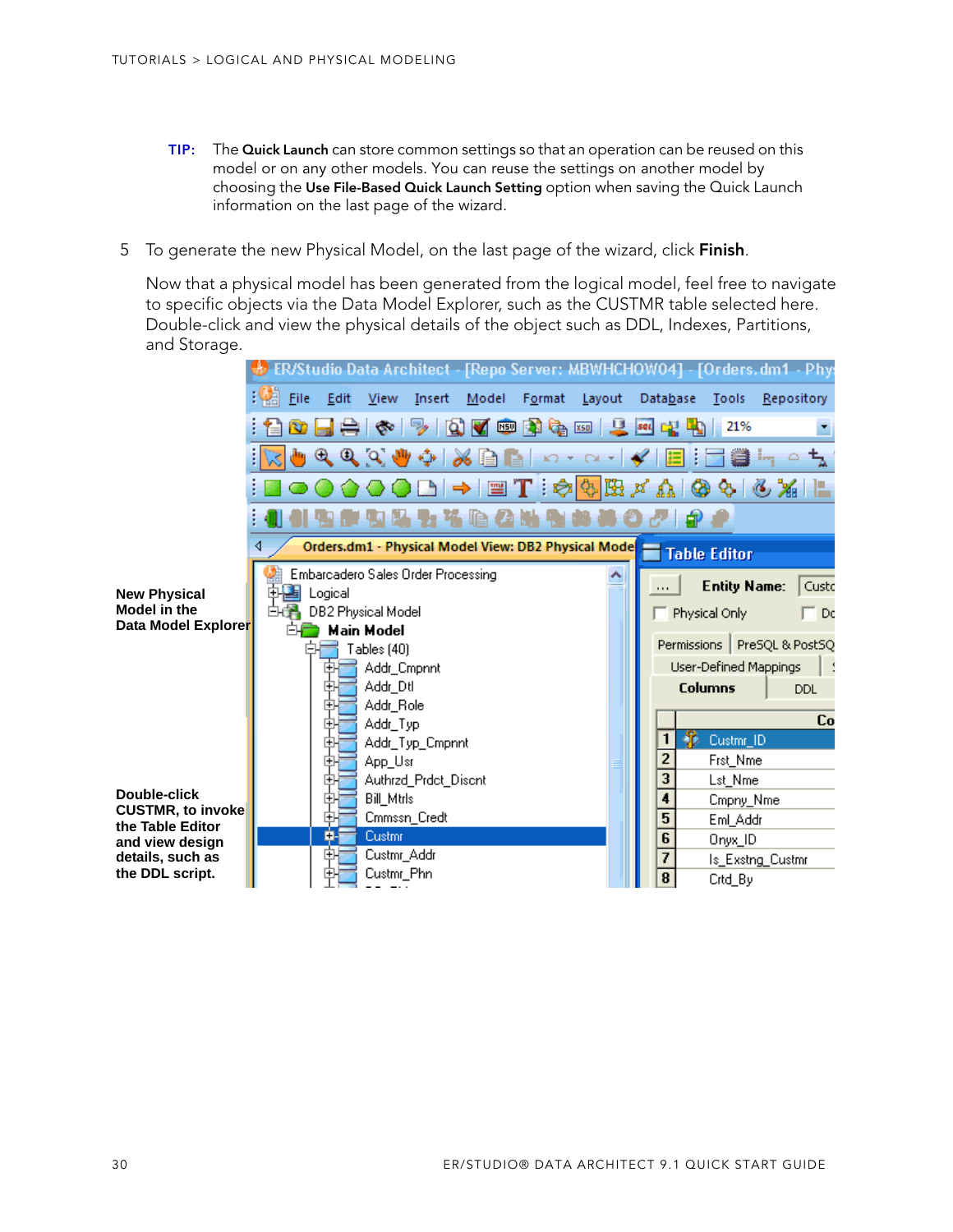## <span id="page-30-0"></span>DENORMALIZING THE PHYSICAL MODEL

ER/Studio DA comes equipped with denormalization wizards to help you optimize the physical design once the physical model is generated. The wizards help automate the process and keep the ties between the physical tables and the logical entities.

The active, denormalization wizards available depend on which tables are selected in the physical model when you select Denormalization Mapping. For example, if two tables that are related to each other are selected, the valid operations would be Rollups or Rolldowns.



When only one table is selected, the option to split the tables becomes available. The Table Merge option is available when two unrelated tables are selected.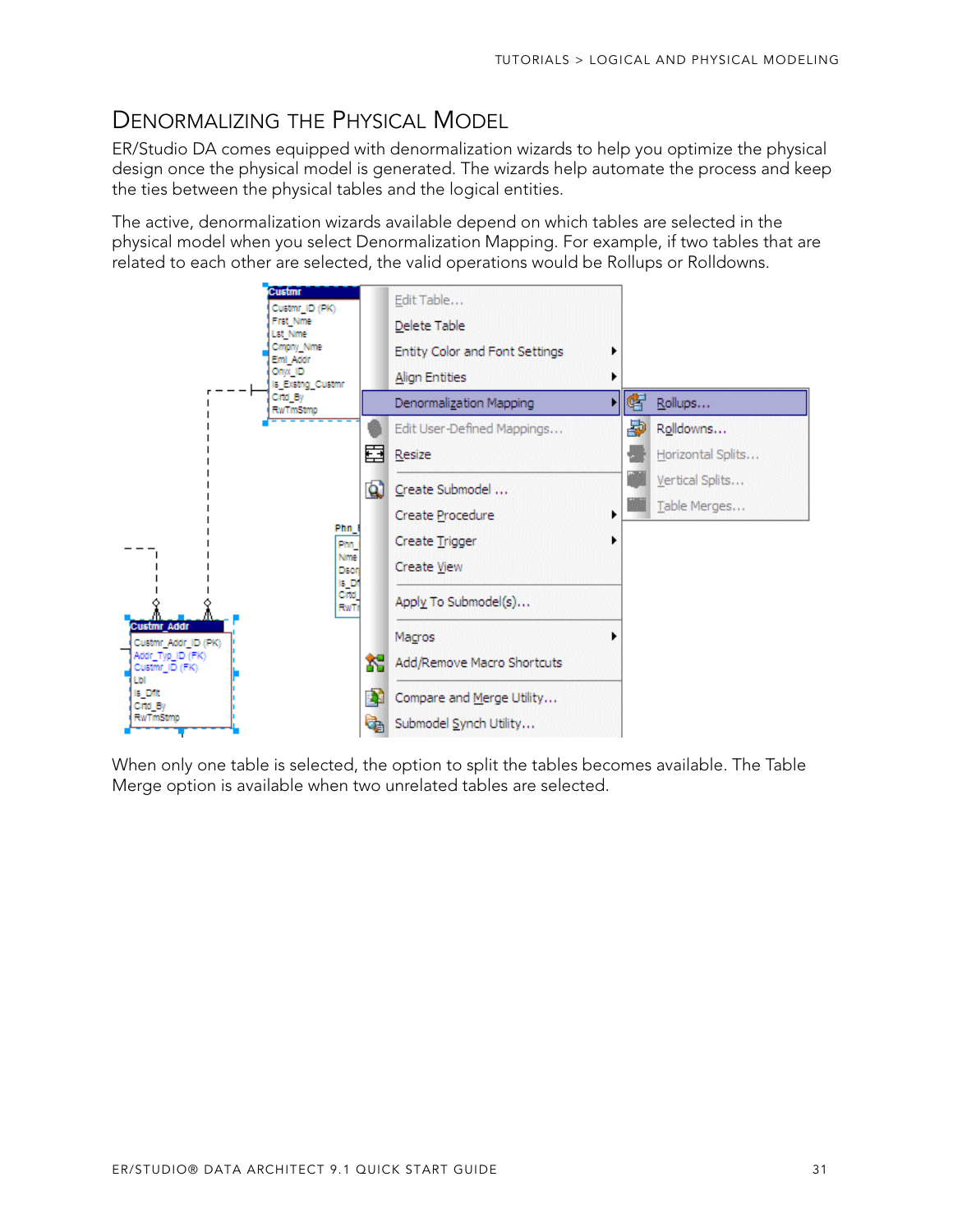Let's walk through an example of a denormalization operation using the generated physical model in a previous session of this tutorial. We may want to reduce the overhead on the Custmr table by splitting it into two physical tables, Custmr\_East and Custmr\_West. Splitting the table can reduce the query time and provide opportunities to store the tables at different locations which could further reduce lookup time.

Before the operation, the Custmr table should look like:



- 1 Open the Orders1.dm1 model you modified and saved in the last session.
- 2 In the Data Model Explorer, right-click the **Custmr** table in the Physical Model.

#### 3 Choose **Denormalization Mapping > Horizontal Splits**.

Notice that since only Custmr is selected, the only possible mappings are vertical and horizontal splits.

The **Horizontal Table Split Wizard** launches.

4 On Page 1, type 2 for the number of splits.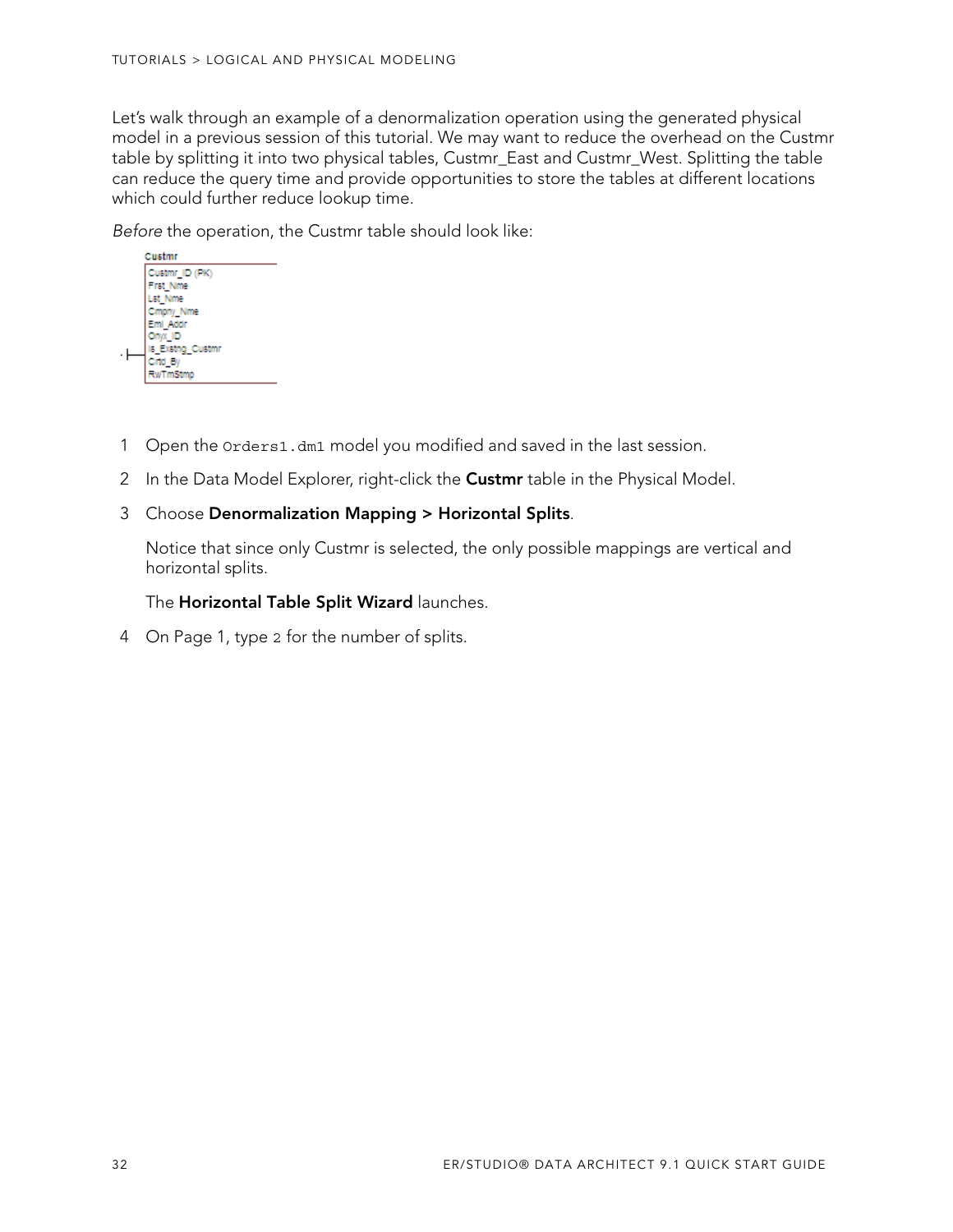5 On Page 2, rename splits1 and 2 to Custmr\_East and Custmr\_West respectively.

| Horizontal Table Split Wizard - Page 2 of 4 |                          |                 |                                                                                                                                                                                                                                                                                                        |          |
|---------------------------------------------|--------------------------|-----------------|--------------------------------------------------------------------------------------------------------------------------------------------------------------------------------------------------------------------------------------------------------------------------------------------------------|----------|
|                                             | of the original table.   |                 | Please review the naming conventions for each of the replicated table. Note<br>that in order for two or more tables to retain the same name on the physical<br>model, a unique database owner/qualifier must be provided.<br>Check the 'Submodel' check box to include the new splits in the submodels |          |
|                                             | <b>Replicated Tables</b> | <b>Submodel</b> | <b>New Table Name</b>                                                                                                                                                                                                                                                                                  | $0$ wner |
|                                             | Pre mapped Table         |                 | Custmr                                                                                                                                                                                                                                                                                                 |          |
|                                             |                          | ⊽               | Custmr_East                                                                                                                                                                                                                                                                                            |          |
|                                             | 2                        | ⊽               | Custmr_West                                                                                                                                                                                                                                                                                            |          |
|                                             |                          |                 |                                                                                                                                                                                                                                                                                                        |          |
| X Cancel<br><b>Help</b>                     | <b>Back</b>              | <b>Next</b>     |                                                                                                                                                                                                                                                                                                        | Finish   |

6 On Page 3, click **Next**.

We will keep all the relationships.

7 On Page 4, type a name and definition for the denormalization operation, and then click **Finish**.

Finished! After the split the Custmr table will be two physical tables that look like this:

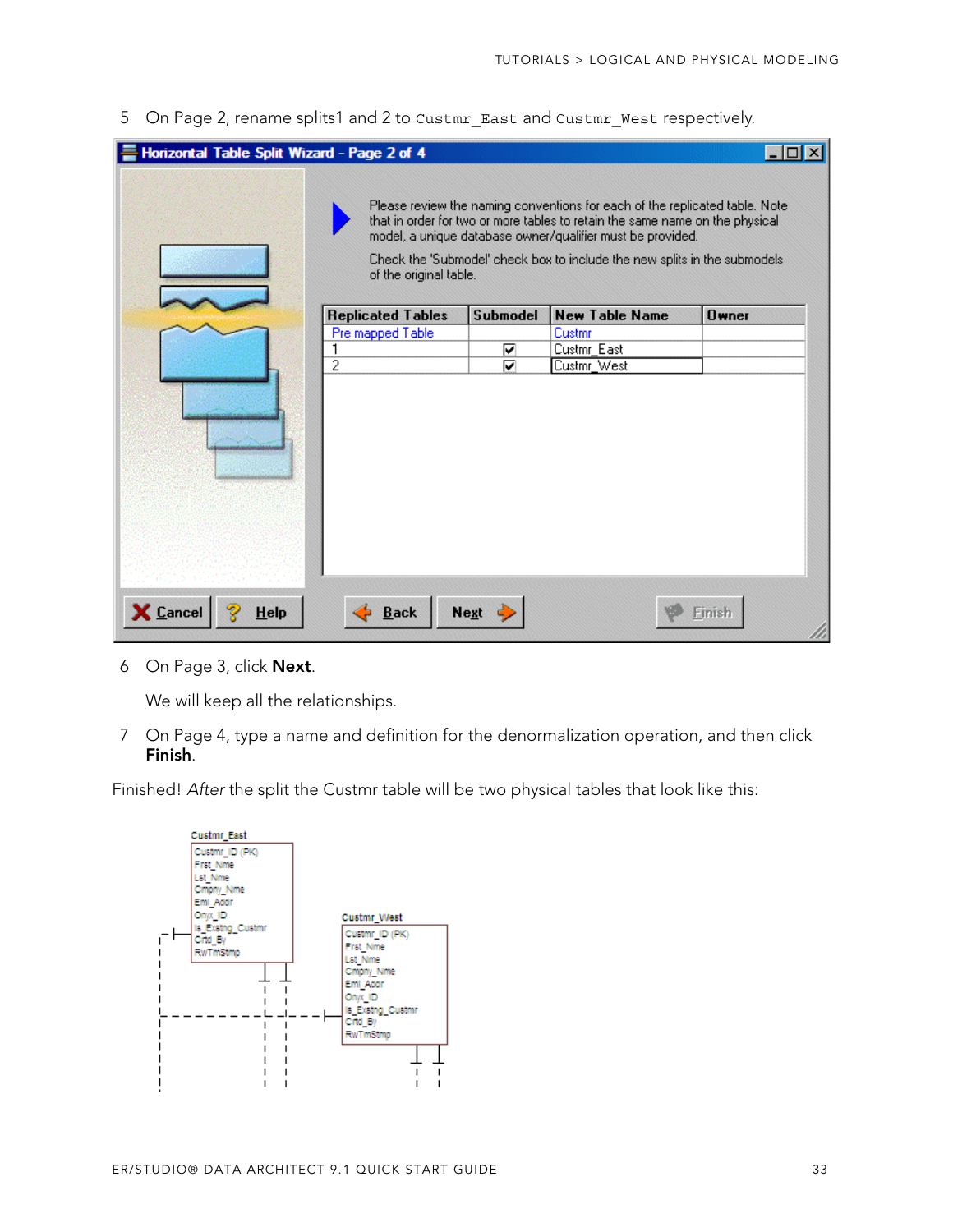The two tables are identical except for the name.

You can selectively choose which attributes are included in the resultant tables by using a vertical split.



The denormalization mapping is stored with each of the tables.

You can use the denormalization information to undo the operation or see the history of what happened. ER/Studio DA tracks the before and after states of these operations. This comes in handy in the next section where we discuss the **Where Used** analysis that can be performed between the logical and physical models.

### <span id="page-33-0"></span>FINDING OUT HOW AN ENTITY MAPS TO THE PHYSICAL MODEL

Now that we have performed a denormalization operation, the logical entity, Customer, essentially has become two physical tables, Custmr\_East and Custmr\_West. The ties between the logical and physical models are not lost. ER/Studio DA allows you to see what Customer in the logical model maps to in the DB2 physical model.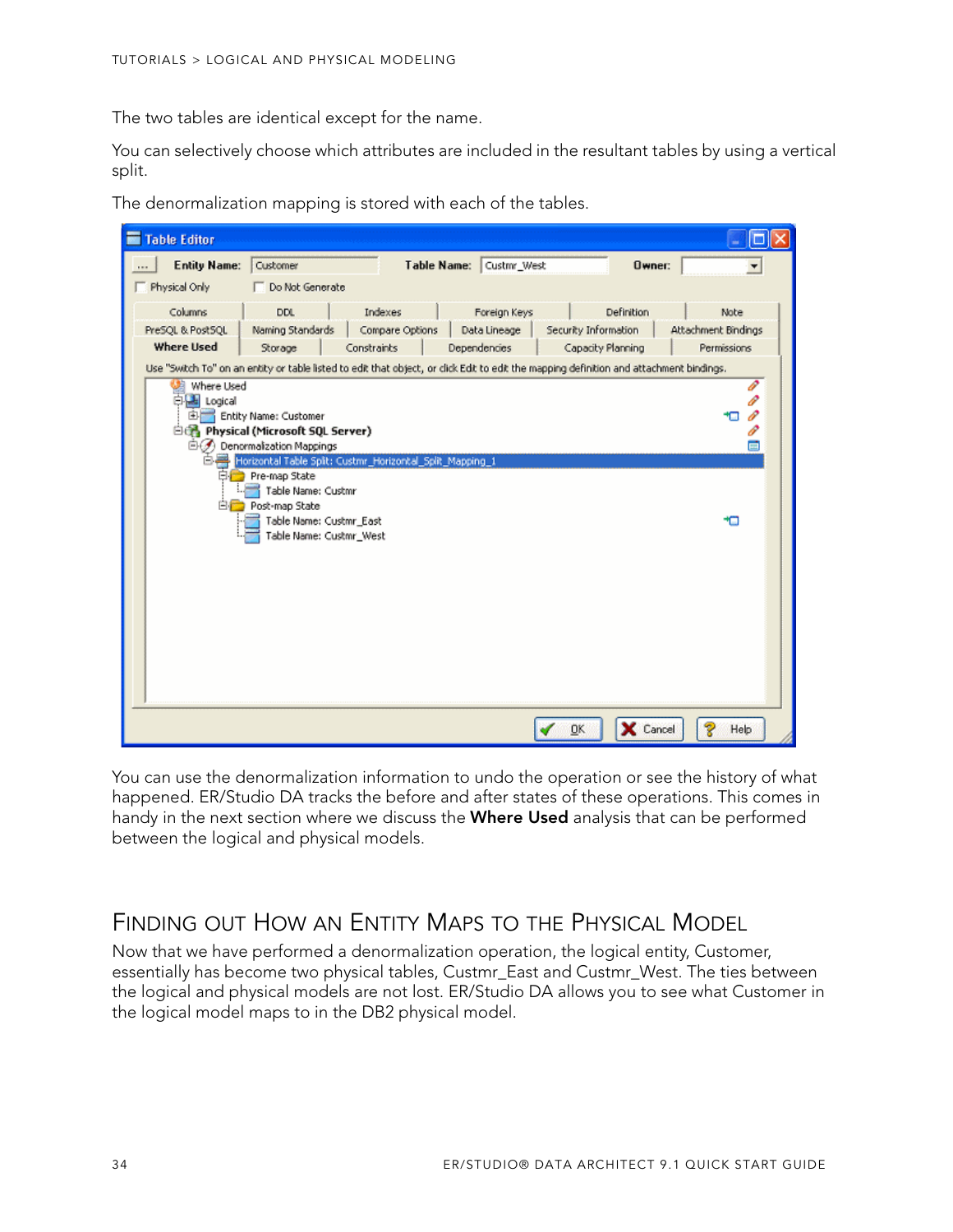Let's take a look at the Customer entity in the logical model.

- 1 In the Data Model Explorer, navigate back to the **Customer** entity in the Logical model.
- 2 To start the Entity Editor, double-click the **Customer** entity.
- 3 Click the **Where Used** tab.

| <b>Table Editor</b>                                                                                                                                                                                    |                     |
|--------------------------------------------------------------------------------------------------------------------------------------------------------------------------------------------------------|---------------------|
| <b>Entity Name:</b><br>Customer<br><b>Table Name:</b><br>Custmr_West<br><b>Owner:</b>                                                                                                                  | ۰                   |
| Physical Only<br>Do Not Generate                                                                                                                                                                       |                     |
| Columns<br>Indexes<br>Definition<br>DDL<br>Foreign Keys                                                                                                                                                | Note                |
| Compare Options<br>PreSOL & PostSOL<br>Naming Standards<br>Data Lineage<br>Security Information<br><b>Where Used</b>                                                                                   | Attachment Bindings |
| Constraints<br>Dependencies<br>Capacity Planning<br>Storage<br>Use "Switch To" on an entity or table listed to edit that object, or click Edit to edit the mapping definition and attachment bindings. | Permissions         |
| Where Used<br>胉<br>白書 Logical<br>Entity Name: Customer<br>m.<br>白色 Physical (Microsoft SQL Server)                                                                                                     | I<br>P<br>P<br>P    |
| ⊜⊖<br>Denormalization Mappings                                                                                                                                                                         | Ē                   |
| Horizontal Table Split: Custmr_Horizontal_Split_Mapping_1<br>Pre-map State<br>Table Name: Custmr                                                                                                       |                     |
| <b>Electron</b> Post-map State<br>Table Name: Custmr_East<br>Table Name: Custmr_West                                                                                                                   | ю                   |
| X Cancel<br>QK                                                                                                                                                                                         | ę<br>Help           |

Once the tree is expanded, you can see the lineage of what has happened to the object. Notice that Custmr\_East and Custmr\_West are listed as physical implementations of the Customer entity. The denormalization mapping object shows how the end result was achieved.

The **Where Used** tab also displays the submodel usage of a particular entity within the logical or physical model. This allows you to see which business areas the entity belongs to.

**NOTE: Where Used** information is also available for attributes and columns.

#### **Conclusion**

In this session, you have seen how incredibly quick and easy it is to:

• Build a logical data model from scratch.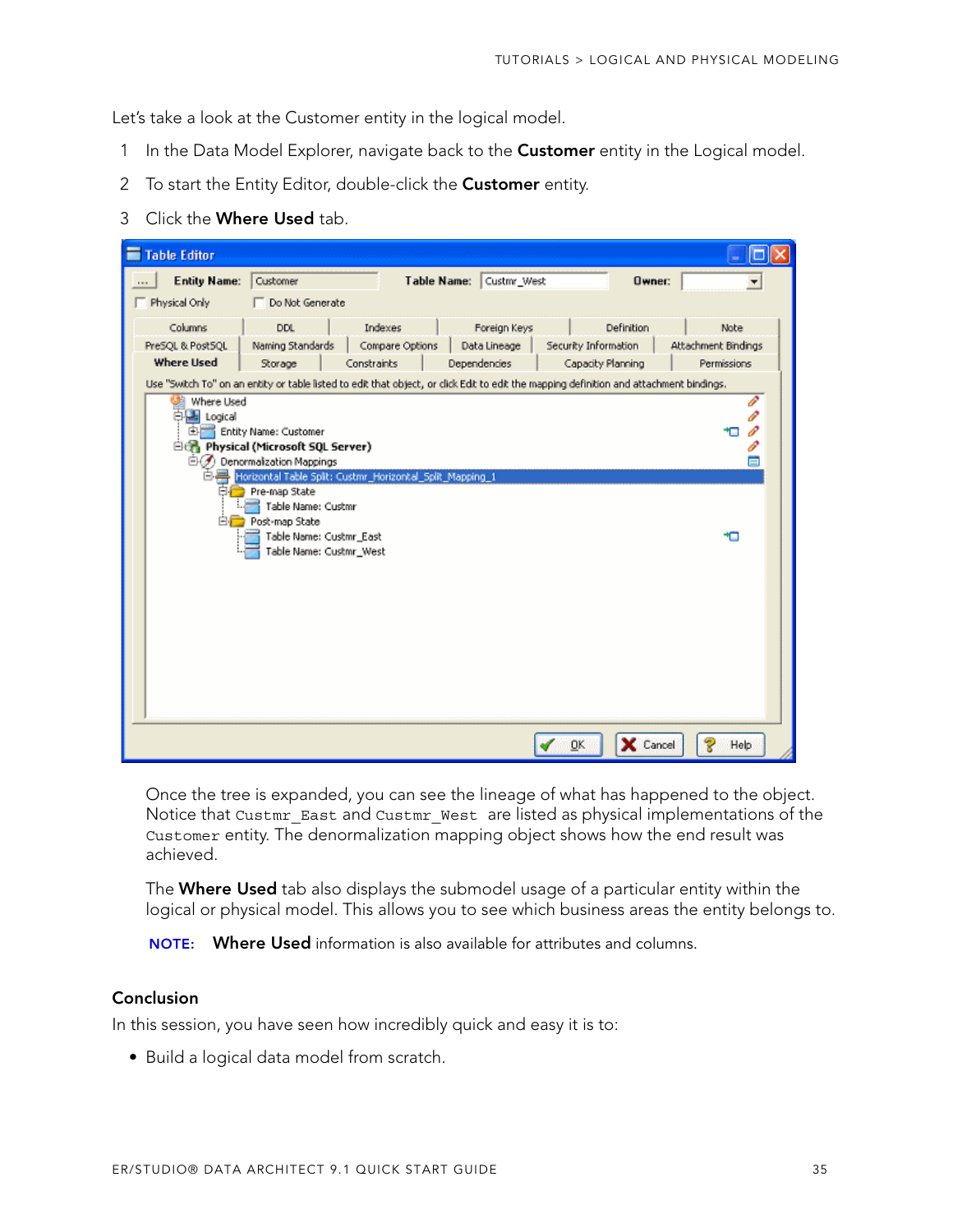- Create a new submodel view to understand how to model on specific parts of a larger Main Model.
- Generate a physical model from a logical database in preparation for building a new database.
- Denormalize objects in the physical model.
- View the mappings between the logical and physical models using the Where Used tab.

For more information, refer to the ER/Studio DA Help and then review the topics "Developing the Logical Model" and Developing the Physical Model," "Synchronizing Physical and Logical Models," and "Generating a Script File or Database."

# <span id="page-35-0"></span>DOCUMENTING AN EXISTING DATABASE

One of ER/Studio DA's most powerful applications is that of a documentation generator to communicate complex databases and associated metadata to the Enterprise. ER/Studio DA is equipped with extensive report generation capabilities:

- **HTML Report Generation**: Instantaneous generation of an HTML-based Web site designed to provide simple navigability through data models and model metadata using standard browsers such as Microsoft's Internet Explorer or Mozilla Firefox.
- **RTF Report Generation**: Instantaneous documentation generation compatible with applications like Microsoft Word.

In the exercise below, we will reverse-engineer an existing database and generate an HTML report for distribution and navigation to those who depend upon the information about the data model, but who may not be permitted to connect to the database for security or organizational reasons.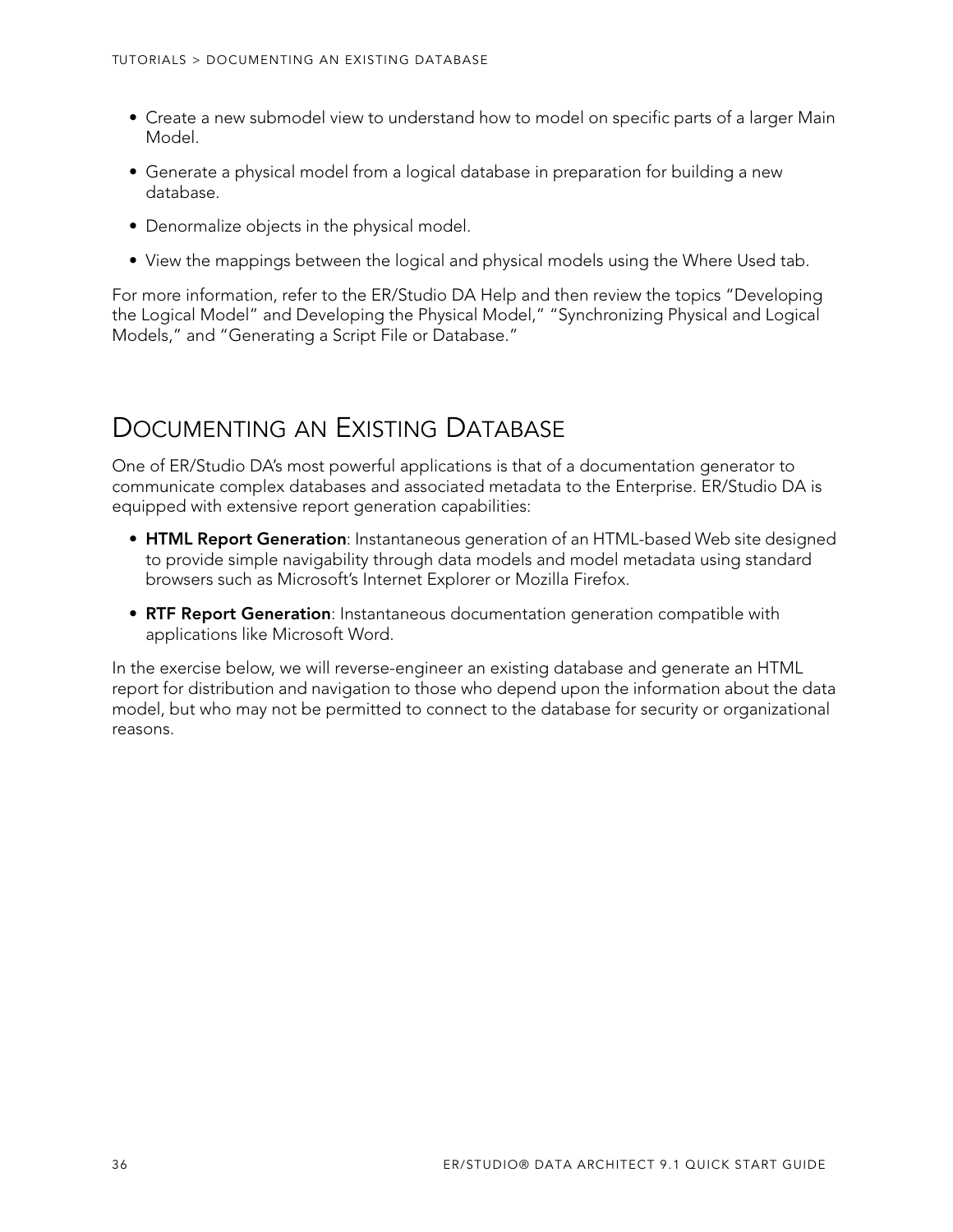### <span id="page-36-0"></span>GENERATING AN HTML INTRANET DICTIONARY REPORT

**PRE-REQUISITE:** This exercise assumes that you can connect to an existing database in order to document it. Please refer to "Reverse-Engineering an Existing Database" in ER/Studio DA Help for explicit setup details if needed. If you cannot connect to an existing database, you can still generate documentation from the installed sample models; skip steps 1 through step 7 below which relate to in reverse-engineering and begin at step 8 after opening a sample model included with ER/Studio DA.

1 Choose **File > New**.



- 2 Select **Reverse-engineer an existing database**.
- 3 Click **Login**.

You can reverse engineer the database from either an ODBC datasource or via Native RDBMS client connectivity. In this example, Native Connectivity to Microsoft SQL Server will be demonstrated.

4 Type the relevant connectivity information such as the data source name, and user name and password and then click **Next**.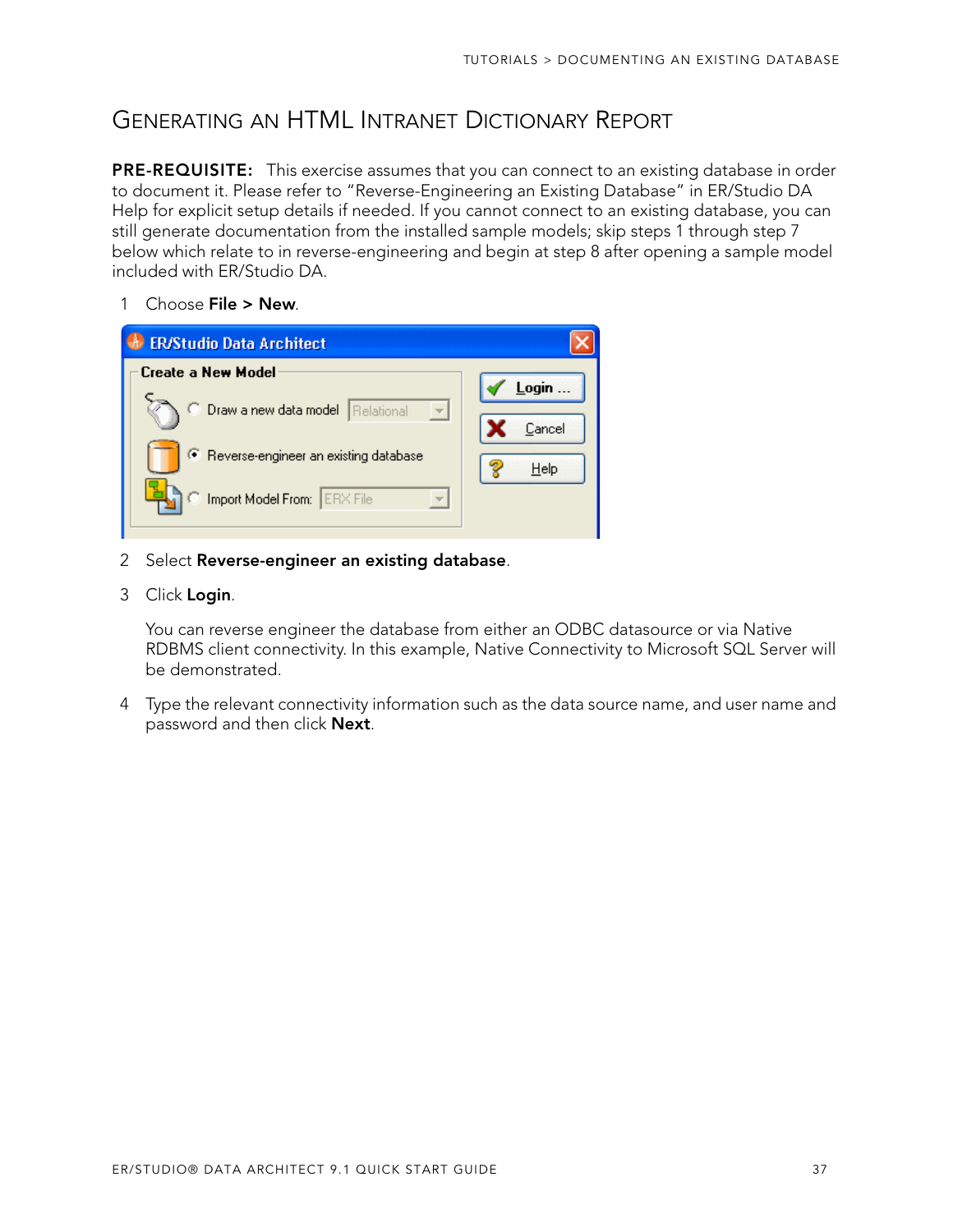| Reverse Engineer Wizard - Page 1 of 5 |                      |                                                              |  |
|---------------------------------------|----------------------|--------------------------------------------------------------|--|
|                                       |                      | New Reverse Engineering Operation:                           |  |
|                                       |                      | Connection Type: C ODBC: Setup<br>C Native/Direct Connection |  |
|                                       | Database Type:       | MS SQL Server                                                |  |
|                                       | Datasource:          | MyDataBase                                                   |  |
|                                       | User Name:           | tubetti                                                      |  |
|                                       | Password             | **********                                                   |  |
|                                       |                      | □ Use Windows Authentication                                 |  |
|                                       | Wizard Quick Launch  |                                                              |  |
|                                       | Select Settings File |                                                              |  |
|                                       |                      | Gol                                                          |  |
|                                       |                      |                                                              |  |
| X Cancel<br>$He$ lp                   | <b>Back</b>          | <b>Next</b>                                                  |  |

5 Walk through the **Reverse Engineer Wizard** selecting the objects, options, and layout preferences for the model.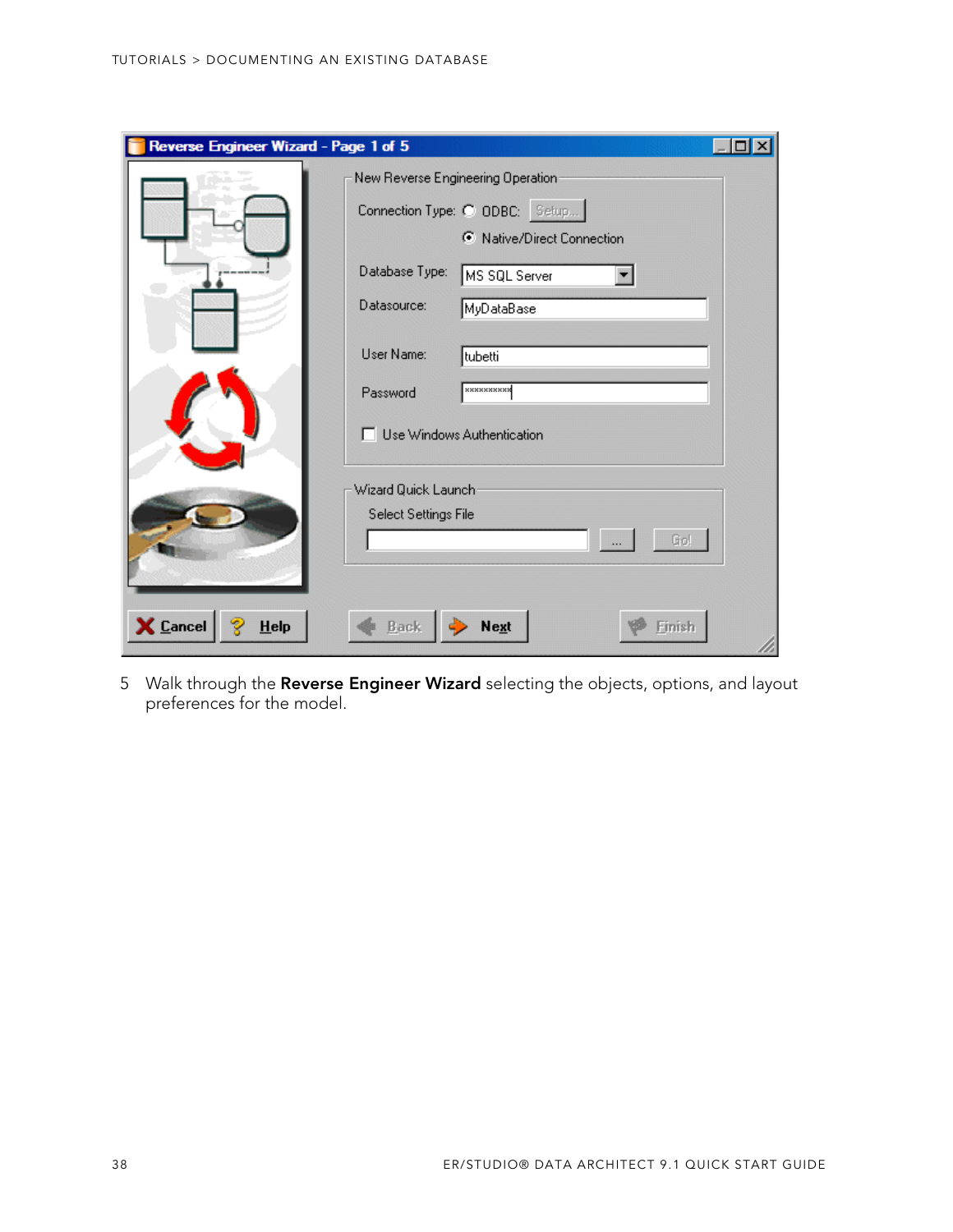| Reverse Engineer Wizard - Page 2 of 5<br>$ \Box$<br>$\mathbf{x}$ |                  |                             |                                            |
|------------------------------------------------------------------|------------------|-----------------------------|--------------------------------------------|
|                                                                  |                  |                             | Include                                    |
|                                                                  | Datasource Name: |                             | $\nabla$ User Tables<br>System Tables      |
|                                                                  |                  |                             | <b>User Views</b>                          |
|                                                                  | Datasource Type: | MS SQL Server               | System Views                               |
|                                                                  |                  |                             | Triggers                                   |
|                                                                  | Database List:   | msdb<br>$\vert \dots \vert$ | Procs/Funcs                                |
|                                                                  |                  |                             | Packages<br>Storage Objects                |
|                                                                  | Owner List:      | dbo<br>$\cdots$             | Object Types                               |
|                                                                  |                  |                             | Alias                                      |
|                                                                  |                  |                             | Sequences                                  |
|                                                                  |                  |                             | Synonyms                                   |
|                                                                  |                  |                             | Materialized Views<br><b>Users</b><br>- 11 |
|                                                                  |                  |                             | Roles<br>п                                 |
|                                                                  |                  |                             | Schema Objects                             |
|                                                                  |                  |                             | Select All                                 |
|                                                                  |                  |                             | Deselect All                               |
|                                                                  |                  |                             |                                            |
| X Cancel<br>$He$ lp                                              | Back             | <b>Next</b>                 | 梦 Einish                                   |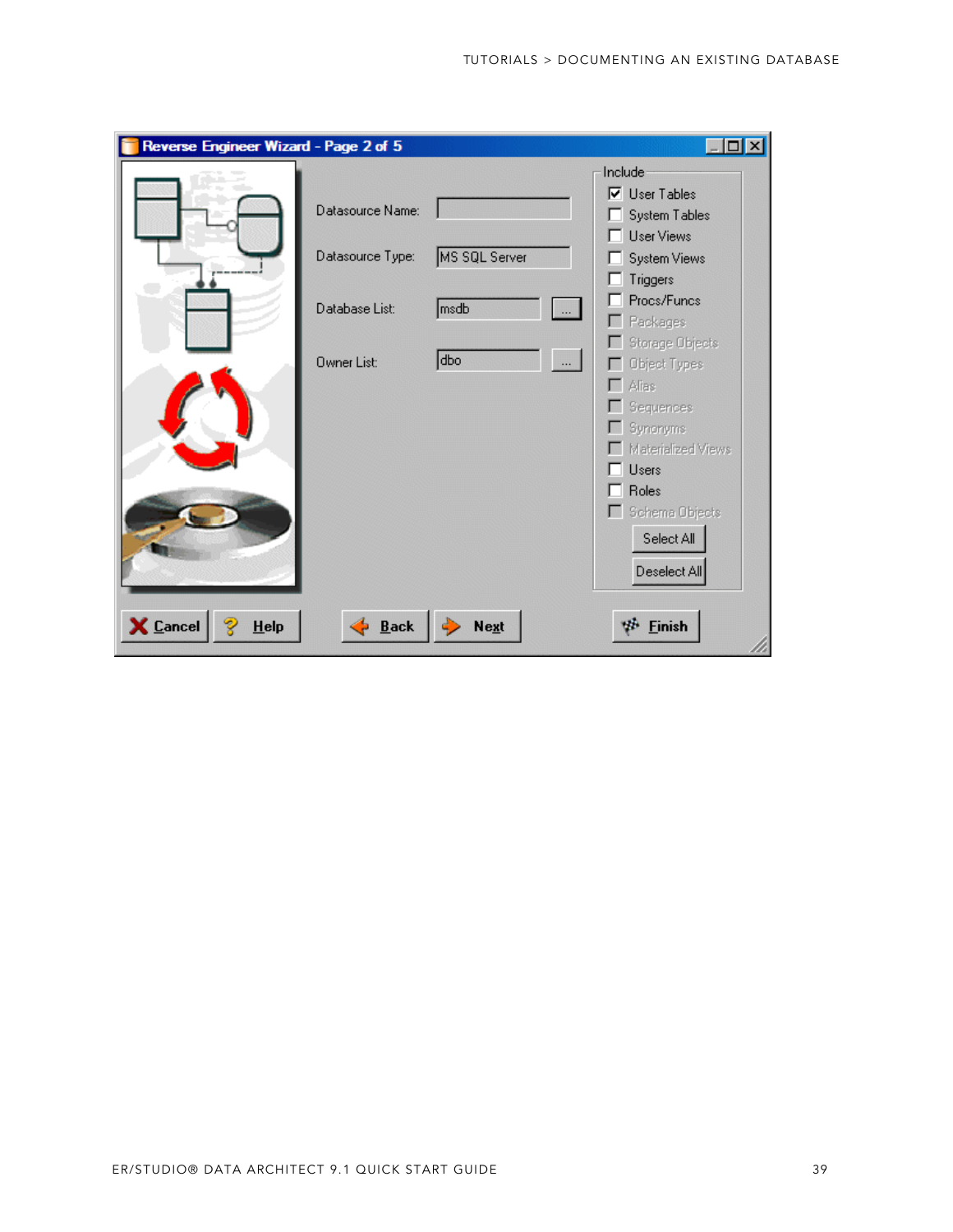| Reverse Engineer Wizard - Page 3 of 5 |                                      |                                                                                                                                                                                                                                                                    |  |
|---------------------------------------|--------------------------------------|--------------------------------------------------------------------------------------------------------------------------------------------------------------------------------------------------------------------------------------------------------------------|--|
|                                       |                                      | What database objects do you want to reverse engineer?                                                                                                                                                                                                             |  |
|                                       | Tables Views Triggers Packages       | <b>Object Types</b><br>Pro <sup>2</sup>                                                                                                                                                                                                                            |  |
|                                       | Available Objects                    | Selected Objects                                                                                                                                                                                                                                                   |  |
|                                       | Object Name                          | Object Name<br>backupfile<br>backupmediafamily<br>backupmediaset<br>backupset<br>log_shipping_primaries<br>log_shipping_second<br>logmarkhistory<br>mswebtasks<br>restorefile<br>restorefilegroup<br>restorehistory<br><b>RTblClassDefs</b><br>RTblDatabaseVersion |  |
|                                       | Include object permissions           |                                                                                                                                                                                                                                                                    |  |
|                                       | Capacity Planning<br>Table Row Count | Column Average Width<br>Column Percent Null                                                                                                                                                                                                                        |  |
| X Cancel<br><b>Help</b>               | <b>Back</b><br>Next                  | <b>Einish</b><br>чH.                                                                                                                                                                                                                                               |  |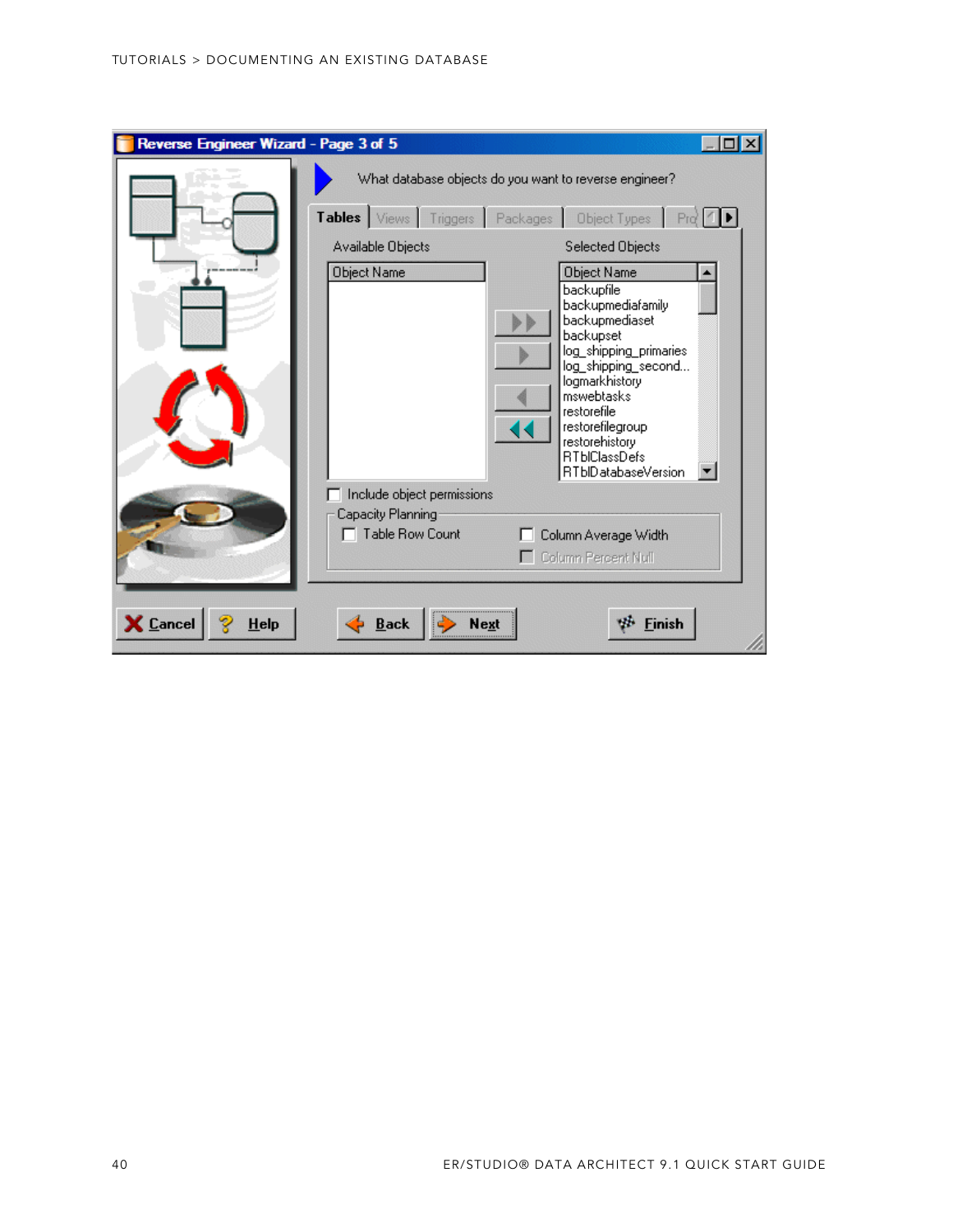6 Continue through the wizard to select layout styles and other preferences.

| Reverse Engineer Wizard - Page 4 of 5 |                                                                                                                                                                                                                                                                                                                                                                                                                                                                                                                                                                                                                                                                                                   |  |
|---------------------------------------|---------------------------------------------------------------------------------------------------------------------------------------------------------------------------------------------------------------------------------------------------------------------------------------------------------------------------------------------------------------------------------------------------------------------------------------------------------------------------------------------------------------------------------------------------------------------------------------------------------------------------------------------------------------------------------------------------|--|
|                                       | ER/Studio can infer Referential Integrity when none is declared<br>in the database. Clicking the options below will create.<br>relationships between entities in your diagram.<br>Infer Primary Keys<br>Infer Foreign Keys from Indexes<br>$\nabla$ Infer Foreign Keys from Names<br>□ Ignore Case<br>Infer Domains (Create a Domain for each Column)<br>ER/Studio can ensure all objects referenced by those you've<br>selected for reverse engineering are also included.<br>Ⅳ Reverse Engineer View Dependencies<br>Reverse Engineer Other Dependencies<br>(e.g. Procedures, Triggers, etc)<br>Select the Initial Layout Option<br>Orthogonal<br>Tree<br>Circular<br>Hierarchical<br>Symmetric |  |
| $\epsilon$ Cancel<br>Help             | <b>Back</b><br>Finish<br>Next                                                                                                                                                                                                                                                                                                                                                                                                                                                                                                                                                                                                                                                                     |  |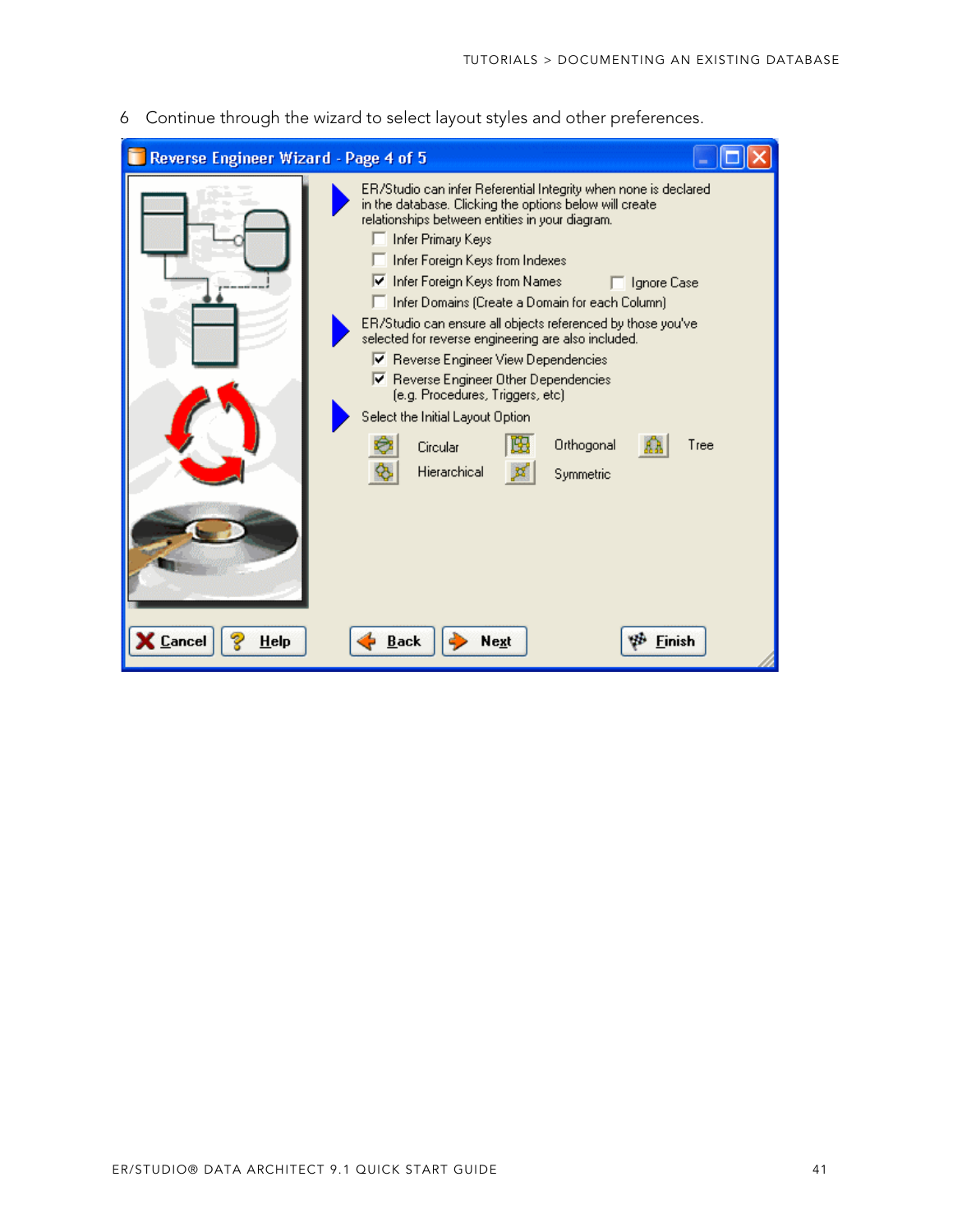| Reverse Engineer Wizard - Page 5 of 5 |                            |                                                                                      |                                                              |
|---------------------------------------|----------------------------|--------------------------------------------------------------------------------------|--------------------------------------------------------------|
|                                       | <b>C</b> Relational<br>Αll | What type of Physical Model is this?<br>C Dimensional<br>Summary of Selected Objects | Select external naming standards template for logical names. |
|                                       | <b>Object Type</b>         | $0$ wner                                                                             | <b>Object Name</b>                                           |
|                                       | Table                      | dbo                                                                                  | backupfile                                                   |
|                                       | Table                      | dbo                                                                                  | backupmediafamily                                            |
|                                       | Table                      | dbo                                                                                  | backupmediaset                                               |
|                                       | Table                      | dbo                                                                                  | backupset                                                    |
|                                       | Table                      | dbo                                                                                  | log_shipping_prim                                            |
|                                       | Table                      | dbo                                                                                  | log_shipping_seco                                            |
|                                       | Table                      | dbo                                                                                  | logmarkhistory                                               |
|                                       | Table                      | dbo                                                                                  | mswebtasks                                                   |
|                                       | Table                      | dbo                                                                                  | restorefile                                                  |
| <b>X</b> Cancel<br>$He$ lp            | <b>Back</b>                | Save Settings for Quick Launch?<br>Next                                              | Save As<br><b>Finish</b>                                     |

7 Click **Finish** and ER/Studio DA reverse engineers your database!

Once reverse engineering of your database is complete, we will generate a complete HTML report of the database for others in your organization to review.

8 In the Data Model Explorer, select the **Physical Main Model**.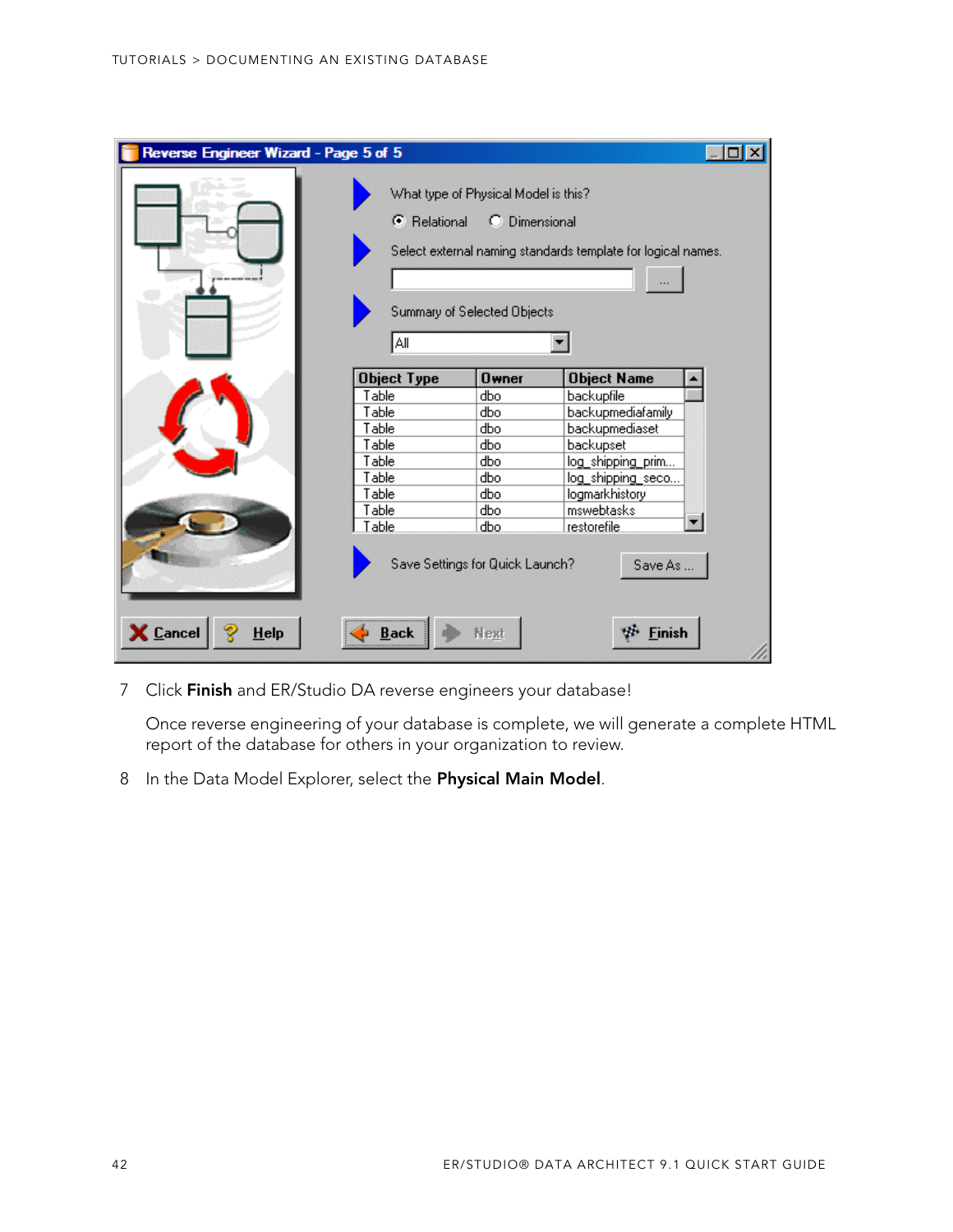| <b>ER/Studio Report Wizard - Page 1 of 4</b> |                                                                                                                                                                                                                              |
|----------------------------------------------|------------------------------------------------------------------------------------------------------------------------------------------------------------------------------------------------------------------------------|
|                                              | <b>Generate HTML or RTF file</b><br>Select report type<br>C RTF report<br>C HTML report<br><b>Report Directory</b><br>Select directory for report<br>C:\Documents and Settings\Jacquie\Application Data\Embarca              |
|                                              | <b>Wizard Quick Launch</b><br><b>Select Settings File</b><br>$\Box$ Use file-based Quick Launch settings.<br>Use Settings<br>Go!<br>None<br>Settings Only<br>└ Settings and Objects<br>О.                                    |
|                                              | Do you want to invoke an Editor to view the report after it is<br>generated?<br>$\subset$ No<br>ে Yes ।<br>Generate HTML report using performance-enhanced version for<br>large data models.<br>$\Box$ Use enhanced version. |
| $\epsilon$ Cancel<br>HeIp                    | Next<br><b>Back</b><br>Finish                                                                                                                                                                                                |

9 Choose **Tools > Generate Reports**.

10 On the first page of the wizard, for the report type, select **HTML**.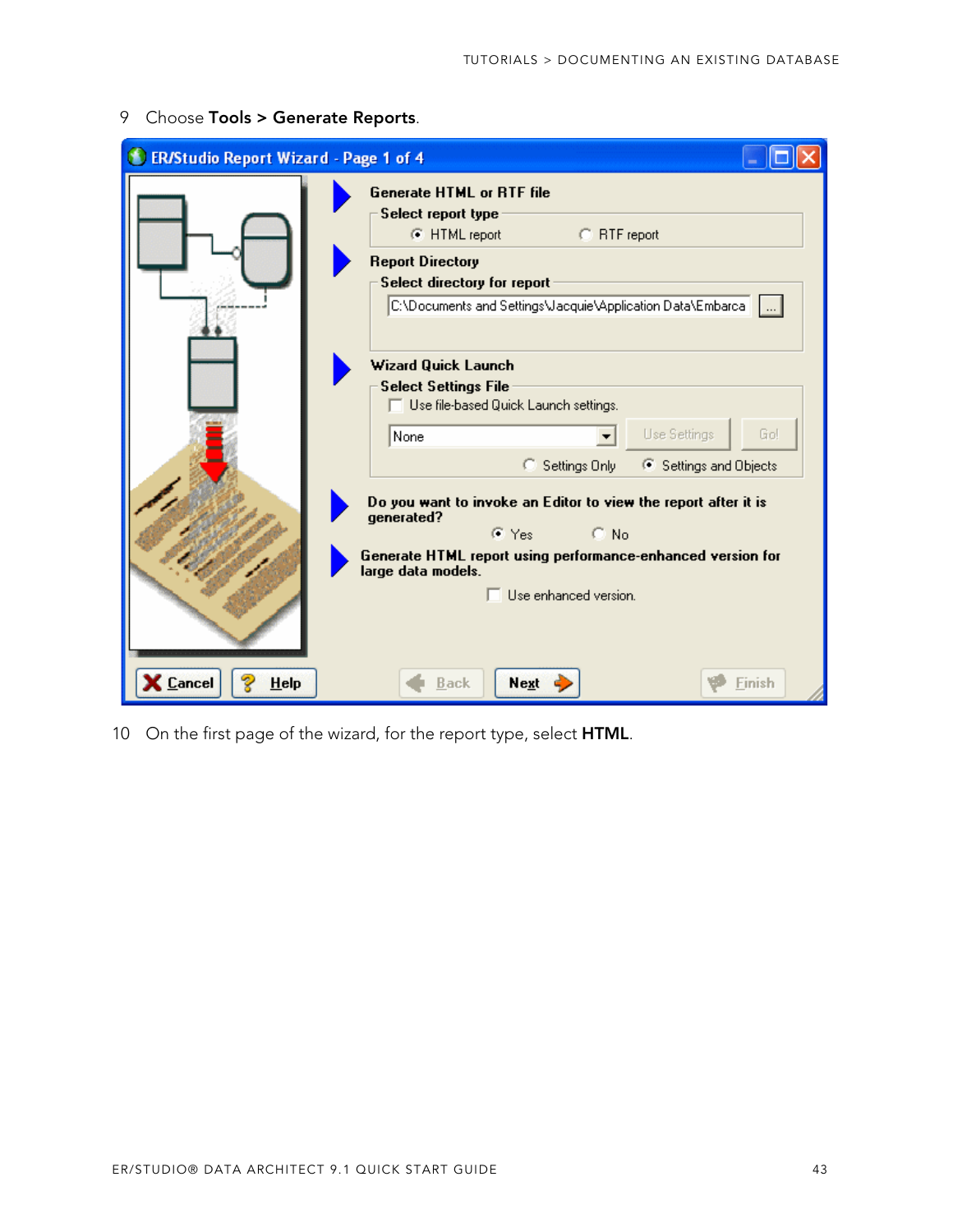11 On page 2, click **Select All** in both areas of the **Diagram** tab.



12 Click **Select All** in both areas of the **Data Dictionary** and the **Procedures** tabs, and then click **Next**.

**NOTE:** The tabs available on page 2 depend on what objects are supported by the database platform of the selected model. Some databases support more database objects than Microsoft SQL Server 2005, such as Oracle11g and IBM DB2 LUW 9.x for which there are also tabs on this page for procedures, functions, triggers, packages, and tablespaces. If the model was previously denormalized, a **Denormalization Mappings** tab would also appear.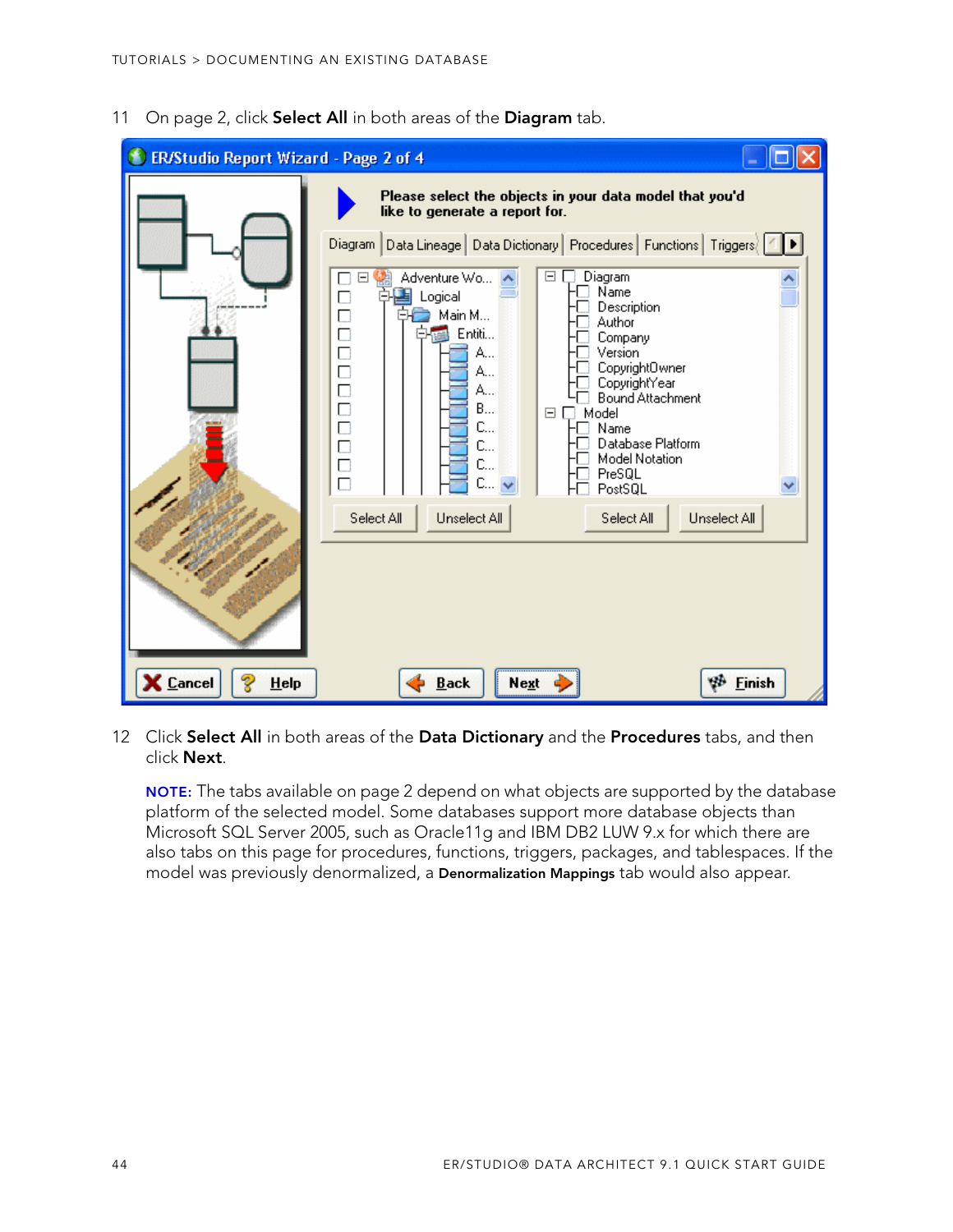#### 13 On page 3, in the **Submodel Image Options** area, click **Select All**.

**TIP:** In the **Logo and Link Options**, you can choose to replace the ER/Studio DA default Embarcadero Technologies logo in favor of your own corporate logo (and Hyperlink).

| ER/Studio Report Wizard - Page 3 of 4 |                                                                                                                                                                                                                                                                                                                                                                                                                                                                                                                                                                                                                                                                            |
|---------------------------------------|----------------------------------------------------------------------------------------------------------------------------------------------------------------------------------------------------------------------------------------------------------------------------------------------------------------------------------------------------------------------------------------------------------------------------------------------------------------------------------------------------------------------------------------------------------------------------------------------------------------------------------------------------------------------------|
|                                       | <b>Select HTML generation options</b><br><b>Submodel Image Options</b><br>Adventure Works.D<br>Ξ<br>Submodel images will be generated in the<br>$\frac{\Box}{\Box}$<br>国 Logical<br>report for the selected submodels.<br>Individual Zoom and Quality settings can<br>Main Model<br>be set for each submodel by selecting it<br>⊽<br>Human Reso<br>in the tree.<br>$\Box$<br>Person<br><b>IPNG</b><br>Image Type:<br>☑<br>Production<br>⊽<br>Purchasing<br>45%<br>Zoom:<br>Unselect All<br>Select All<br>100%<br>Quality:<br><b>Logo and Link Options</b><br>Browse<br>Image file<br><b>Report Title</b><br>New Link<br><b>Description</b><br>SQL Server 2005 Sample Model |
| <b>Cancel</b><br>HeIp                 | <b>Report Formatting</b><br>← Preserve formatting<br>Object Definition Formatting:<br>○ Wrap text<br>← Preserve formatting<br>C Wrap text<br>Object Note Formatting:<br>Explorer Tree:<br>Include owner in tree.<br>ΨĐ<br><b>Finish</b><br><b>Back</b><br>Next                                                                                                                                                                                                                                                                                                                                                                                                             |

Because HTML formatting can be included in object definitions, you can also choose to preserve the formatting specified on the **Definitions** tab of the various object editors.

14 Click **Next** to advance to Page 4 of 4, and then click **Finish**.

ER/Studio DA then begins the report publication process and launches the default browser so you can review the report.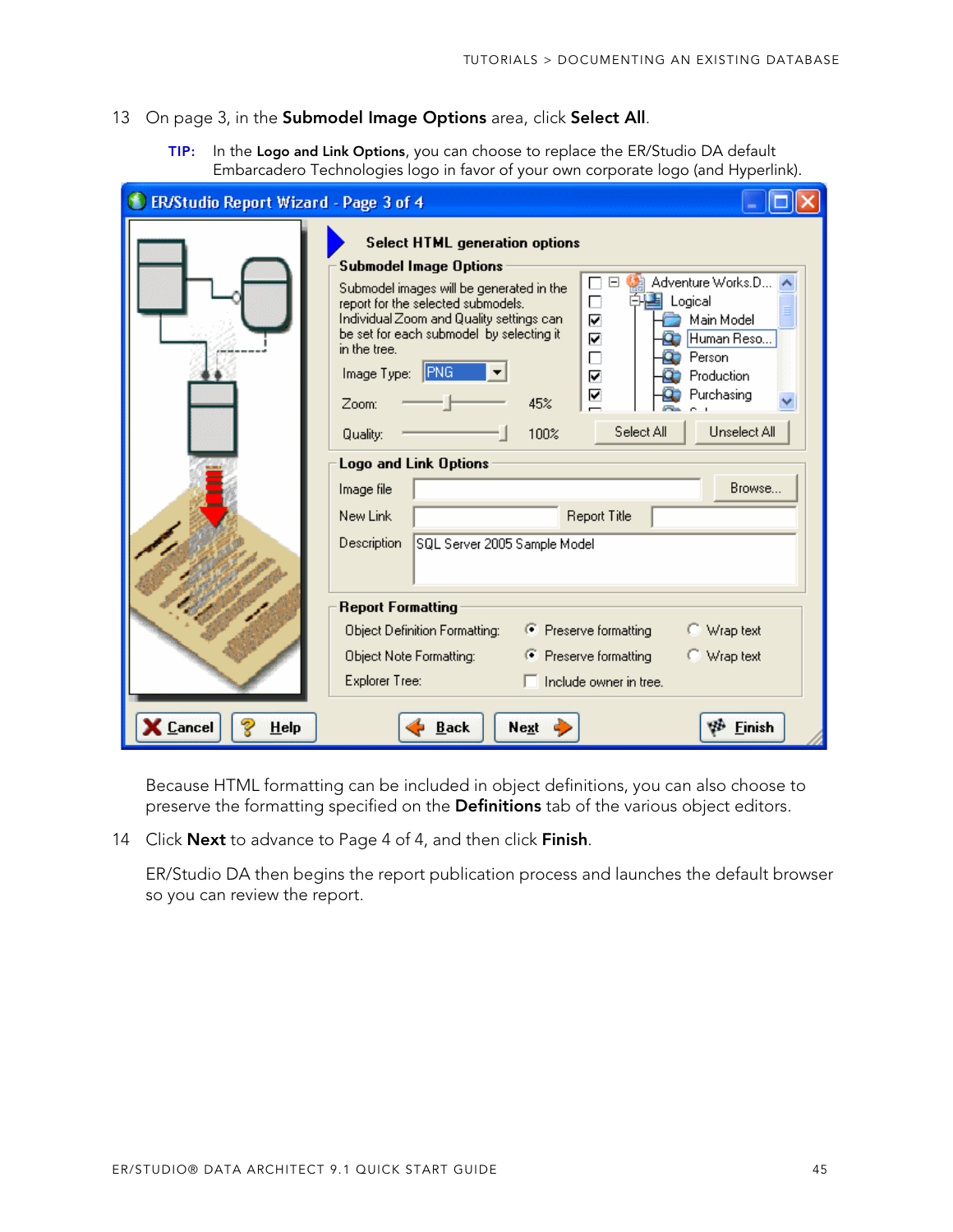#### 15 Finished!

Start navigating the report via your browser. Navigation will perform exactly as it does when you are using ER/Studio DA! Expand the tree to find Model Image and click on it (see below). You will see a read-only version of your data model (as seen below). Use the Explorer to navigate to any metadata you want or select the entities and relationships in the model image to jump to their information.



#### **Conclusion**

In this session, you learned how to:

- Connect to and reverse-engineer an existing database with ER/Studio DA.
- Document a database in seconds by using ER/Studio DA's automatic HTML documentation publication facility.

For more information on Reporting, review the "Generating RTF and HTML Model Reports" in the ER/Studio Data Architect User Guide.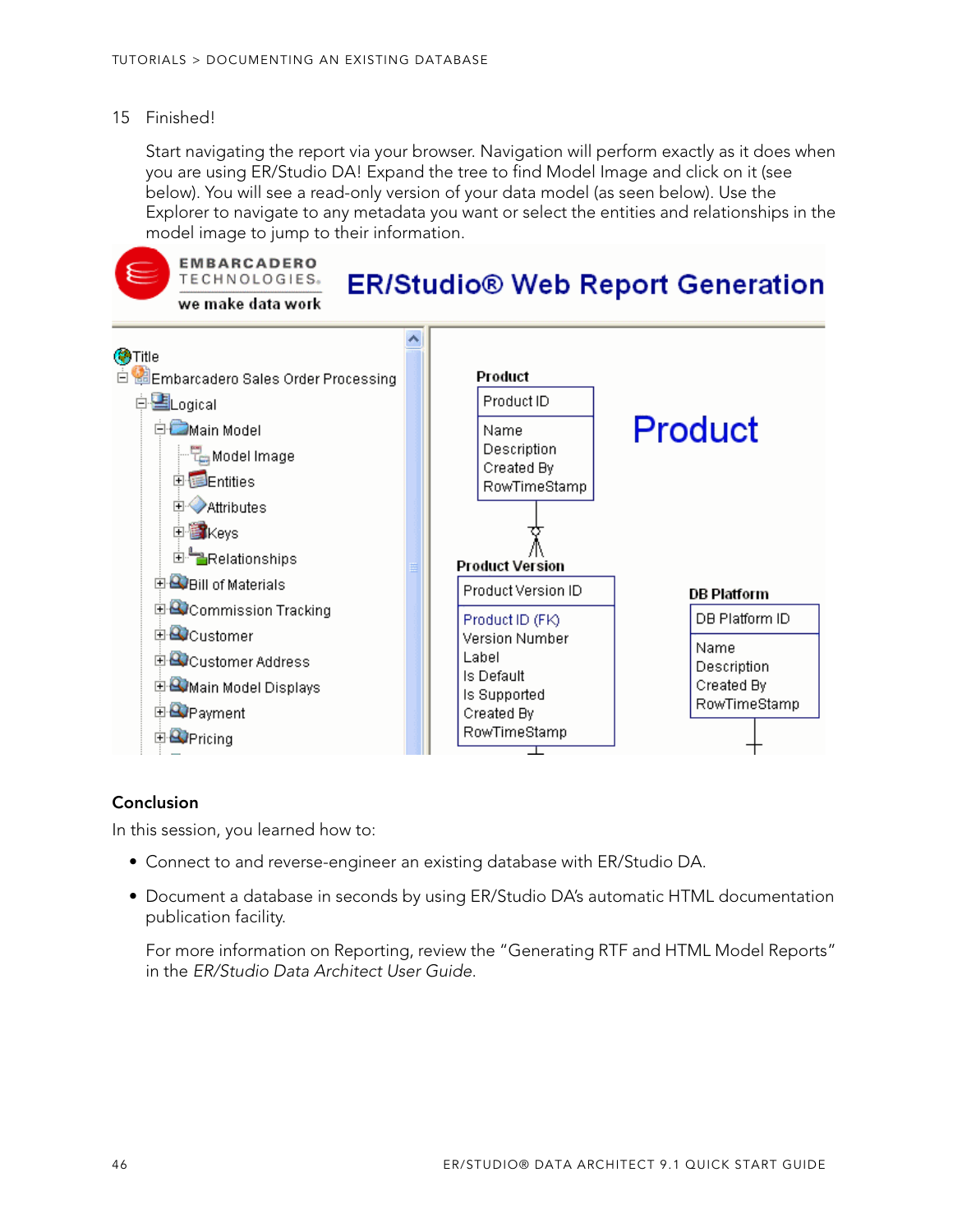# <span id="page-46-0"></span>DOCUMENTING DATA LINEAGE

The Data Lineage feature of ER/Studio DA enables you to document the movement of data from point A to point B (and any intermediate steps in between). This movement is sometimes referred to as Extraction, Transformation and Load (ETL). Points A and B can be anything from flat files, high-end databases such as Oracle and DB2, XML, Access databases, and Excel worksheets. This is sometimes referred to as source and target mapping. A model produced in ERStudio can represent any point along the way. Data Architects need the ability to specify the source or target of data down to the column-level. Along with the metadata that defines the source and target mapping are rules for how the data is manipulated along the way.

This section will help you document the data lineage of your systems. It is comprised of the following tasks which correspond to the general ETL workflow:

- [Creating a Data Flow on page 48](#page-47-0)
- [Creating a Data Movement Rule on page 49](#page-48-0)
- [Defining External Source and Target Systems on page 51](#page-50-0)
- [Creating a Data Lineage and Transformation Visualization on page 53](#page-52-0)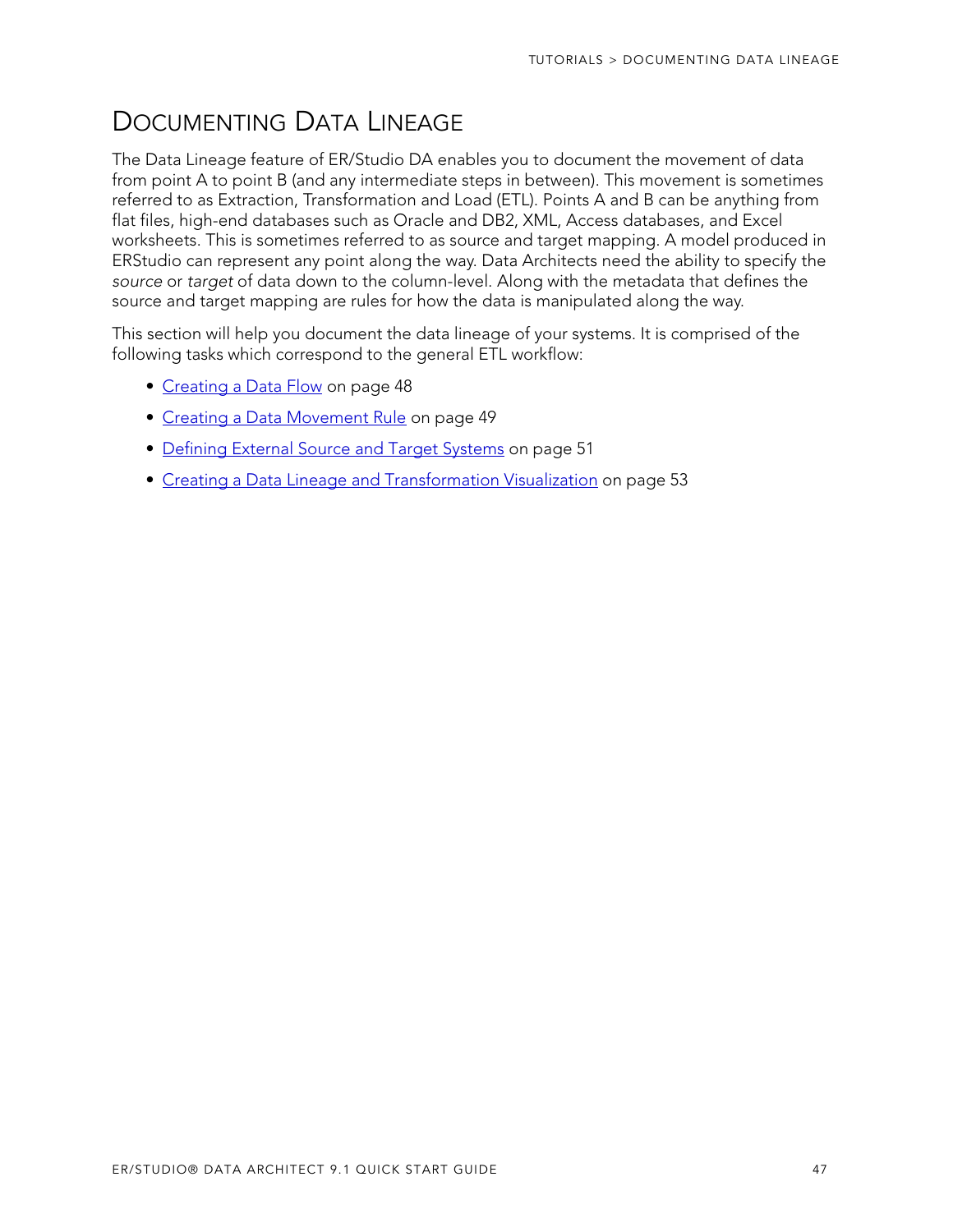# <span id="page-47-0"></span>CREATING A DATA FLOW

The Data Flow organizes and encapsulates one data transformation and the source tables and columns used in the transformation to produce the target data. Multi-tiered mappings are possible and there can be multiple transformations involving different columns between two tables as illustrated below.



#### **Create a Data Lineage Data Flow**

- 1 Choose **File > Open** and select the GIMB.DM1 diagram in the Sample Models directory.
- 2 Click the **Data Lineage** tab at the bottom of the application window.

You are prompted to create a **Data Lineage Data Flow**.

| <b>ER/Studio Data Architect</b>                                                                        |
|--------------------------------------------------------------------------------------------------------|
| There are currently no Data Lineage Data Flows available to display. Would you like to create one now? |
| No<br>Yes                                                                                              |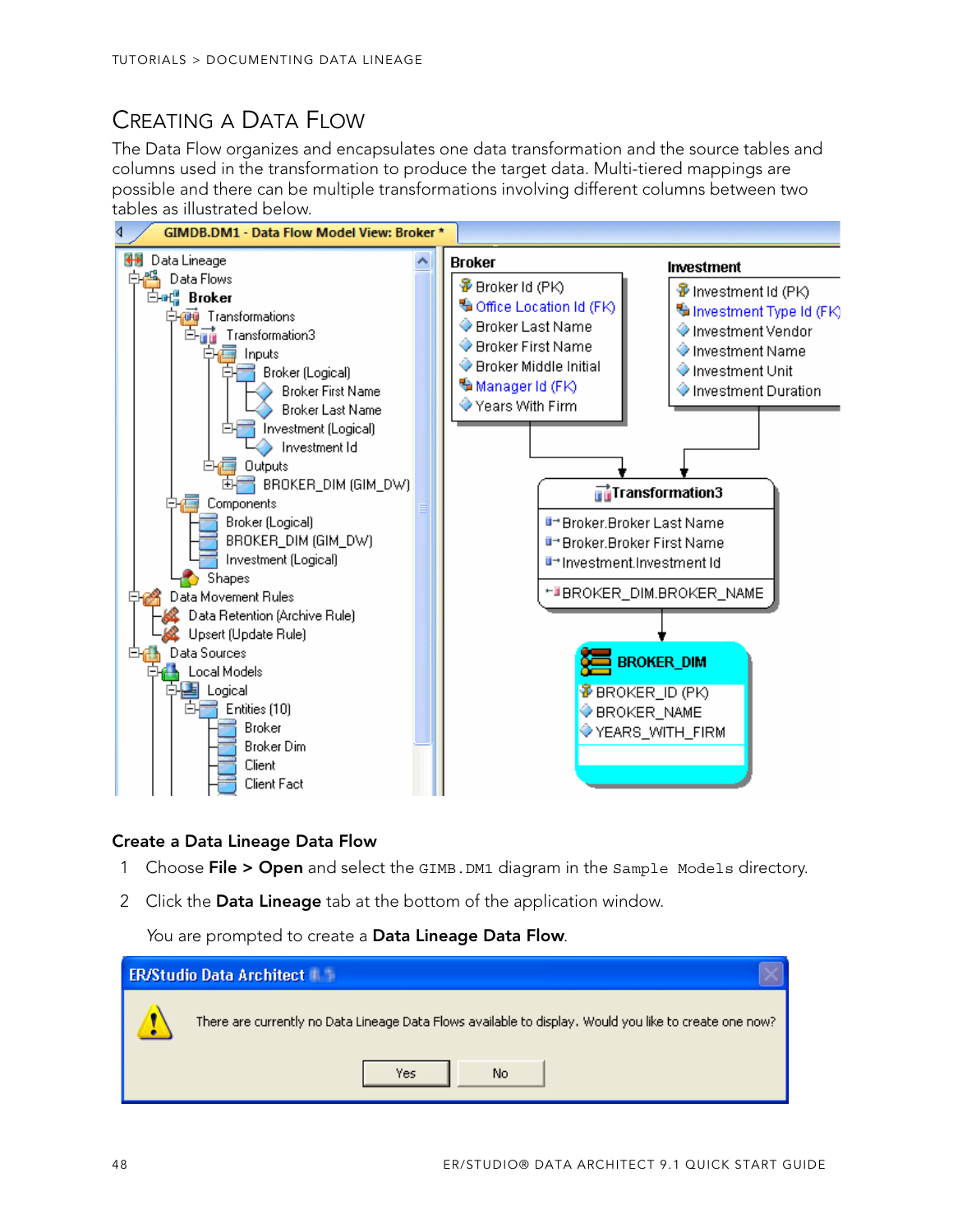3 Click **Yes**.

If this is not the first time you click the Data Lineage tab after opening a diagram, from the **Data Lineage Explorer,** right-click the **Data Flows** node and then click **Create Data Flow**.

4 Enter a data lineage data flow name and then click **OK**.

| <b>Add Data Lineage Data Flow</b> |  |
|-----------------------------------|--|
| Name: Broker                      |  |
| X Cancel<br>ПK                    |  |

**NOTE:** The name that appears in the diagram title tab at the top of the application window is appended with: data flow name, when you click a task in the **Data Lineage** explorer, such as GIMDB.DM1 - Data Flow Model View: Broker\*.

| JFGIMDB_80_testing.DM1 - Data Flow Model View: Broker *    |                                                                   |  |
|------------------------------------------------------------|-------------------------------------------------------------------|--|
| Data Lineage<br>Data Flows<br><b>Broker</b><br>Client Load | <b>BROKER</b><br><b>BROKER_ID (PK)</b><br>OFFICE LOCATION ID (FK) |  |

The Data Flow has been created.

## <span id="page-48-0"></span>CREATING A DATA MOVEMENT RULE

Data Movement rules describe how source and target tables and entities are related. You can relate source data to one or more tables and entities in the same model, the active diagram, or to tables imported from external systems. The rules defined here are used at the table level on the Data Lineage tab of the entity and table editors.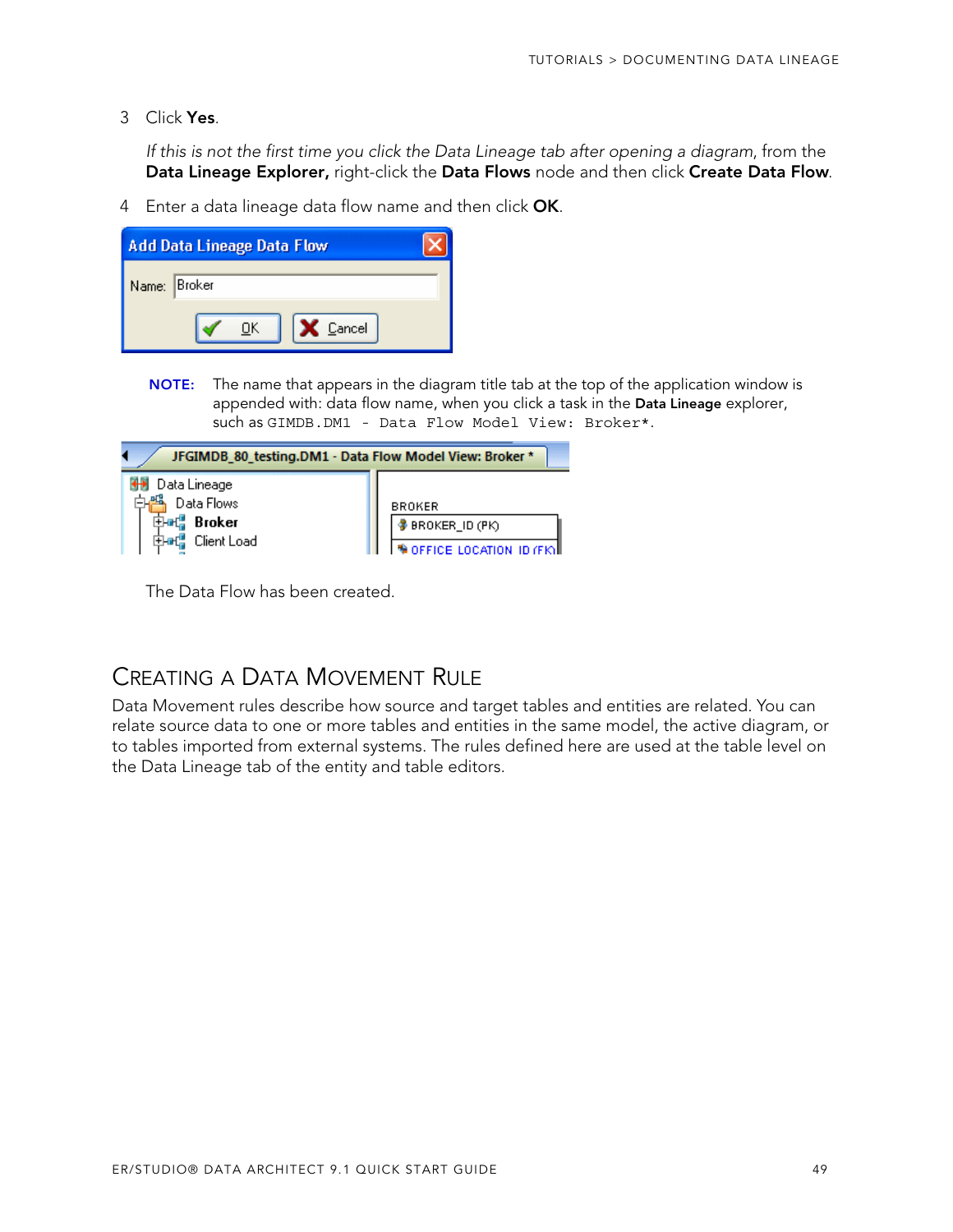#### **Create a data movement rule**

1 On the **Data Lineage** tab, right-click **Data Movement Rules** and choose **New Data Movement Rule**.

| <b>C</b> Data Movement Rule |                                                                                                                                      |           |
|-----------------------------|--------------------------------------------------------------------------------------------------------------------------------------|-----------|
| <b>Rule Information</b>     | <b>Binding Information</b>                                                                                                           |           |
| <b>Rule Name:</b>           | Backup                                                                                                                               | OK        |
| <b>Rule Type:</b>           | Create Rule                                                                                                                          | X Cancel  |
| <b>Rule Text:</b>           | Backup Rule<br>Ä<br>Create Rule<br>Deletion Rule<br>Recovery Rule<br>Update Rule<br>Boolean<br>Date<br>External File Path<br>Numeric | ೪<br>Help |

- 2 Complete the **Data Movement Rule** editor as required and then click **OK** to exit the editor.
	- **TIP:** Once created, you can edit the Data Movement rule by double-clicking it to launch the **Data Movement Rule** editor.

The following describes options that require additional explanation:

#### **Rule Information** tab

- **Rule Name**: Enter a name that indicates the operation and objects acted on, depending on the specifics of your binding definition.
- **Rule Type**: Select a generic movement rule type that best describes the data movement.
- **Rule Text**: Document your data movement plan here, perhaps adding instructions or contingency plans.

#### **Binding Information** tab

Select the object classes and/or specific objects to which you want to bind this attachment. You can override this setting using the **Data Lineage** tab of the entity or table editor.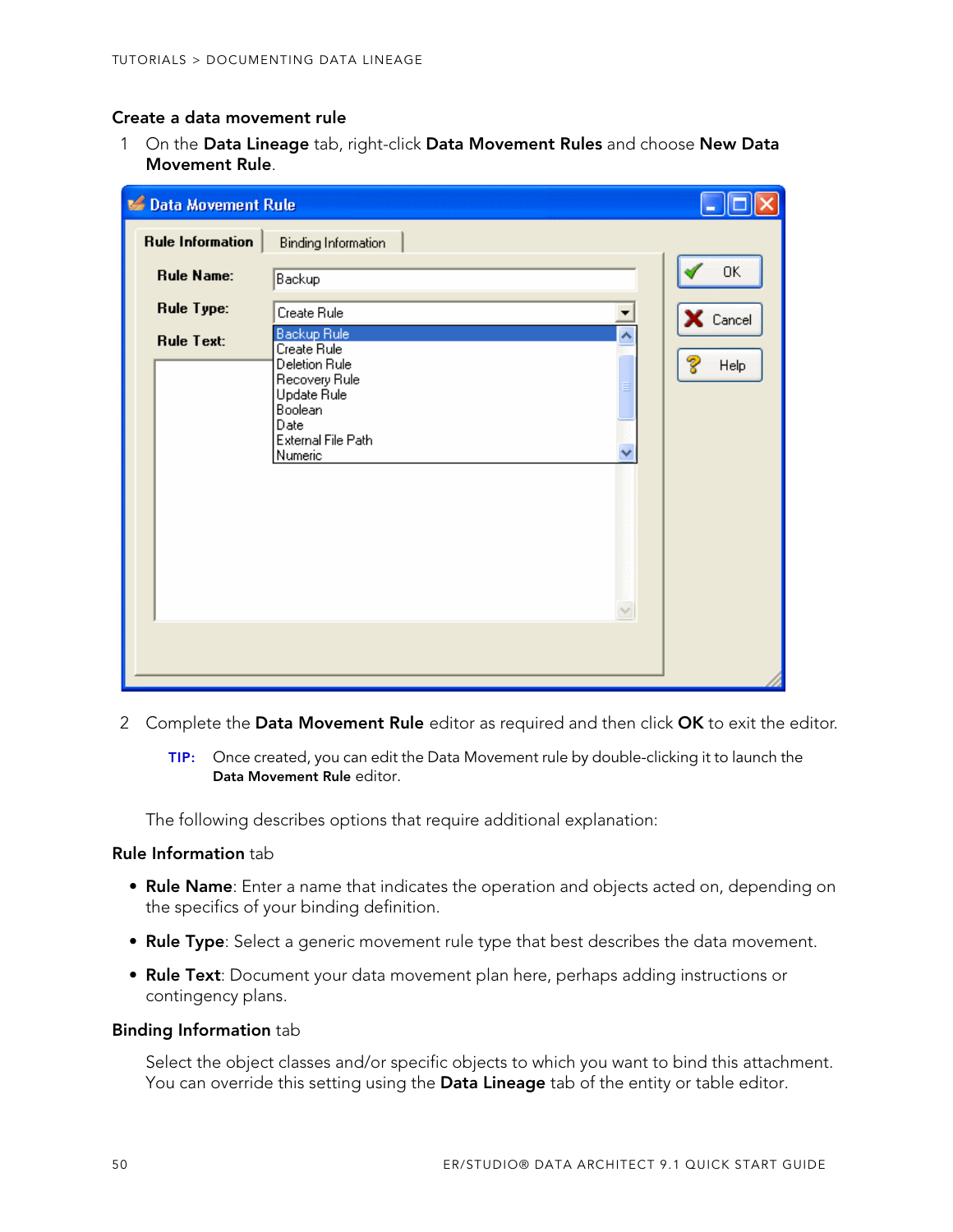### <span id="page-50-0"></span>DEFINING EXTERNAL SOURCE AND TARGET SYSTEMS

Data sources can originate from models in the active diagram (local models) or from external sources that are either imported into the active diagram or created on the Data Lineage tab. A data source can be imported from  $*$ . dm1 files,  $*$ . dt1 files, database or from SQL files, flat files, and other common application files. The following describes how to import metadata from an external source.

**NOTE:** Source data imported through the Data Lineage tab only includes information such as table and column name, datatype, nillability, primary key, and column definitions. To obtain more details, reverse engineer the database or import it into ER/Studio DA using the Metadata Wizard.

#### **Import external source or target data**

- 1 From the **Data Lineage** tab, expand the **Data Sources** node.
- 2 Right-click **Other Sources** and choose **Import New Source**.

| <b>Manufacture Course - Page 1 of 5</b> |                                                                           |
|-----------------------------------------|---------------------------------------------------------------------------|
|                                         | Welcome to the Data Source Import Wizard!                                 |
|                                         | Please select where you would like to import the source<br>metadata from: |
|                                         | C From a model in another DM1 file                                        |
|                                         | C From a Repository based DM1 file                                        |
|                                         | C From a SQL file                                                         |
|                                         | Database Platform:<br>Microsoft SQL Server 2005                           |
|                                         | C From a live database<br><b>Comparison Quick Launch</b>                  |
|                                         | Select Settings File                                                      |
|                                         | $\nabla$ Use file-based Quick Launch settings.                            |
|                                         | Go!<br>Load file                                                          |
|                                         | $\circ$<br>Settings Only <sup>6</sup> Settings and Objects                |
| ್ಗೌ<br>Cancel<br>HeIp                   | Next<br>Back<br>Finish                                                    |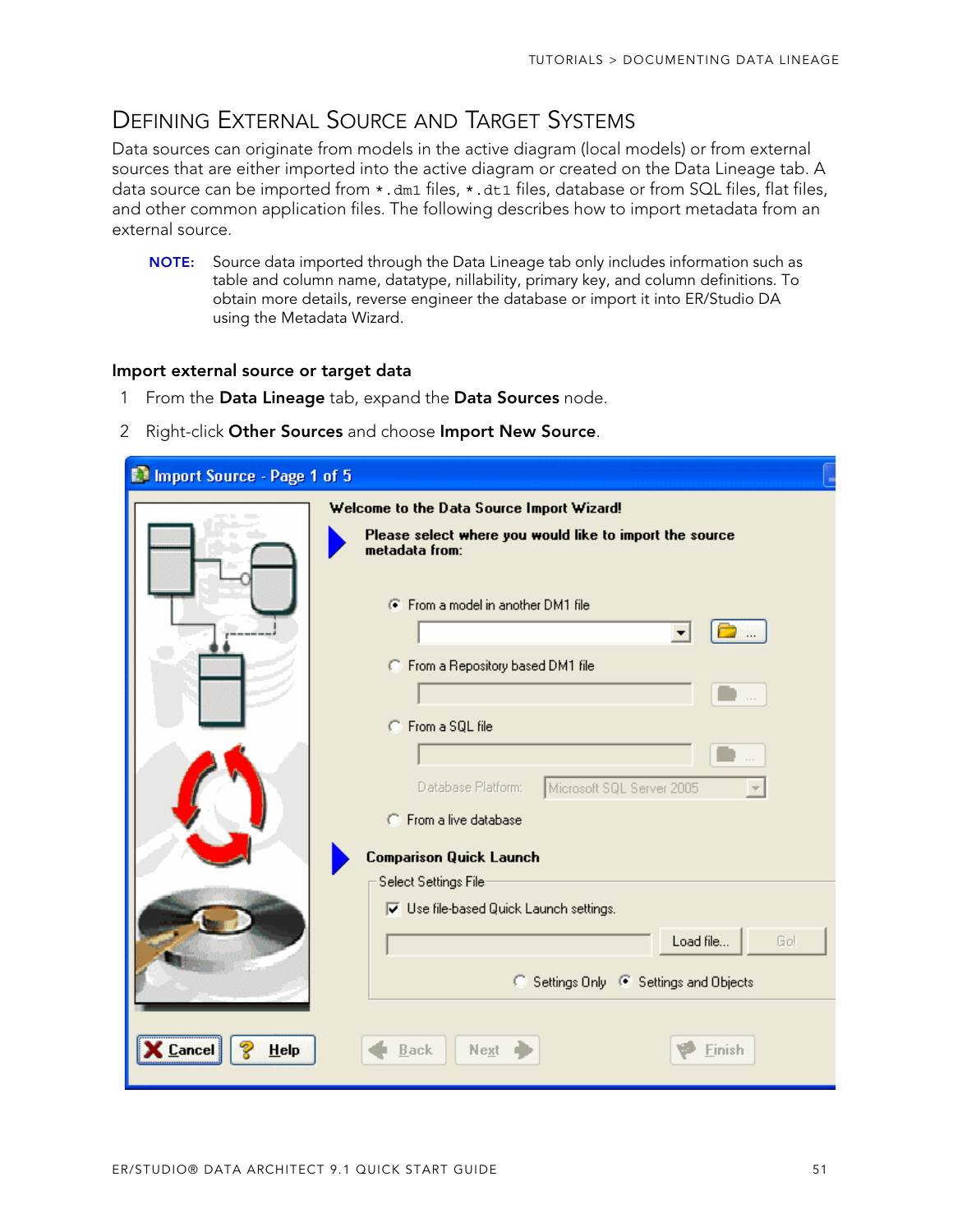3 Complete the **Import Source** wizard as required and then click **Finish** to import the source.

The new source will appear under the **Other Sources** node.

The following describe options that require additional explanation:

#### **Page 1 - Please select where you would like to import the source metadata from**

- **From a Repository based DM1 file**: Lets you obtain source from data models and Named Releases managed within the ER/Studio Repository. When you select this option, ER/Studio DA opens the Repository Operation Status dialog box and the **Get From Repository** dialog box. This process connects to the current Repository Server defined in the Repository settings. The **Import Source** wizard automatically gets the diagram.
- **From an SQL file** ER/Studio DA imports the SQL file.
- **From a live database:** If you select this option, a page appears where you can select the database and connection type. The connection type can be either ODBC or Native/Direct Connection. For information about connecting to databases, including troubleshooting information, see "Connecting to Database Sources and Targets" in the ER/Studio Data Architect User Guide.
- **Comparison Quick Launch**: The Compare Quick Launch data is saved as an \*.rvo file. For information on using the **Quick Launch** option in the wizard, see "Saving and Using Quick Launch Settings" in the ER/Studio Data Architect User Guide.

#### **Page 5 - Results**

- **Current and Target Model Display Grid**: Between the Source and Target models is a Resolution column. The default merge decision is Merge the data into the new source file. You can click on any item in the **Resolution** column to enable the decision list. If you want to change the decision, click the list and then click the new resolution. When you change the default resolution of an object, the decisions of their dependent properties and objects are automatically updated. You can also click the category folders, like the **Tables Resolution** column to change all the decisions for all the underlying objects in that object category. And, you can use the **CTRL** key to select multiple items, and then right click to enable the decision list.
- **SQL Difference**: To enable the SQL Difference utility, select any difference that is a long text field, such as a Definition, Note, or DDL, and then click SQL Difference to view the differences between the SQL of the models. This utility only allows you to view the differences; difference resolutions are performed on the **Results** page of the **Compare and Merge Utility**.
- **Filter Report on Results:** Create a report of the source content and your chosen resolutions. You can choose to create an HTML or an RTF report.
	- **TIP:** You can modify the default display using the options at the bottom of the page.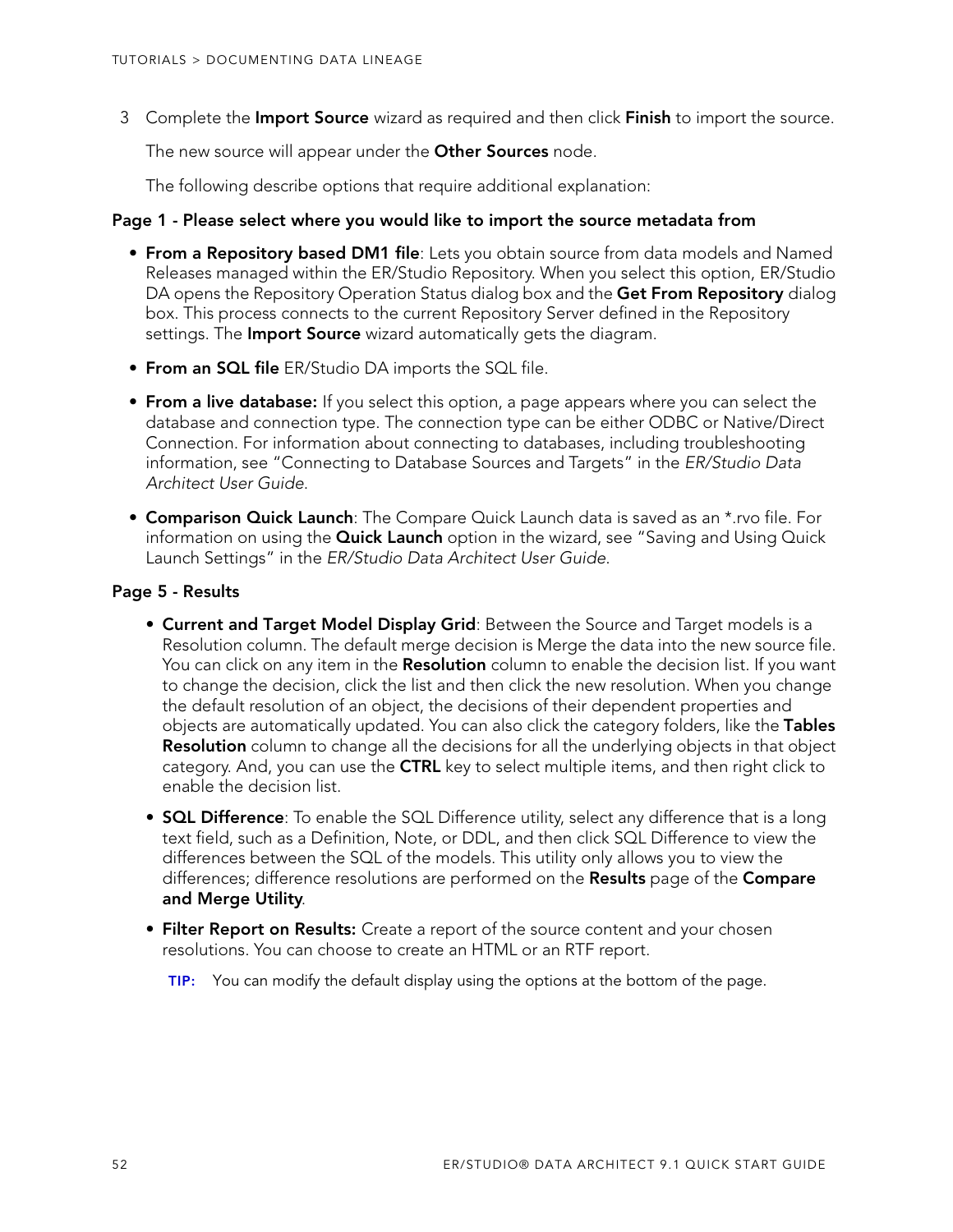## <span id="page-52-0"></span>CREATING A DATA LINEAGE AND TRANSFORMATION VISUALIZATION

- 1 To create the data source or transformation input tables, expand **Data Sources > Local Models > Logical > Entities** and then drag and drop the **Broker** and **Investment** tables onto the Data Lineage window.
- 2 To create the data target or transformation output tables, navigate to **Data Sources > Local Models > GIM\_DW** and then drag and drop the **Broker** table onto the Data Lineage window.



- 3 To obtain the Transformation Insertion tool, right-click an empty space in the **Data Lineage** window and then click **Insert Transformation**.
- 4 To insert the transformation, click in the **Data Lineage** window between the source and target data sources and then right-click to drop the **Transformation Insertion** tool.
- 5 Reposition and resize the transformation object to suit your needs.
- 6 Right-click an empty space of the **Data Lineage** window and then click **Insert Data Stream**.
	- **TIP:** Transformation and Data Flow tools are also available on the toolbar. Hover the mouse over the tools to find the tool you need.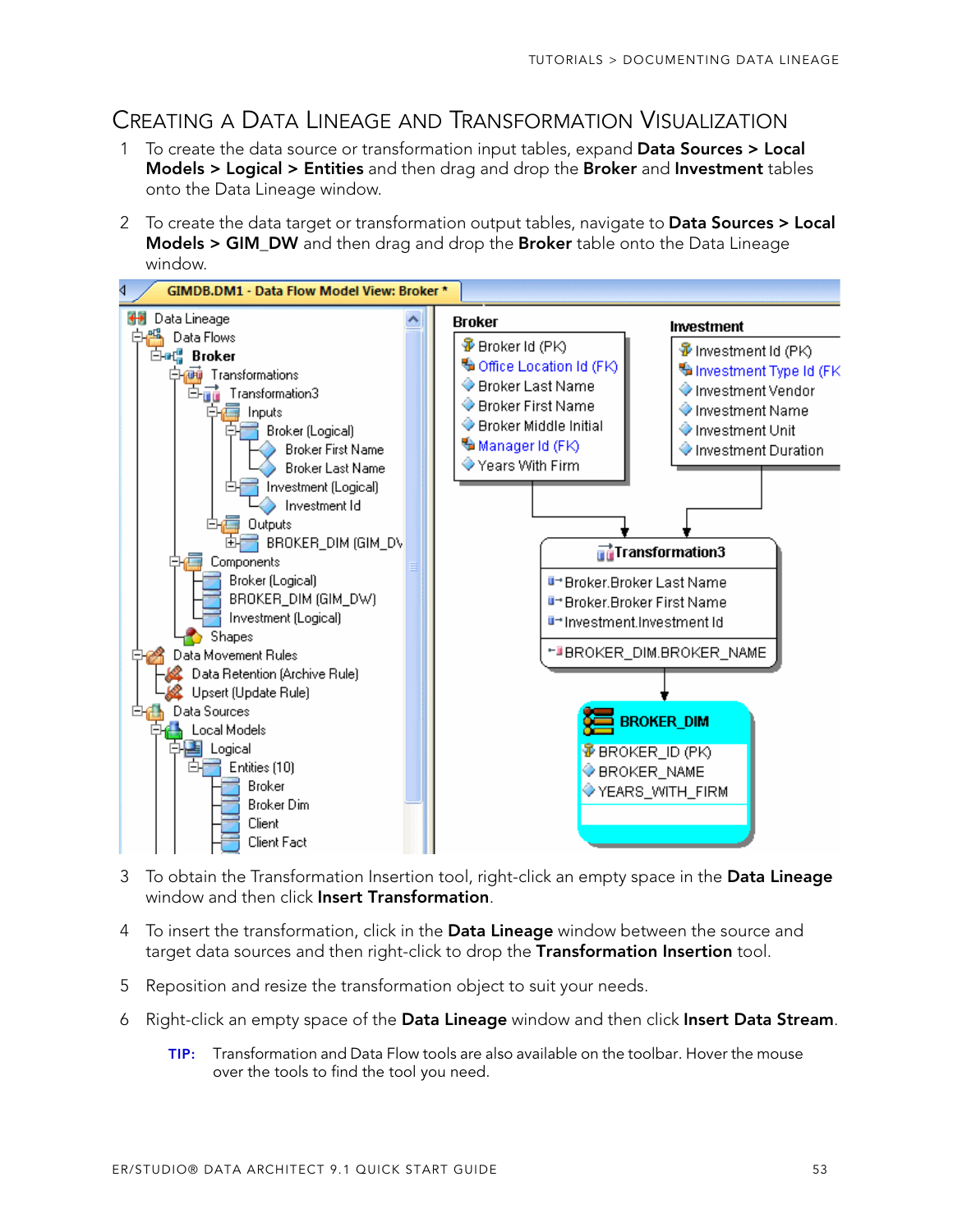- 7 Click an input and then click the transformation object. Repeat as many times as necessary to link all the inputs to the transformation object.
- 8 Click the transformation object and then click an output.



- **TIP:** If the Inputs and Outputs do not display in the diagram as they do in the illustration above, choose **View > Diagram and Object Display Options > Transformation** and then click **Inputs and Outputs Columns**.
- 9 To define which columns should be used in the transformation and any transformation rules, double-click the new transformation to open the **Transformation Editor**.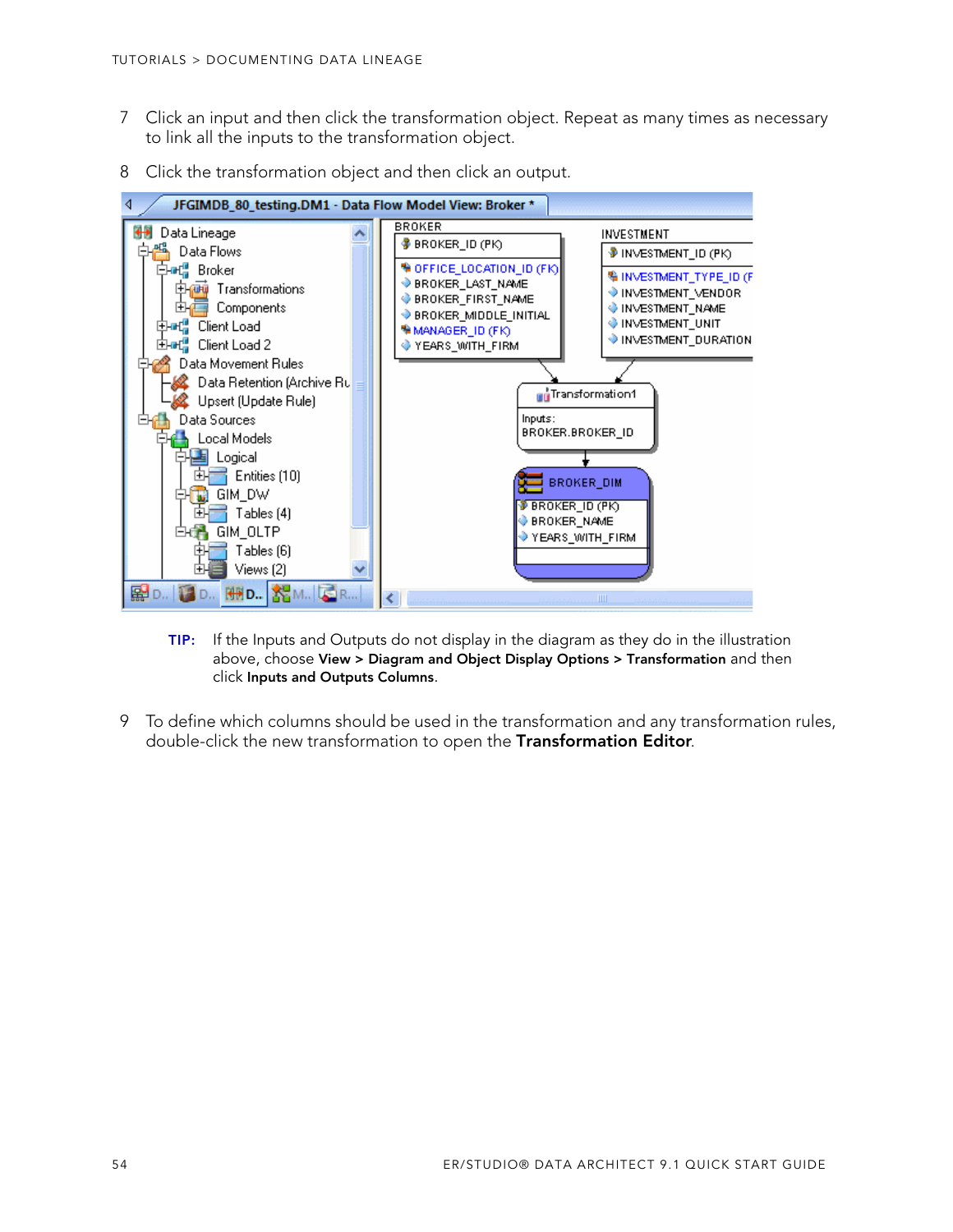| <b>TR</b> Transformation Editor                                                                                                                                                                                    |                                                                                                                               |
|--------------------------------------------------------------------------------------------------------------------------------------------------------------------------------------------------------------------|-------------------------------------------------------------------------------------------------------------------------------|
| Broker Name<br>Name:<br><b>Columns</b><br>Rules<br>Attachments<br>Definition                                                                                                                                       |                                                                                                                               |
| Inputs:<br>$\cdots$<br>Attribute/Column   Parent Object   Data Type  <br>Definition<br>VARCHA<br>Broker Last N<br><b>BROKER</b><br>VARCHA<br>Broker First N<br><b>BROKER</b><br>Investment Na   INVESTME<br>VARCHA | Outputs:<br>$\cdots$<br>Definition<br>Attribute/Column   Parent Object   Data Type  <br>BROKER_D varchar(10)<br>Broker Last N |
| Help                                                                                                                                                                                                               | X Cancel<br>0K                                                                                                                |

#### 10 Complete the **Transformation Editor** as required and then click **OK** to exit the editor.

You are done! Now you can more easily share your ideas with your colleagues!

**TIP:** Once the Data Flow is created, you can double-click it to change its name, or double click a transformation or component to change its properties.

The following describes options in the Transformation Editor that require additional explanation:

#### **Columns** tab

- **Inputs**: Click the ellipsis (...) button to choose the inputs to be transformed in this task.
- **Outputs**: Click the ellipsis (...) button to choose the outputs resulting from the transformation.

#### **Definition** tab

- **Business**: Describe the transformation for your audience.
- **Code**: Enter the code that will perform the transformation, such as a SELECT statement, or a VBBasic or Java Script function or procedure.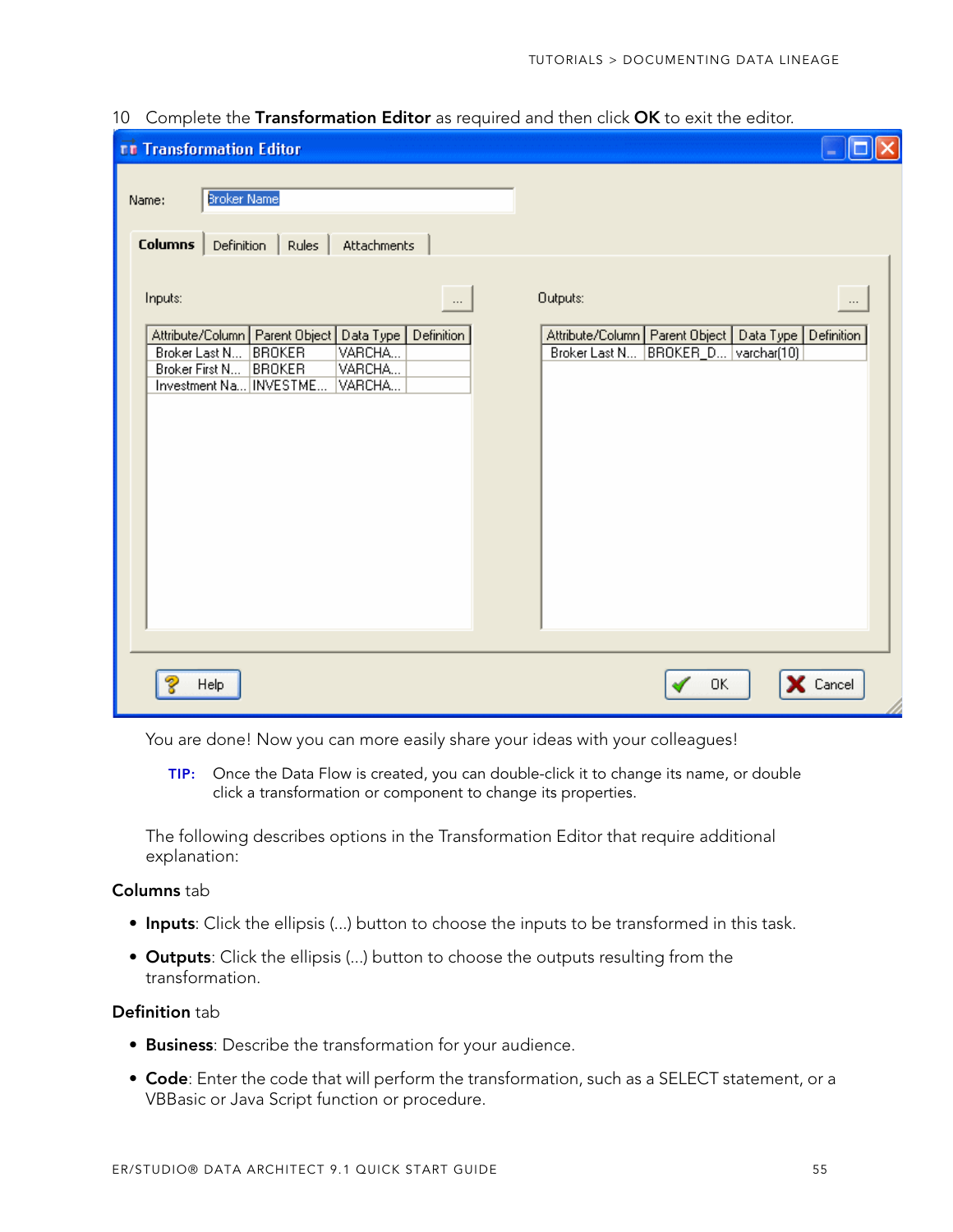#### **Data Movement Rules** tab

These are the rules from the Data Movement Rules node of the Data Lineage Explorer.

**NOTE:** You can delete or edit an input or output column by double-clicking the transformation in the **Data Lineage** window, clicking the ellipsis in the **Transformation Editor** and then deselecting the column you want to remove.

#### **Attachments** tab

Bind an external piece of information or attachment to the transformation. You can also remove an attachment from an object, override the default value of an attachment, or change the position of a bound attachment. To override the value of the attachment you have moved to the **Selected Attachments** grid, double-click the **Value** field of the target attachment. ER/Studio DA opens the **Value Override Editor** or a list, depending on the attachment datatype. Attachments are created in the **Attachments** folder of the **Data Dictionary** and must be applied to the default before they will display on this tab.

## <span id="page-55-0"></span>DIAGRAM NAVIGATION AND AESTHETICS

To assist with the creation of presentation-quality diagrams that are easy to navigate and are aesthetically pleasing, ER/Studio DA offers progressive diagram Auto Layout and Navigation utilities that also help you to clean up complex diagrams. Modelers should spend time solving complex database or business data model problems, not forcing boxes and lines to look a certain way.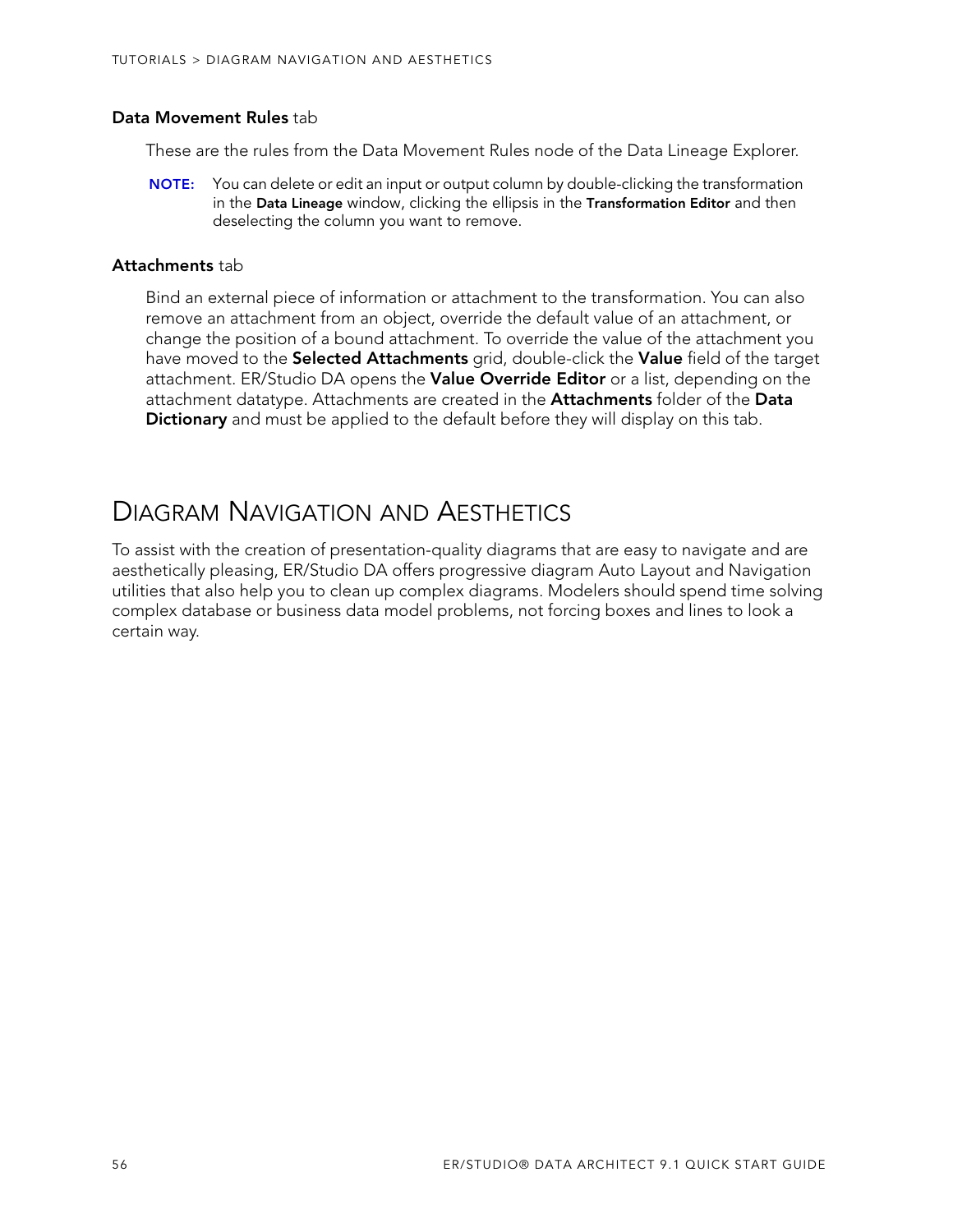### <span id="page-56-0"></span>NAVIGATING THE DIAGRAM

To demonstrate some of ER/Studio DA's layout and navigation utilities, we will import a sample SQL script provided with ER/Studio DA.

- 1 Close any files you have open.
- 2 Choose **File > New**.

| <b>ER/Studio Data Architect</b>                    |                                        |        |
|----------------------------------------------------|----------------------------------------|--------|
| Create a New Model                                 |                                        | Import |
| Draw a new data model                              | Relational<br>$\overline{\phantom{a}}$ | Cancel |
| <sup>C</sup> Reverse-engineer an existing database |                                        | Help   |
| Import Model From:                                 | <b>ERX</b> File                        |        |
|                                                    | <b>ERX</b> File<br>External Metadata   |        |
|                                                    | <b>SOL File</b><br>ाम                  |        |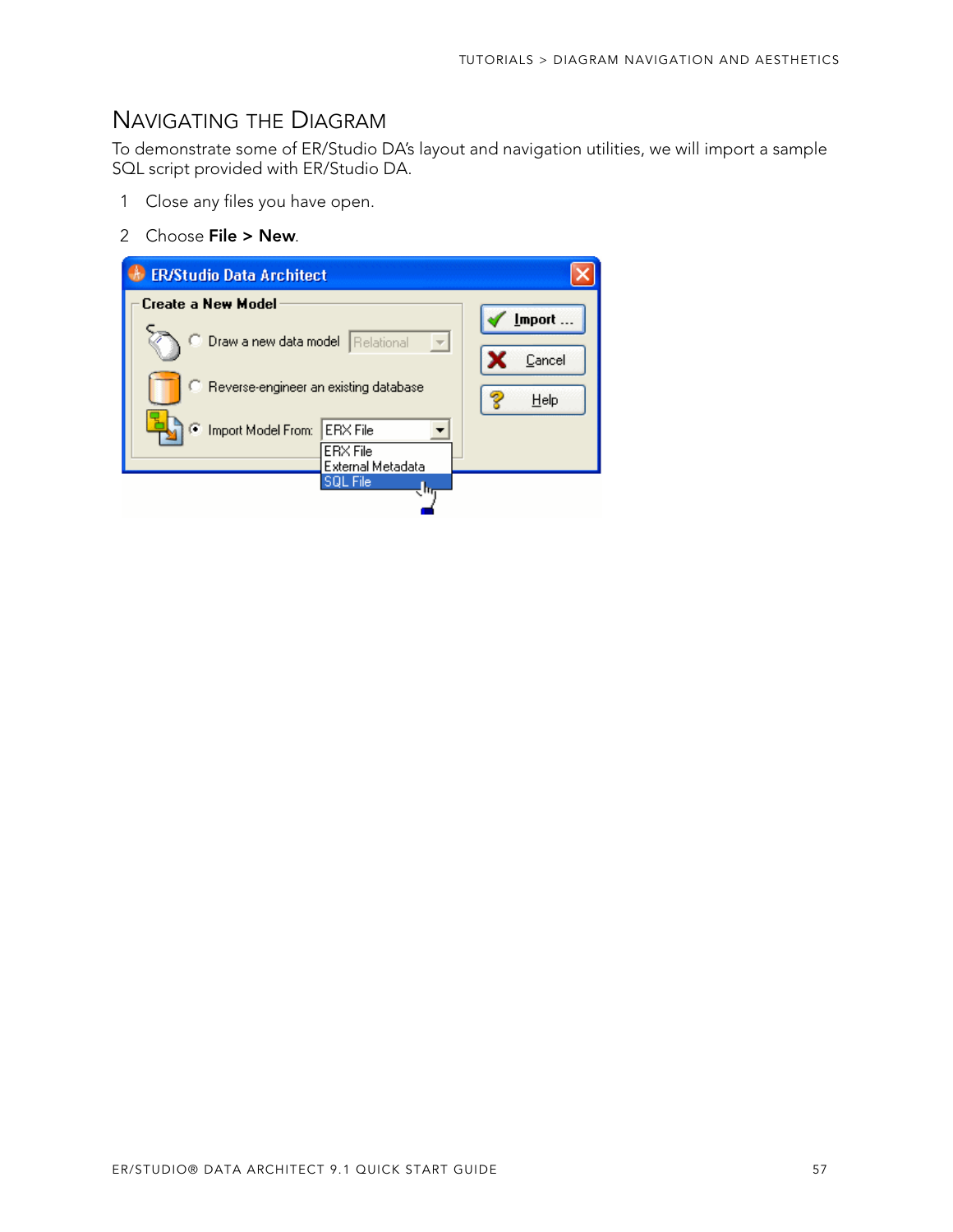- 3 Select **Import Model From:** and then in the import list, click **SQL File**.
	- **NOTE:** The ERX File choice enables you to import Computer Associates ERwin 3.5.2 ERX files. Selecting **From External Metadata** launches the MetaWizard to import from alternative sources.

The **Import Database SQL File** dialog appears:

| <b>Import Database SQL File</b>                                                                                                                                                            |  |
|--------------------------------------------------------------------------------------------------------------------------------------------------------------------------------------------|--|
| Select a Database SQL File                                                                                                                                                                 |  |
| C:\Documents and Settings\Jacquie\Application Dat                                                                                                                                          |  |
| Select the target database platform                                                                                                                                                        |  |
| IBM DB2 UDB for OS/390 9.x                                                                                                                                                                 |  |
| ER/Studio Data Architect can infer Referential Integrity when<br>none is declared in the script. Clicking the options below will<br>create relationships between entities in your diagram. |  |
| Infer Primary Keys                                                                                                                                                                         |  |
| Infer Foreign Keys from Indexes<br>Infer Foreign Keys from Names<br>□ Ignore Case                                                                                                          |  |
| Infer Domains (Create a Domain for each Column)                                                                                                                                            |  |
| Select the Initial Layout Option                                                                                                                                                           |  |
| Circular<br>Orthogonal<br>Tree                                                                                                                                                             |  |
| Hierarchical<br>Symmetric                                                                                                                                                                  |  |
| What type of Physical Model is this?                                                                                                                                                       |  |
| ← Relational<br>C Dimensional                                                                                                                                                              |  |
| Select the Logical View Parser Option                                                                                                                                                      |  |
| Use Physical Parser                                                                                                                                                                        |  |
|                                                                                                                                                                                            |  |
| Cancel<br>Help<br>OΚ                                                                                                                                                                       |  |

4 To the right of **Select a Database SQL File** click the folder icon, click **IBM DB2 OS390.SQL**, and then click **Open**.

The full path to this file is:

```
For Windows XP:
C:\Documents and Settings\<user>\Application 
Data\Embarcadero\ERStudio\SQLCode
```
For Windows Vista: C:\Users\*<user>*\AppData\Roaming\Embarcadero\ERStudio\SQLCodeSample

5 In the **Select the target database platform** list, click **IBM DB2 UDB for OS /390 9.x**.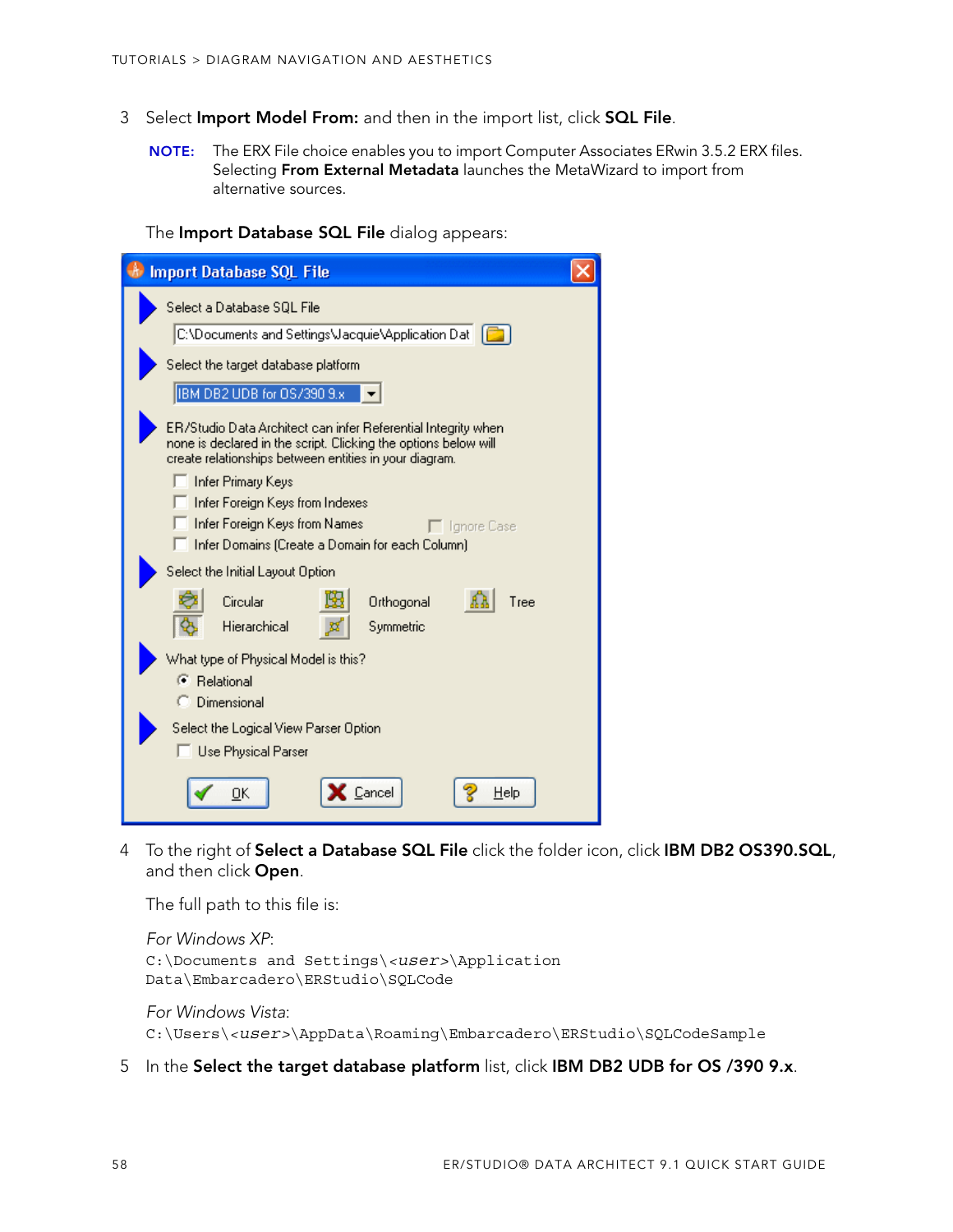#### 6 Click **OK**.

Finished! Once the SQL Script is finished importing (as depicted below) the following items will assist you in leveraging a variety of Auto Layout and Navigation Features.



- **Layout and Alignment Toolbar**: Use any of the four Auto Layout styles to change the layout of the diagram with the click of a button. The auto layout styles are all entirely customizable styles. You can also customize the diagram layout via the Layout Properties pages that can be launched by clicking **Layout > Layout Properties**.
- **Data Model Explorer**: Click on any object in the **Data Model** explorer and it will automatically be selected in the diagram and focused in both the **Zoom Window** and **Overview** window.
- **Overview Window**: Use this window as a thumbnail of your model to pan the entire model or zoom in and out. It can also pan and zoom the diagram if grabbed or sized. If the **Overview** window is not already visible, press **F9** to activate it.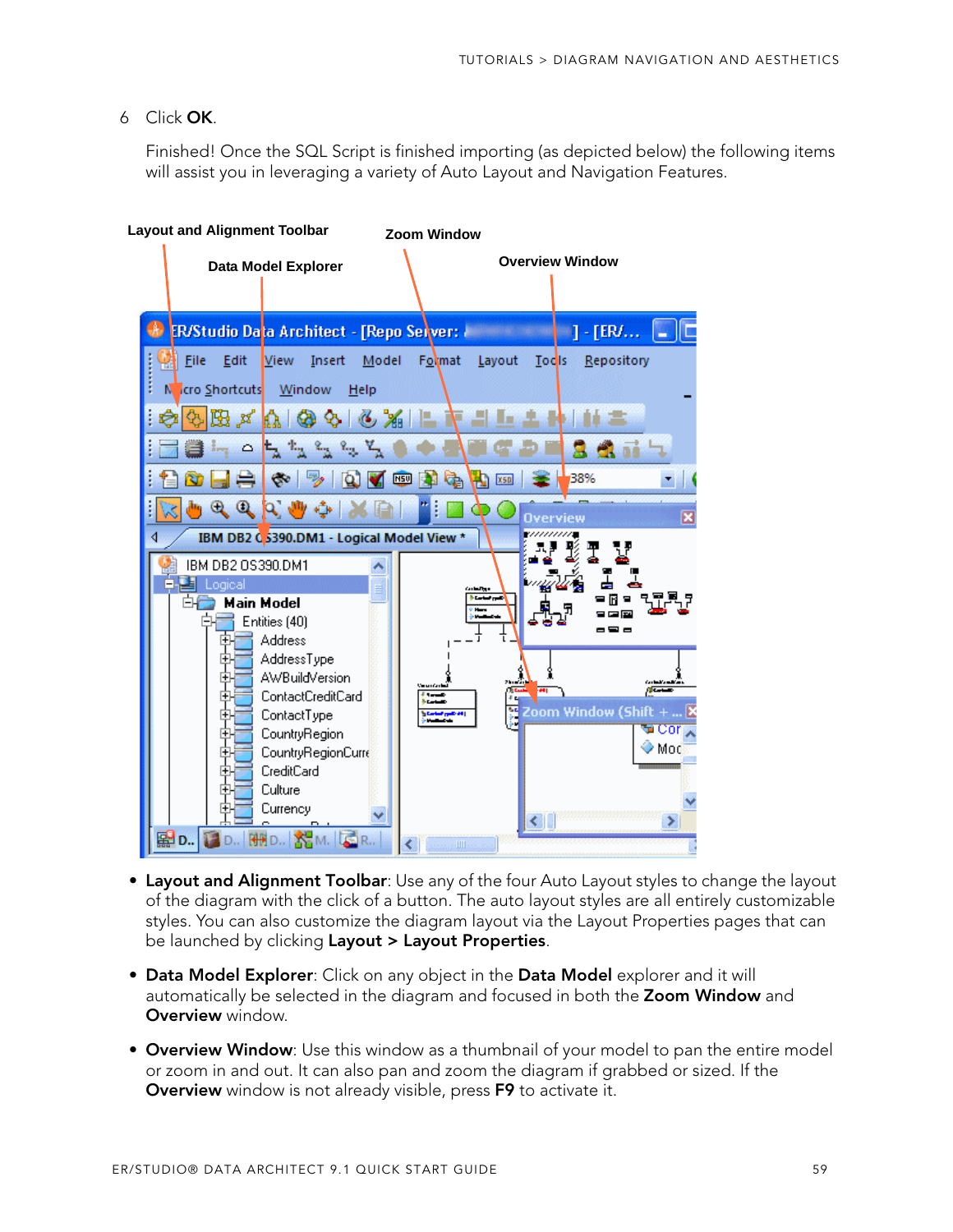• **Zoom Window**: Use this window as a magnifying glass to enlarge any diagram objects under your mouse cursor. You can also press **SHIFT+F8** to freeze the zoom window to keep a single object frozen while you continue to pan around the diagram. If the **Zoom** window is not already visible, press **F8** to activate it.

### <span id="page-59-0"></span>DIAGRAM AESTHETICS

One of the tremendous benefits of building data models is the wide range of audiences that can realize value from them. Part of this relies on what information is displayed on the diagram. Depending on the audience you may want to limit or expand what is displayed. For example, developers may benefit from looking at a model that displays data type, null option, and unique and non-unique index information, while business analysts may just need the entity name and the definition. ER/Studio DA offers many display properties that can be customized exactly for this purpose.

Continuing with the previous section, we will use the DB2 model that was built to demonstrate some of the ways to customize the appearance of the model.

We will use the Diagram and Object Display Options dialog on the Diagram toolbar to further customize the view of the logical and physical models.

**NOTE:** You can use the Colors & Fonts tool to customize the look and feel further of each model.

### SETTING THE LOGICAL MODEL DISPLAY

1 Select the logical model and then on the **Diagram Toolbar**, click the **Diagram and Object Display Options** tool.



2 In the **Diagram and Object Display Options** dialog, click the **Entity** tab, and then in the **Display Level** area, select **Entity**.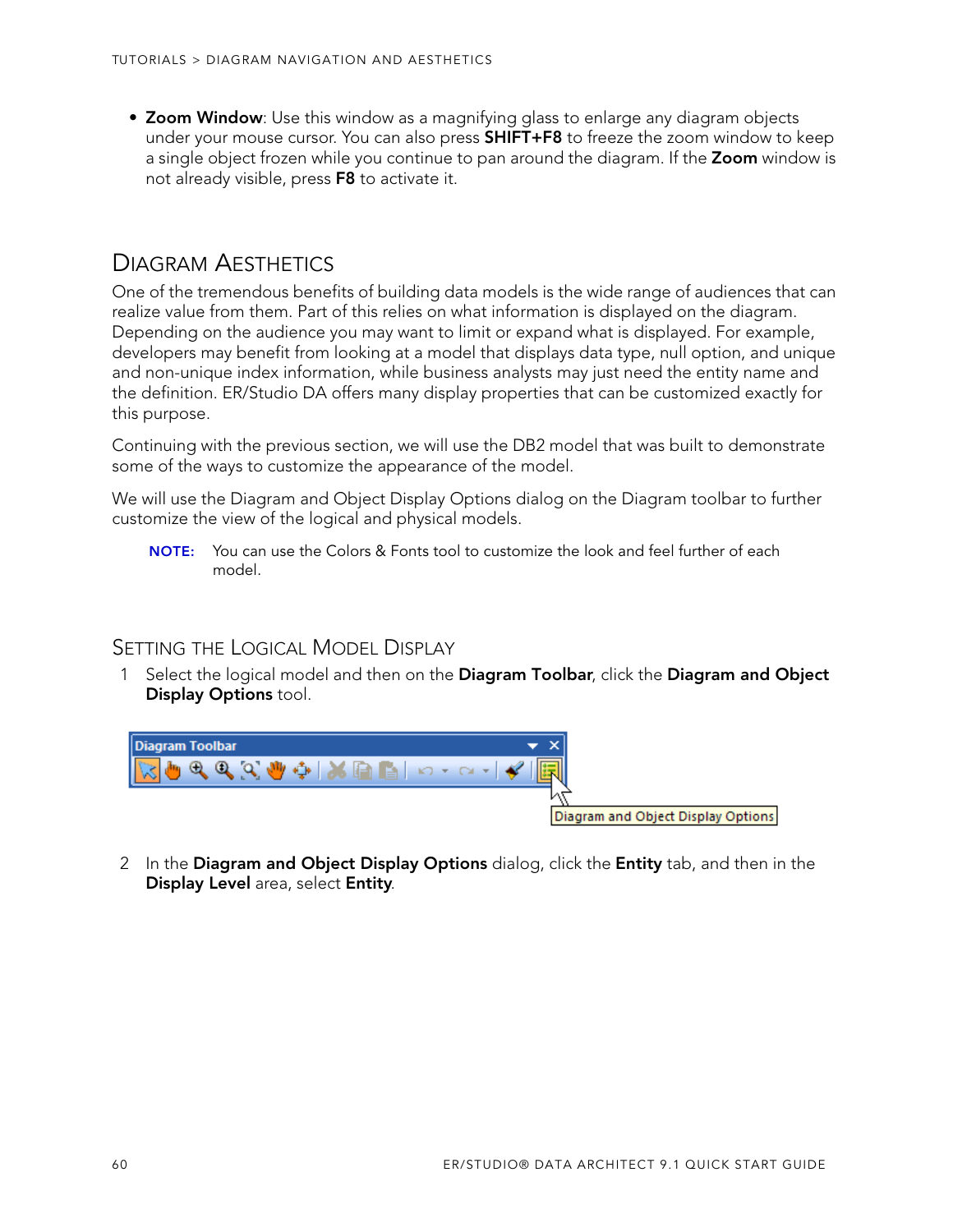3 Click **OK**.



**NOTE:** Only entity names are displayed for each entity. You may also want to re-layout the diagram since the entity sizes have changed.

#### SETTING THE PHYSICAL MODEL DISPLAY

- 1 Select the physical model and then choose **View > Diagram and Object Display Options**.
- 2 In the **Diagram And Object Display Options** dialog, click the **Table** tab.

| <b>Diagram And Object Display Options</b><br>$T$ able<br>Relationship<br>View.                                                                                                                                               | Schema Object                                                                                                                                                                                                | <b>Drawing Shapes</b>        | Security Objects                                                                                                                                                                                | Apply To |
|------------------------------------------------------------------------------------------------------------------------------------------------------------------------------------------------------------------------------|--------------------------------------------------------------------------------------------------------------------------------------------------------------------------------------------------------------|------------------------------|-------------------------------------------------------------------------------------------------------------------------------------------------------------------------------------------------|----------|
| Diagram<br>Display Level<br>$\overline{\triangledown}$ Shadow<br>C Logical Attribute Order<br>Physical Attribute Ordering<br>Œ.<br>C Primary Key Only<br>C All Keys<br>$C$ Table<br>$\subseteq$ Definition<br>$\subset$ Note | Available Options<br>Datatype<br>Domain<br>Null Option<br>Alternate Keyl<br><b>Inversion Entry</b><br>Owner<br>Display Logical Names<br>Indexes<br><b>Attachments</b><br>Attachment Values<br>Column Bitmaps | $\nabla$ Triggers<br>Default | Dimensional Options-<br>Dimensional Type Icons<br><b>▽</b> Hide Fact Attributes<br><b>▽</b> Hide Dimension Attributes<br>Name Compartment<br>Wrap Name<br>Data Security<br>Data Security Values |          |
| QK                                                                                                                                                                                                                           | Cancel                                                                                                                                                                                                       | He                           |                                                                                                                                                                                                 |          |